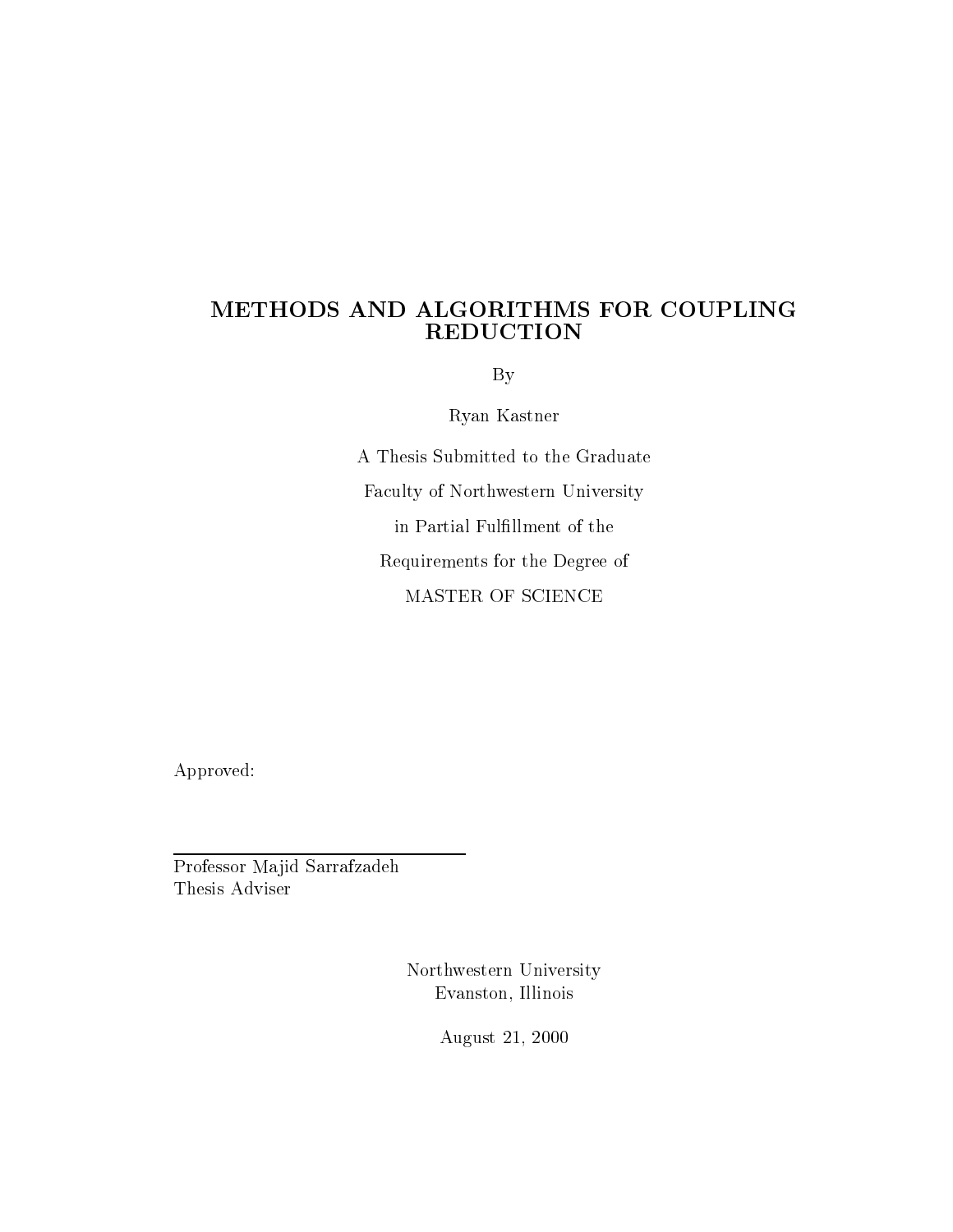$\odot$  Copyright 2000

by

Ryan Kastner

All Rights Reserved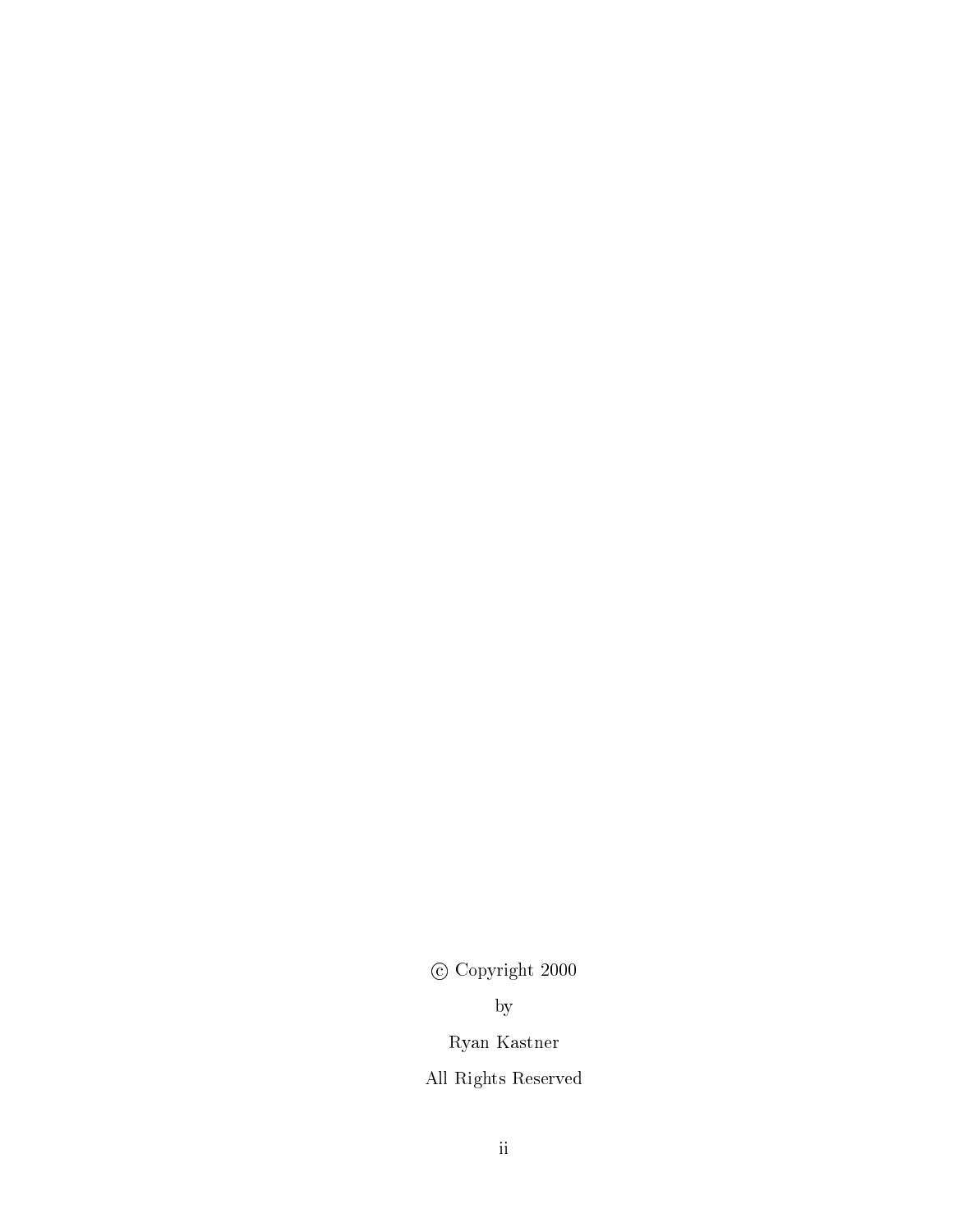# **CONTENTS**

|                                                             | $\mathbf{1}$   |
|-------------------------------------------------------------|----------------|
| 1.1                                                         | -1             |
| 1.2                                                         | $\overline{2}$ |
|                                                             | 5              |
| 2.1                                                         | - 7            |
| 2.2                                                         |                |
| 2.3                                                         |                |
| THE COUPLING-FREE ROUTING DECISION PROBLEM 17<br>3.         |                |
| 4.                                                          |                |
| 4.1                                                         |                |
| Coupling-Free Routing $\propto$ Implication Graph 22<br>4.2 |                |
| 4.3                                                         |                |
| 4.3.1                                                       |                |
| 4.3.2                                                       |                |
| MAXIMUM COUPLING-FREE LAYOUT 28<br>5.                       |                |
| 5.1                                                         |                |
| 5.2                                                         |                |
| 5.3                                                         |                |
| 5.4                                                         |                |
|                                                             |                |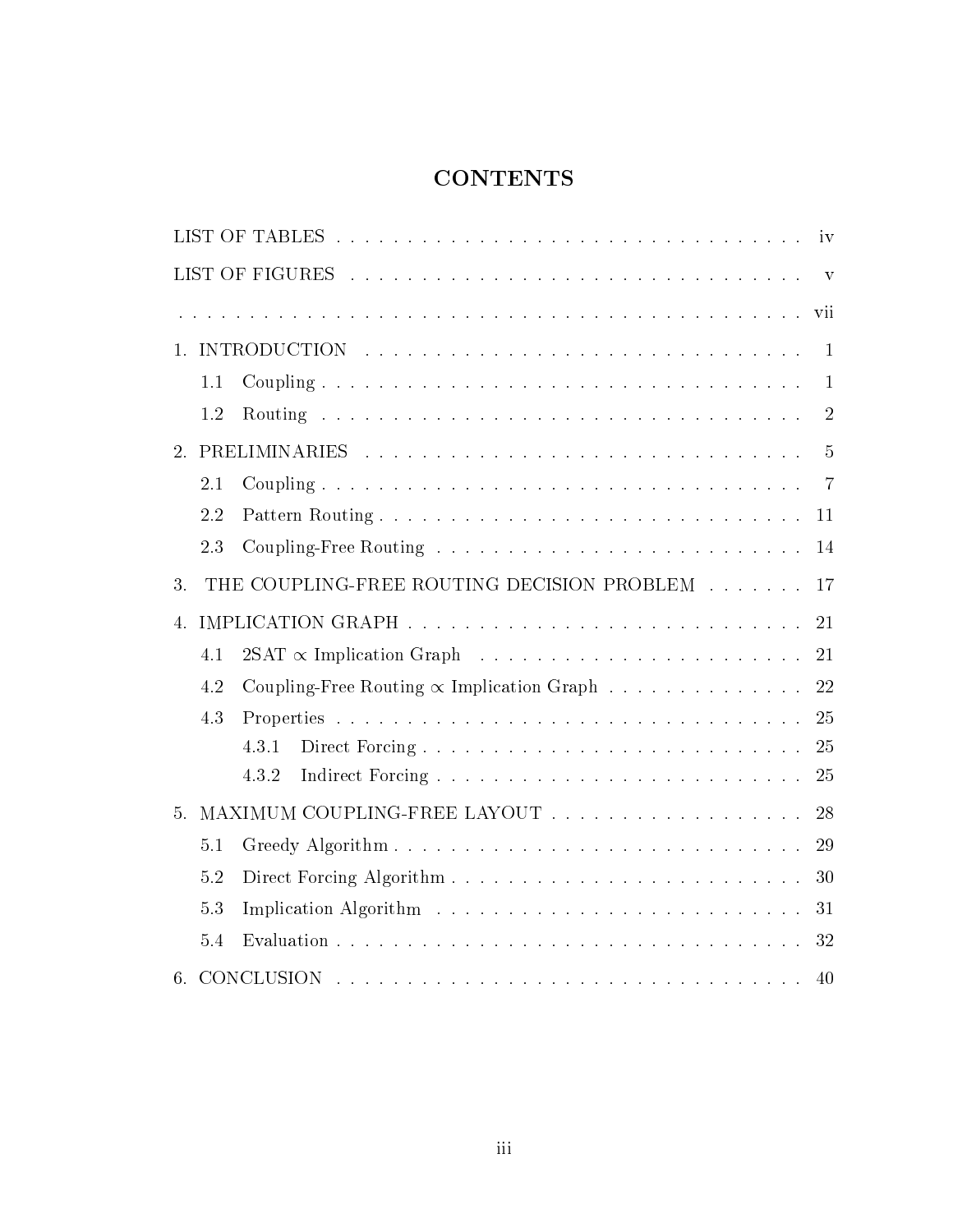# LIST OF TABLES

| 5.2 <sub>1</sub> | Percentage of routes laid out. Averaged over all experiments. 34                                                                                                             |  |
|------------------|------------------------------------------------------------------------------------------------------------------------------------------------------------------------------|--|
| 5.3              | Percentage of routes laid out while varying the implication function.                                                                                                        |  |
| 5.4              | Criticality of the implication algorithm (using various linear functions)<br>relative to the direct forcing algorithm. The fraction is $\frac{implication}{directforcing}$ . |  |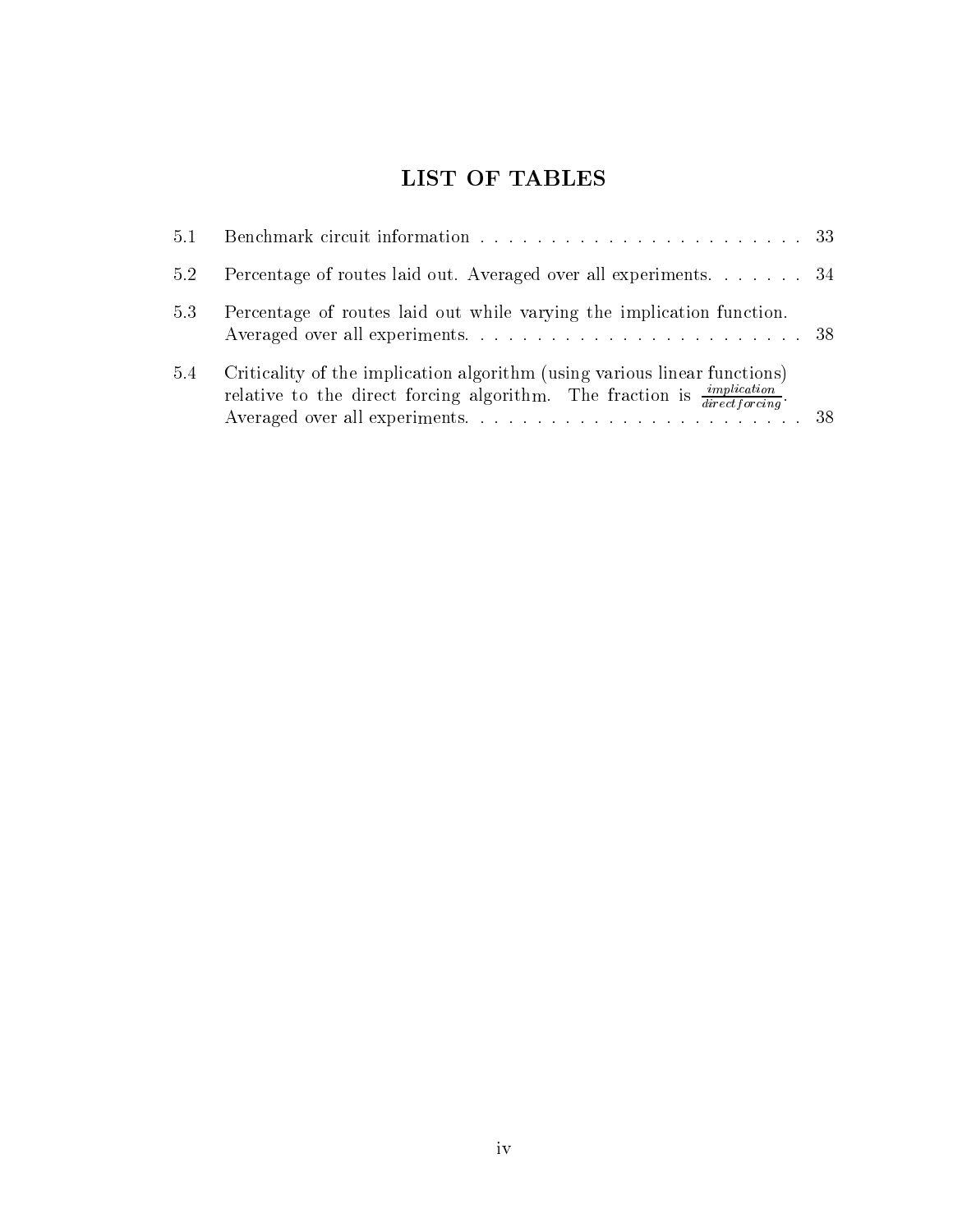## LIST OF FIGURES

| 2.1     | a) Upper-L routings b) Lower-L routings $\ldots \ldots \ldots \ldots \ldots$                                                                                                                                                                                                                                                                                                         | $6\phantom{.}6$ |
|---------|--------------------------------------------------------------------------------------------------------------------------------------------------------------------------------------------------------------------------------------------------------------------------------------------------------------------------------------------------------------------------------------|-----------------|
| 2.2     |                                                                                                                                                                                                                                                                                                                                                                                      | $\overline{7}$  |
| 2.3     | a) Physical coupling capacitance between two wires b) The wires mod-                                                                                                                                                                                                                                                                                                                 | 8               |
| 2.4     | A delay fault occurs only when two signals have opposing transitions                                                                                                                                                                                                                                                                                                                 | $10\,$          |
| 2.5     | (a) L-shaped routing of 2 two-terminal nets. (b) Z-shaped routing of                                                                                                                                                                                                                                                                                                                 | 12              |
| 2.6     |                                                                                                                                                                                                                                                                                                                                                                                      | <sup>12</sup>   |
| 2.7     | a) Coupling-free routings b) Non-coupling-free routings $\dots \dots \dots$                                                                                                                                                                                                                                                                                                          | 15              |
| 3.1     | Examples of the 10 interactions for the coupling-free routing problem.<br>The solid points and lines correspond to net A. The dotted lines and<br>circles correspond to the the bounding box and terminals of net B,                                                                                                                                                                 | 19              |
| 4.1     | a) The layout of nets A, B and C. b) The implications of the nets. c)<br>The implication graph. $x_i$ indicates an upper-L routing of net i. The<br>implication graph does not have any cycles containing $x_i$ and $\overline{x_i}$ , i $\in$<br>$A,B,C$ , therefore the nets are coupling-free routable.                                                                           | 24              |
| 4.2     | a) The layout of the nets b) The implication graph for routes $1,2,3$ and 4. 26                                                                                                                                                                                                                                                                                                      |                 |
| $5.1\,$ | An unrouted net is displayed as a dotted line; a routed net has a solid<br>line. Assume that criticality of net $A = 100$ ; $B = 50$ ; $C = D = 40$ . a)<br>Greedy algorithm solution. 2 nets are placed with a total criticality of<br>150. b) Best solution. 3 nets are placed with a total criticality of 180                                                                     | 30              |
| 5.2     | Fraction of nets placed averaged over all benchmarks. 35                                                                                                                                                                                                                                                                                                                             |                 |
| $5.3\,$ | Relative criticality of nets placed by the greedy algorithm compared<br>to the forcing algorithm. The results are averaged over all benchmarks.<br>The criticality of the benchmarks are normalized to the criticality result<br>of the forcing algorithm. Therefore, a result of $x$ indicates that the<br>greedy algorithm laid out $x \times (criticality$ of forcing algorithm). | 36              |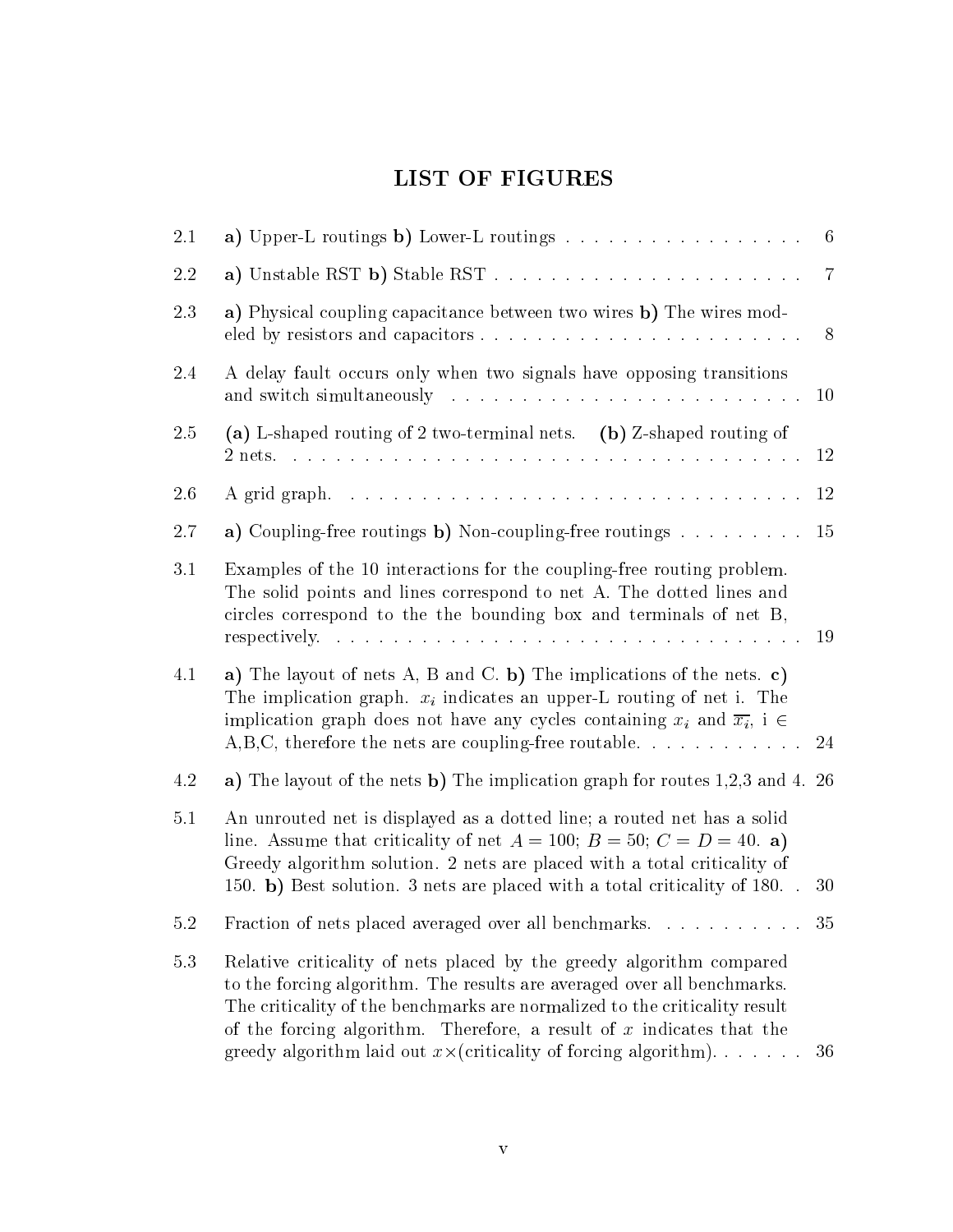5.4 Relative criticality of nets placed by the greedy algorithm compared to the implication algorithm. The results are averaged over all benchmarks. The criticality of the benchmarks are normalized to the criticality result of the implication algorithm. Therefore, a result of  $x$  indicates that the greedy algorithm later  $\alpha$  is a criticality of implication algorithm in  $\alpha$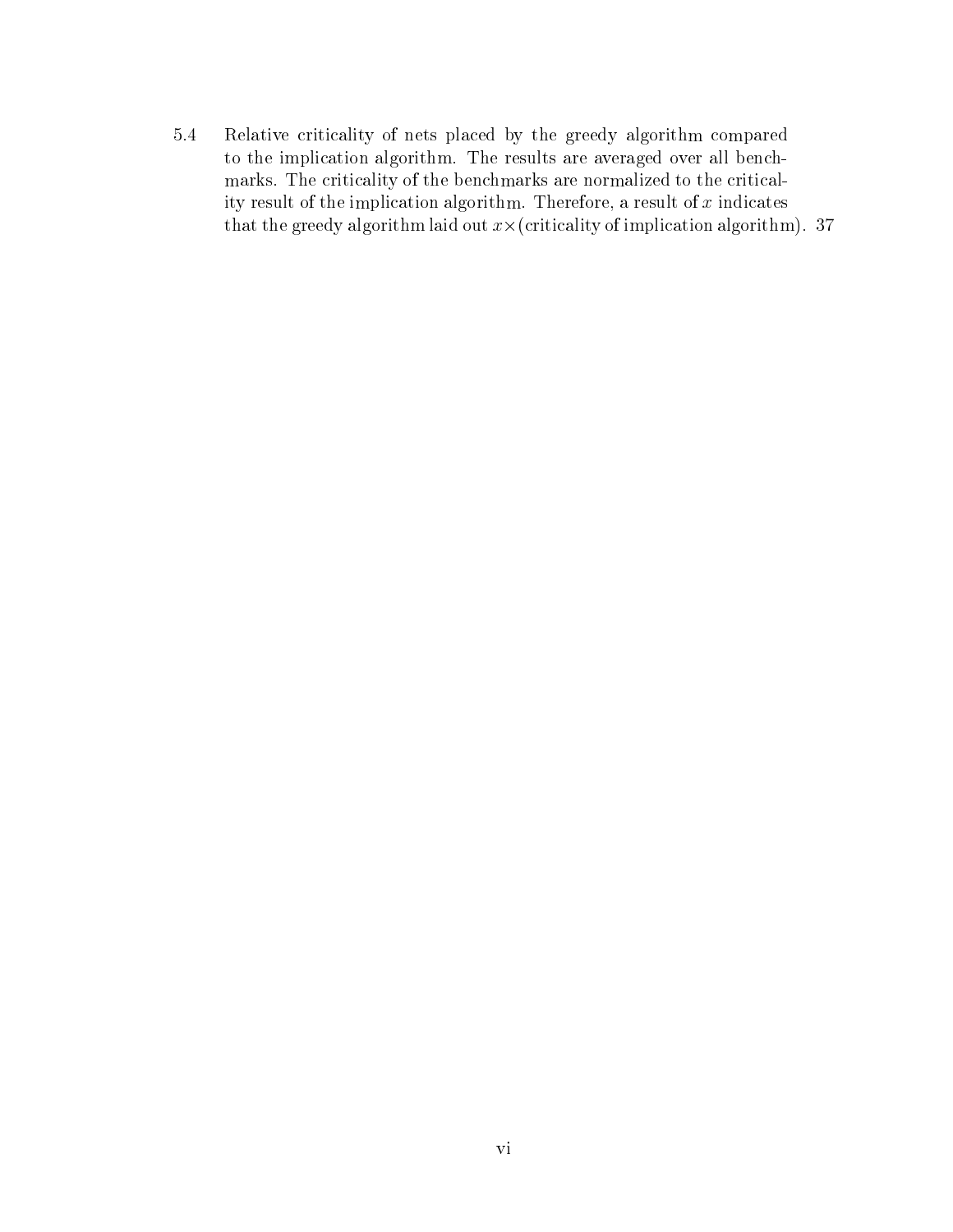To my family (Dad, Mom, Erin and dot)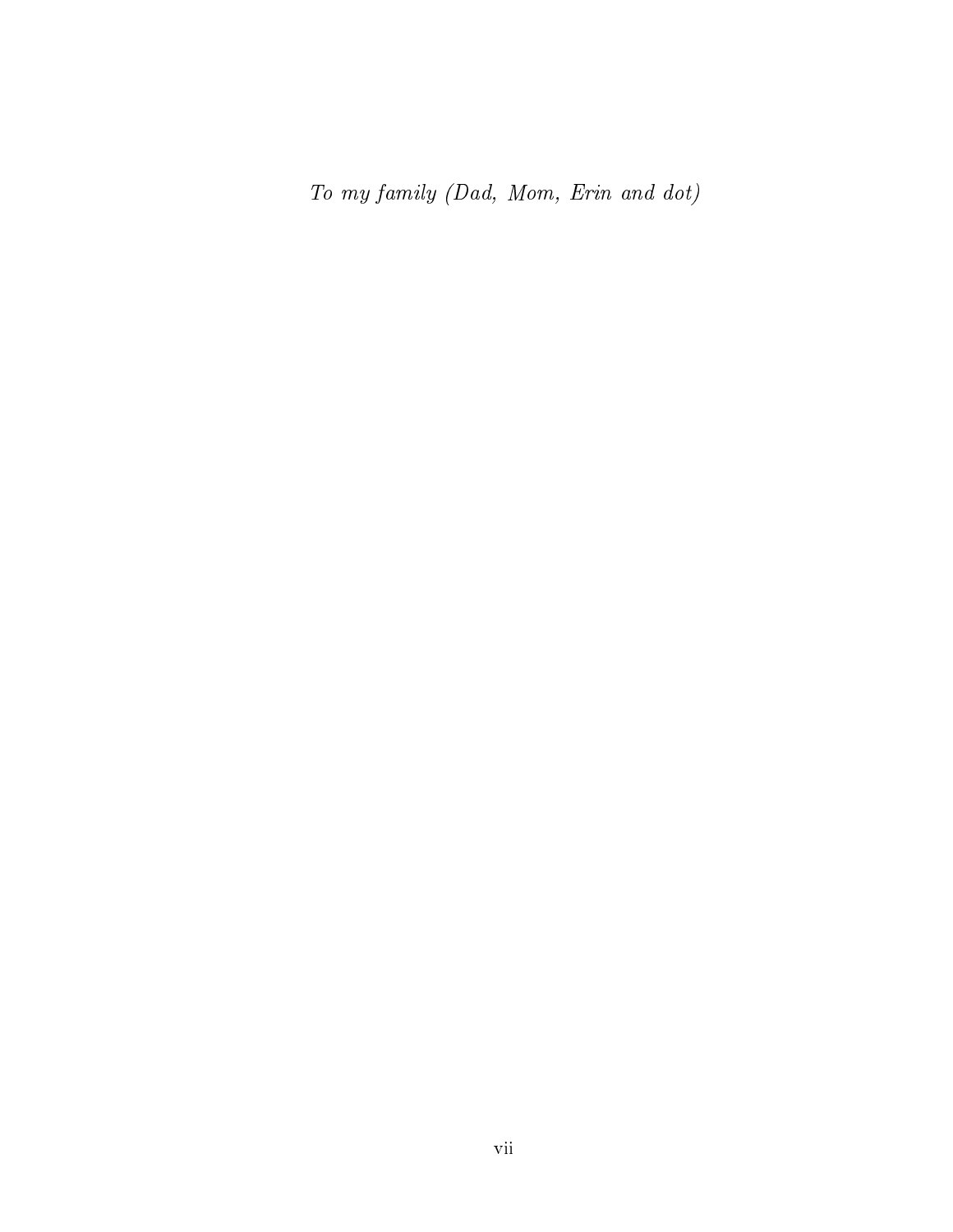#### ${\rm ABSTRACT}$

In this work, we develop methods to reduce interconnect delay and noise caused by coupling. First, we introduce a novel problem that deals with coupling the Coupling-Free Routing (CFR) Problem. CFR takes a set of nets and tries to find a one-bend routing for a subset of nets. A routed net must not couple with any other routed net.We argue that this problem is useful in both global and detailed routing. It guarantees that the routing has minimum delay since the wirelength, number of vias and coupling are minimized.

Then, we present an exact algorithm for the CFR decision problem via a transformation to 2-satisfiability. The decision problem determines whether the given set of nets is coupling-free routable.

Next, we introduce a new type of graph, the implication graph which models the dependencies associated with CFR. Also, we look at some of the properties associated with the graph.

Finally, we develop three algorithms to efficiently solve the Maximum Coupling-Free Layout (MAX-CFL) problem. Given a set of nets, the problem is defined as finding a subset of nets that are coupling-free routable. The subset should have maximum size and/or criticality. The criticality of a net can be defined in a variety of ways e.g. timing slack, wirelength, etc.. The first algorithm, the greedy algorithm. is a simple, yet effective method for finding a set of nets which have maximum criticality. The direct forcing algorithm uses the notion of forcing to find a solution to the MAX-CFL problem. The final algorithm we present is the implication algorithm. It uses properties associated with the implication graph and consistently finds the best solution in terms of number of nets routed. Our experimental results show that the algorithms work effectively on real data.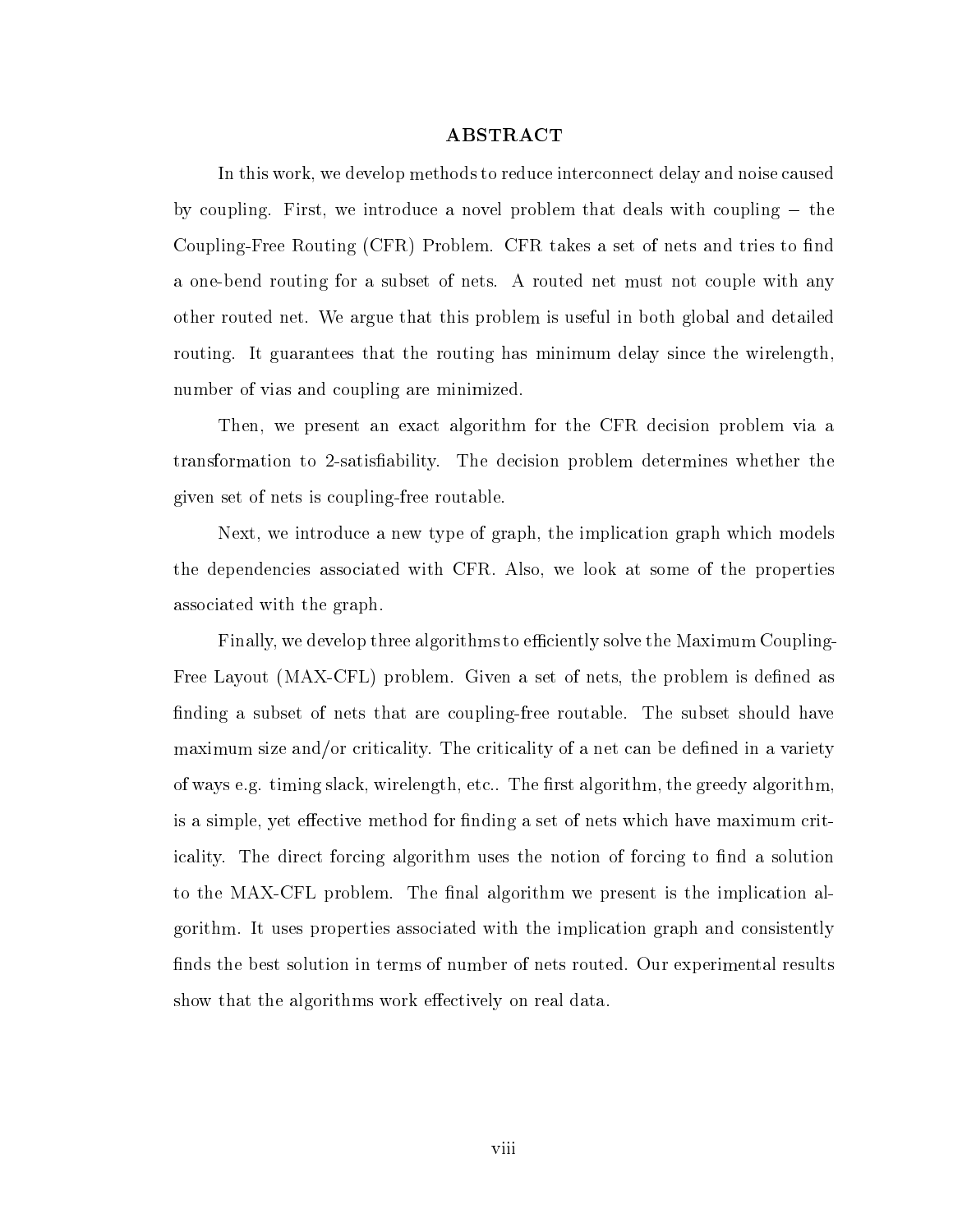#### 1. INTRODUCTION

#### 1.1 Coupling

As fabrication technology moves into deep sub-micron (DSM) device sizes and gigahertz clock frequencies, interconnect becomes an increasingly dominate factor in performance, power, reliability and cost [56]. In particular, coupling is of greater importance for power, area and timing in circuits [38]. There are four principal reasons for this, increasing interconnect densities, faster clock rates, more aggressive use of high performance circuit families, and scaling threshold voltages [37].

In order to keep wiring resistance from increasing too quickly, many processes are scaling the wire height at a slow rate compared to wire pitch. This results in taller, thinner wires. Also, spacing between wires is decreasing in order to yield high packing densities. A detrimental side effect of these scaling trends is an increased amount of coupling capacitance [10]. Coupling capacitance is proportional to the amount of parallel overlap between the wires and inversely proportional to the distance between the wires (coupling is formally defined in Chapter 2). In fact, coupling capacitance between wires can account for over 70% of the total wiring capacitance, even in 0.25  $\mu$ m processes [11]. There are two problems introduced by coupling, delay deterioration and crosstalk.

Delay deterioration refers to the fact that the total capacitance seen by a gate is no longer a constant value [13, 17]. The rising contribution of coupling capacitance to total load capacitance makes the Miller effect evident. The Miller effect says that if both terminals of a capacitor are switched simultaneously, the effective capacitance between the terminals is modified  $[22]$ . Assume that the coupling capacitance between two wires is  $C_c$ . If the two wires switch in opposite directions (e.g. one wire goes from high to low, the other goes from low to high), the equivalent coupling is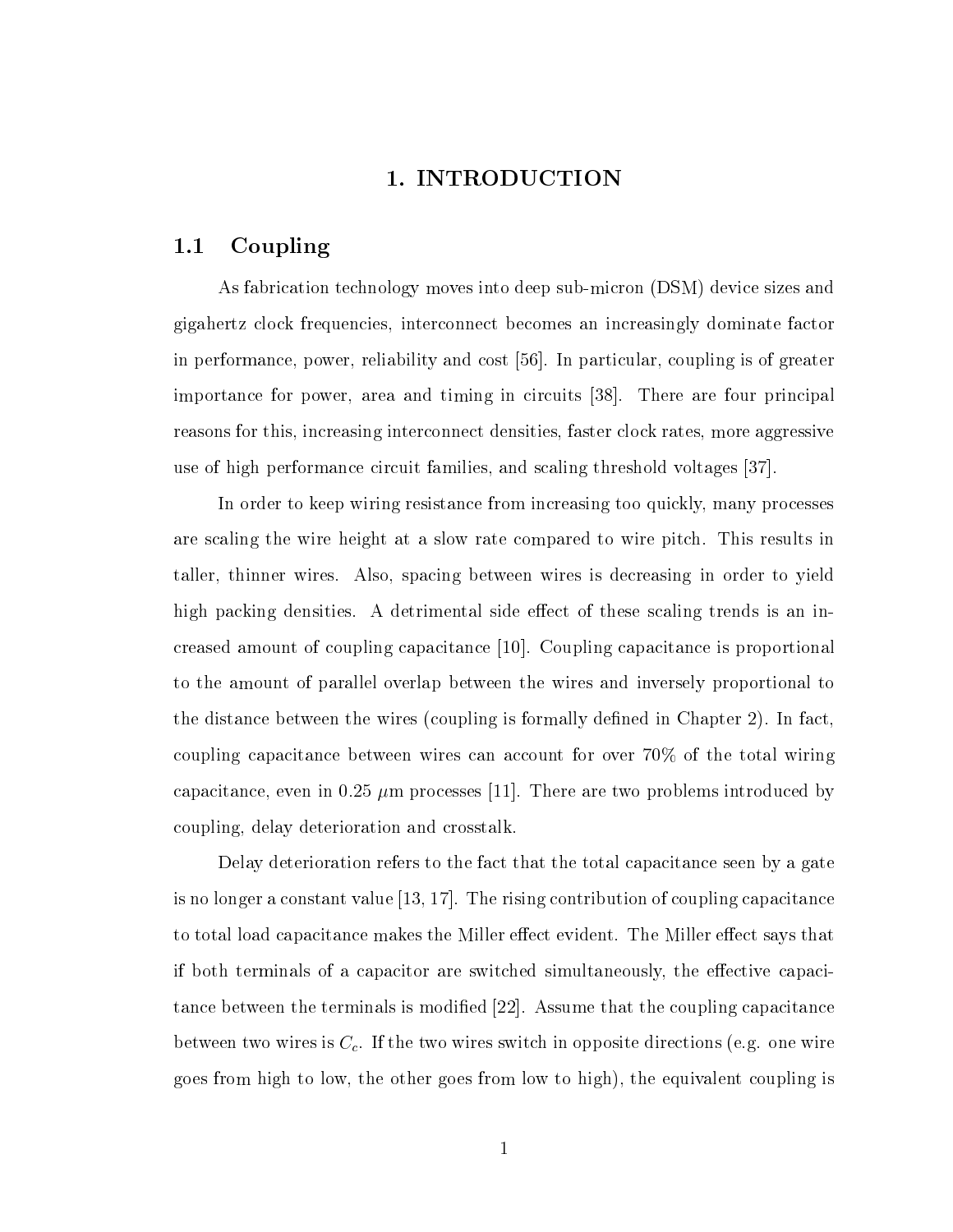$2C_c$ . On the other hand, an anti-Miller effect will occur when the wires switch in the same direction. Here, the equivalent coupling is 0. As you can see, the coupling effect is not always detrimental. Delay deterioration occurs because the Miller effect causes the capacitance to vary. For example, if two coupled nets switch in opposite directions at the same time, the capacitance, hence the delay, will increase.

Crosstalk is a type of noise1 introduced by coupling between two adjacent wires. A change in voltage or current on one of the wires may interfere with the signal on the other wire. There are two unwanted effects of crosstalk. First, the two wires form a mutual inductor. This inductive effect must be considered as circuit frequencies move above 500 MHz  $[42, 64]$ . Inductive effects are not addressed this work. The second effect is associated with coupling capacitance. Coupling capacitance can cause a switching net to induce noise onto a neighboring net possibly resulting in an incorrect functional response.

#### 1.2 Routing

The circuit layout problem is partitioned into a collection of problems. There are two major problems, placement and routing. The placement problem is related to several problems: partitioning, floorplanning and placement [44].

- 1. Circuit partitioning is the task of dividing the circuit into smaller parts.
- 2. Floorplanning determines the approximate location of each module in a rectangular chip area.
- 3. Placement takes a set of modules and a net list and provides a position for each module according to a cost function. The two prevalent cost functions are wire-length based and cut-based.

<sup>&</sup>lt;sup>1</sup>Noise is defined as an unwanted variation which makes the behavior of a manufactured circuit deviate from the expected response [30].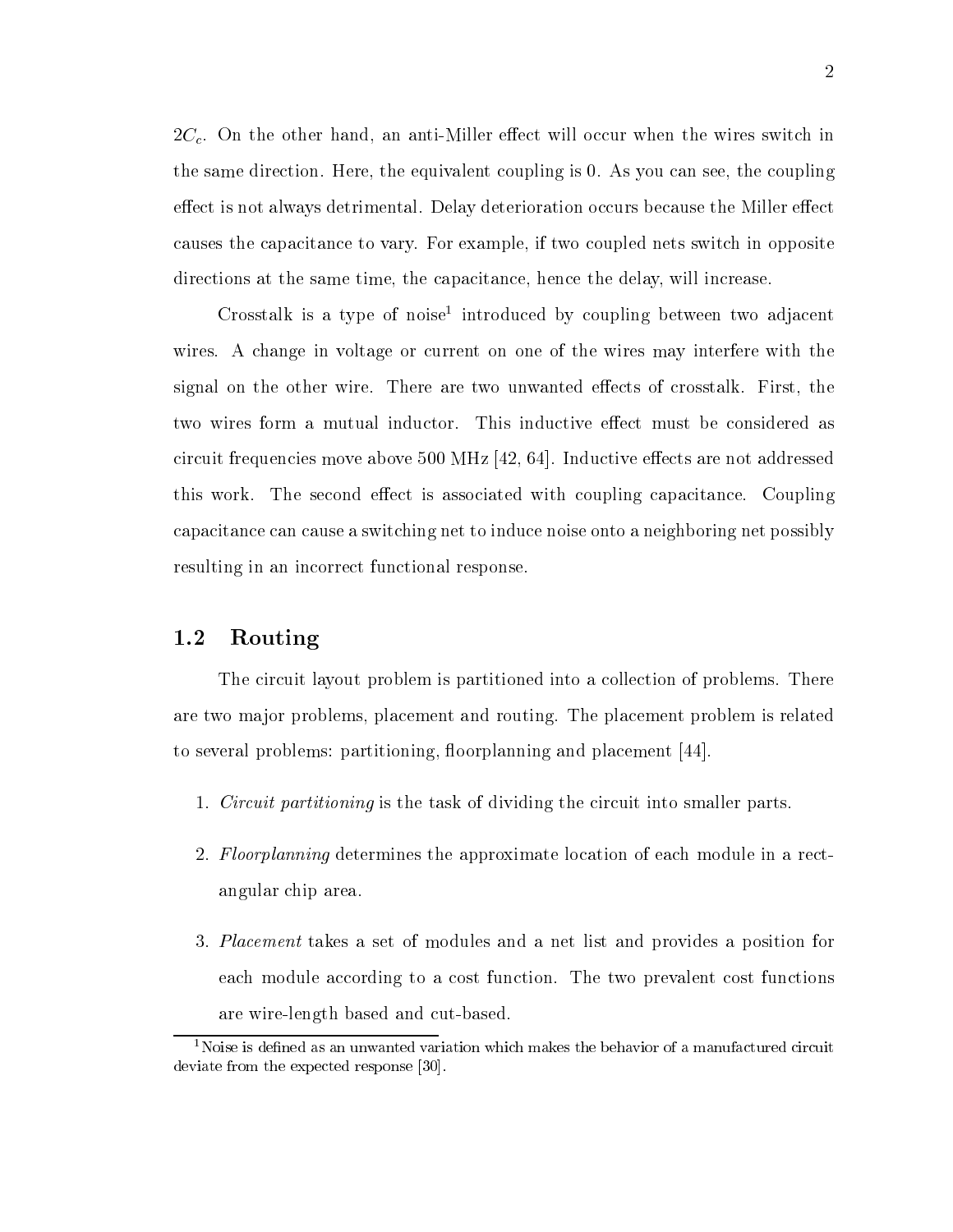The process of routing can be divided into two subproblems, global and detailed routing. Global routing decomposes the routing problem into smaller, manageable routings for the detailed router. Specifically, the global router finds a rough path for each net while trying to reduce the chip size, shortening the wire length and distributing the congestion across the routing area, among other things [44, 47, 59]. Detailed routing uses the results of global routing to find an exact realization of the interconnections in VLSI circuits.

The global routing problem is known to be NP-hard [54]. This motivates the use of heuristic and approximation algorithms. The maze routing (or maze running) algorithm [7] is a widely used method for global and detailed routing  $[12, 25, 39, 41, 48, 50]$ . Briefly, the maze routing algorithm starts from a source point and recursively searches it's neighbors for the best route until it reaches the  $\sin k$  point. The best route is defined by a function of congestion, wire length, chip size, number of bends, etc.. Maze routing finds the optimal path for two-terminal nets according to the cost function. A major drawback of the algorithm is the large amount of memory required to label it data structure, the grid graph.

A goal-directed unidirectional search heuristic [49] (also known in AI as  $A^*$ ) can improve the run time of the maze router. This heuristic adds the length from the source and the estimated length to the sink to the cost function. This allows the most direct routes from source to sink to be searched first. Most often, the actual routing closely resembles the direct route. This is the motivation for the heuristic and often allows a run time improvement with little sacrifice in the quality of the routing solution.

There have been several other proposed extensions and modifications to the maze routing algorithm in the almost 40 years since it has been introduced, but the underlying method remains the same.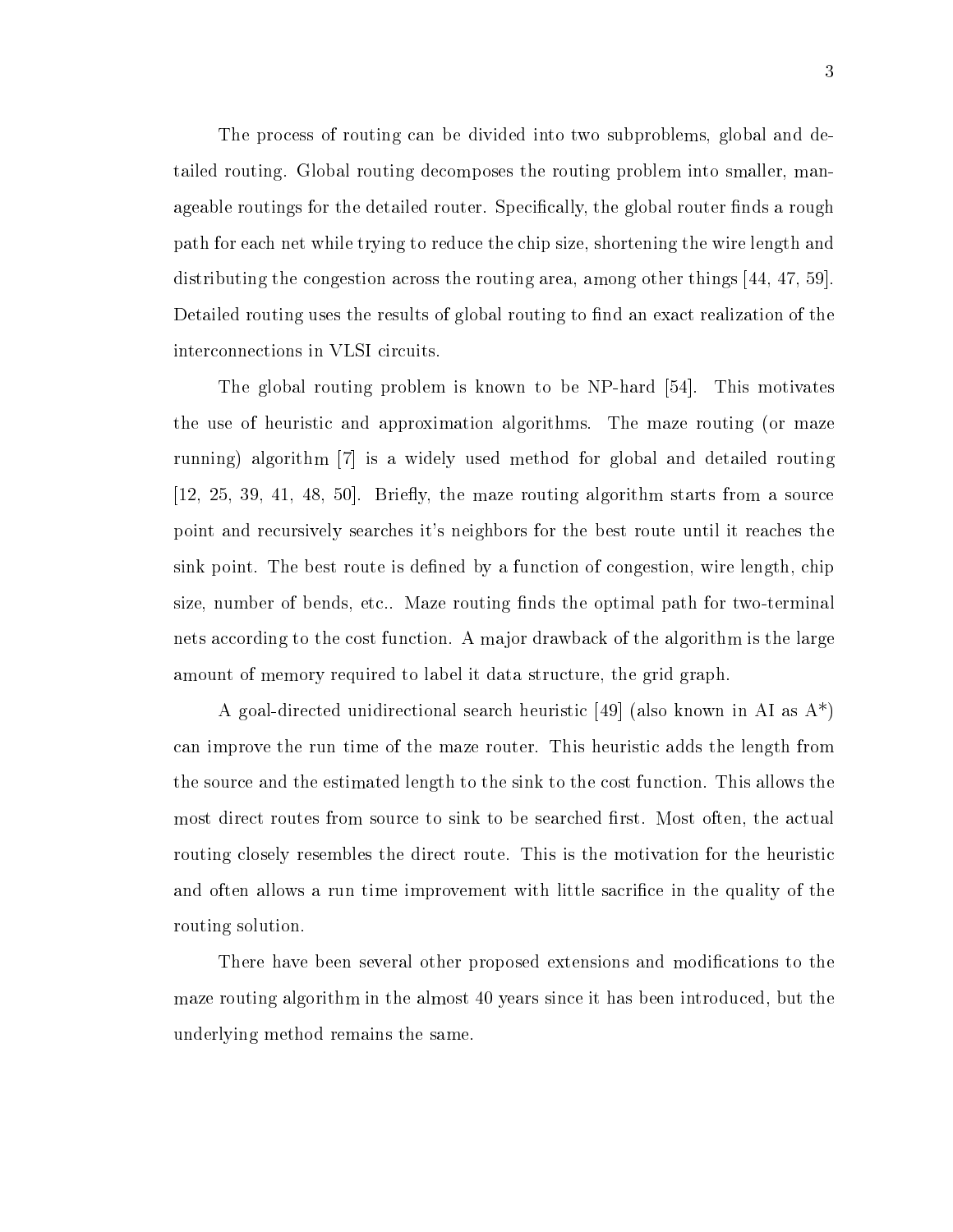Most existing routing tools consider wirelength, congestion and routability; up until recently, there has been little research on the coupling problem in routing. Coupling reduction was considered at the detailed routing stage for the river routing problem [20], the channel routing problem [34] and the switchbox routing problem [58]. Also, there have been efforts in reducing coupling in the stage between global and detailed routing. Xue *et al.* developed a post global routing tool which estimates the possible coupling between sensitive wires and tries to reroute nets away from possible crosstalk areas [60]. Chaudhary et al. develop a general post-routing spacing algorithm [33]. Also, coupling is examined for area routing [23] and global routing [21]. This work presents algorithms for coupling avoidance routing. The algorithms are general so they can be used in both global and detailed routing.

In this work, we focus on reducing the unwanted effects caused by coupling during routing. In Chapter 2, we give some basic definitions, formally define coupling and introduce the Coupling-Free Routing (CFR) Problem. An exact algorithm for Coupling-Free Routing Decision Problem (CFRDP) is given Chapter 3. A new type of graph, the implication graph, is introduced in Chapter 4. An implication graph models the dependencies between nets in the CFR problem. Chapter 5 introduces the Maximum Coupling-Free Layout (MAX-CFL) Problem and analyzes several algorithms developed to solve the problem. We conclude in Chapter 6.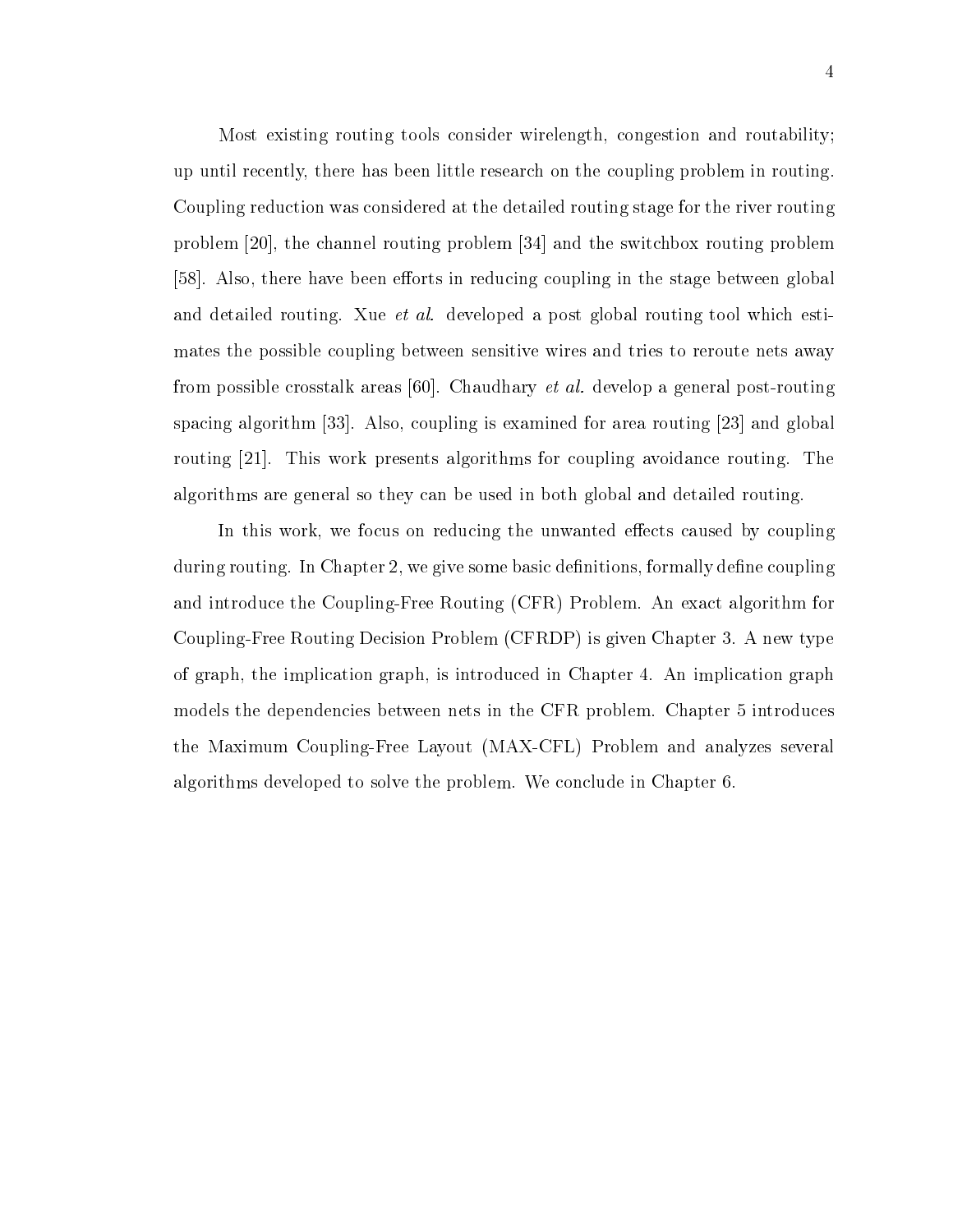#### 2. PRELIMINARIES

A multi-terminal net  $n = \{(x_1, y_1), (x_2, y_2), (x_3, y_3), ..., (x_n, y_n)\}\$ is a collection of points in the plane. A terminal is single point of a net. A multi-terminal net can be partitioned into a collection of two-terminal nets (a net with exactly two points) using a number of standard techniques. We shall adopt the *stable spanning tree* partitioning of Ho et al. [29].

A two-terminal net (or simply called a *net* hereafter)  $n = \{(x_1, y_1), (x_2, y_2)\}$  is an unordered pair of points  $(x_1, y_1)$  and  $(x_2, y_2)$ . A routing or wiring of n is a set of horizontal and vertical line segments connecting  $(x_1, y_1)$  and  $(x_2, y_2)$ . A layout is the routings of a set of nets.

A net *n* can be routed without any bends if and only if either  $x_1 = x_2$  or  $y_1 = y_2$ . We call such a net a *zero-bend net*. Otherwise, there are two ways to route n with one bend as shown in Figure 2.1. When a routing has no more than one bend, it is called a *single bend routing* [61]. We call such a net a *one-bend net*.

The routings in Figure 2.1 are called the *upper-L routing* and the *lower-L* routing. A stable spanning tree ensures that upper-L routing and lower-L routing shapes of the two-terminal nets obtained from a multi-terminal net are pairwise non-intersecting. To avoid confusion, we often refer to a possible routing as a route. Thus we say that a one-bend net has two one-bend routes (the upper-L route and the lower-L route).

Given a multi-terminal net N, a *rectilinear Steiner tree* (RST)  $T(V, E)$  is a spanning tree in the rectilinear plane that connects every node in  $V = T \cup I$ , where T is the set of terminals for the given net N and I is a set of internal Steiner nodes of degree three or four. For example, the RST inFigure 2.2 shows a Steiner tree with terminals  $t_1, t_2, t_3, t_4, t_5$  and Steiner nodes  $s_1, s_2$ .

A Minimum Steiner tree (MST) is a RST with minimum length. The general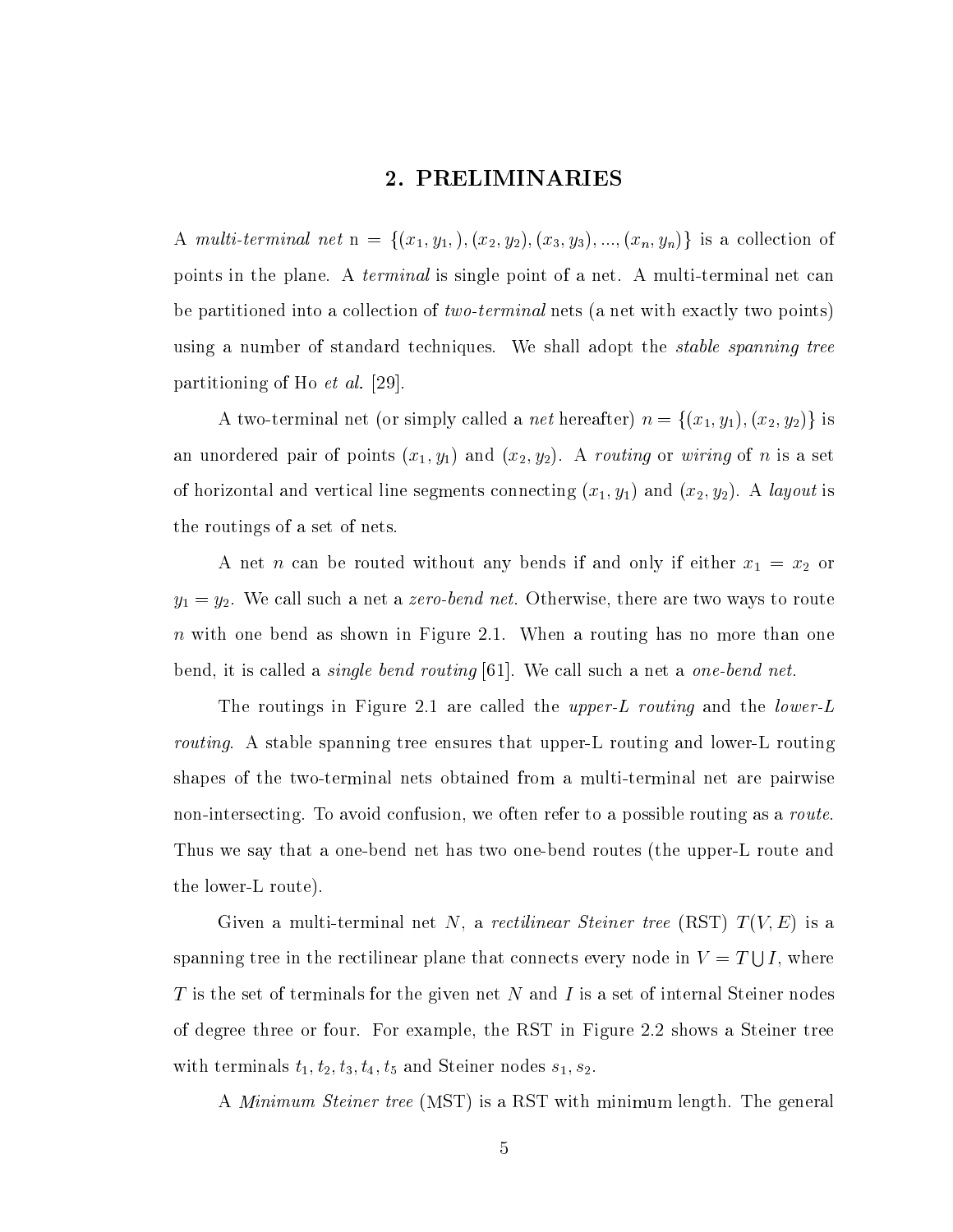

Figure 2.1: a) Upper-L routings b) Lower-L routings

MST problem is NP-Hard [18]; only restricted classes of the problem can be solved in polynomial time. There are many exact and heuristic algorithms for solving the problem [3, 5, 9, 16, 31, 32, 43].

A RST is stable if there is no pair edges whose enclosing bounding boxes intersect or overlap, except touching at a common end point (if any) of the two segments [29]. Referring to Figure 2.2, the Steiner tree in a) is an unstable RST; flipping the  $(t_4, s_2)$  edge to a lower-L routing creates overlap with the edge  $(t_3, s_2)$ . Figure 2.2 b) is a stable RST. If we have a stable RST, we can partition the multiterminal net into two-terminal nets and route the two-terminal nets in a L-shape pattern without worrying about overlap between the edges of the multi-terminal net.

We focus on routing *critical nets*. Critical nets can be defined in a variety of ways. Most often, critical nets correspond to nets that are on a critical path of a network at the logic synthesis stage [15]. Interconnect delay of the these nets should be minimal, therefore we are interested in a single bend routing. A single bend routing is not only the shortest possible route between the two terminals, it also introduces only one via. Since vias further increase the wire capacitance and resistance, it is beneficial to keep them at a minimum. Also, vias negatively effect the routability of the circuit [4].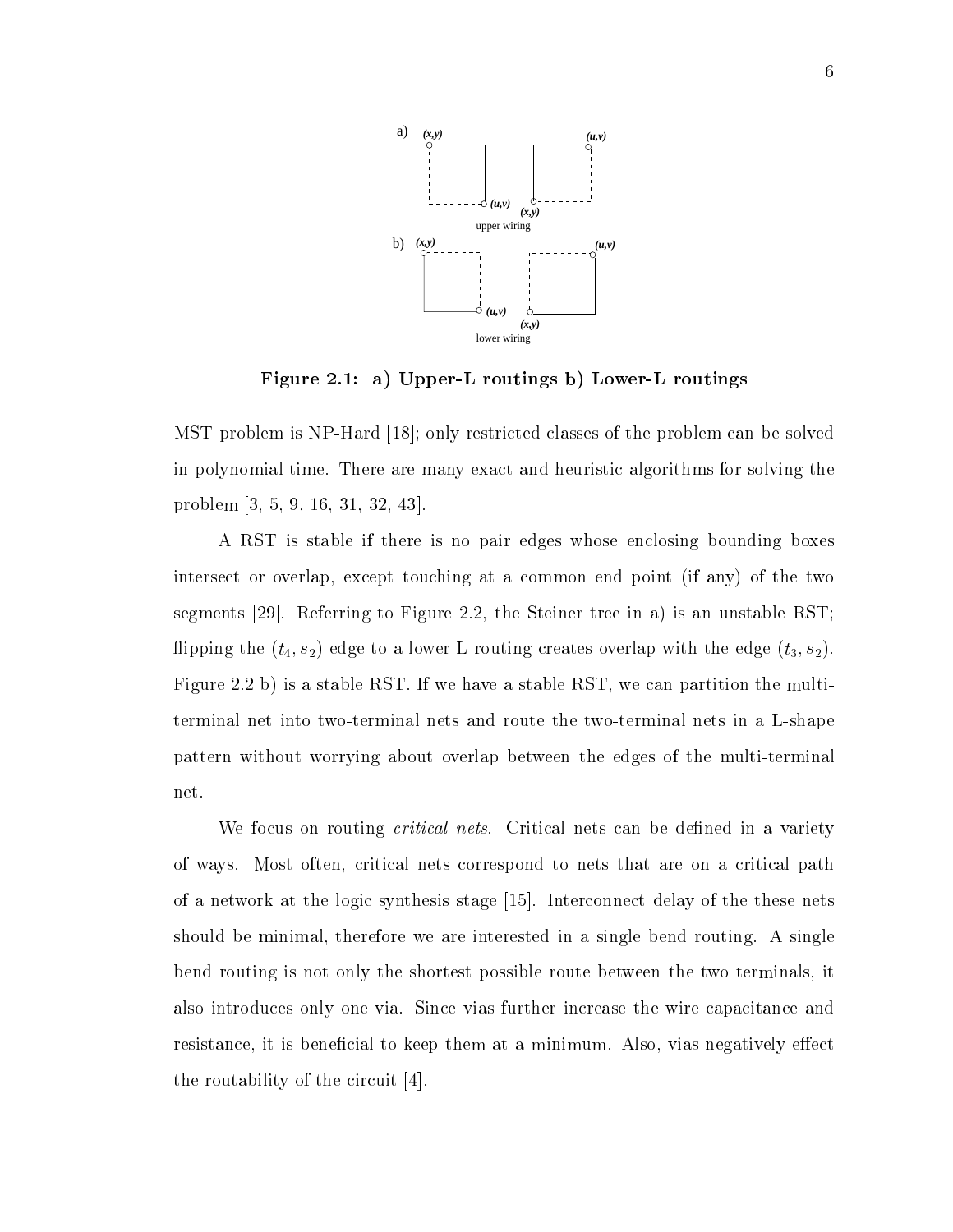

Figure 2.2: a) Unstable RST b) Stable RST

#### 2.1 Coupling

Bakoglu  $[22]$  shows that the wire-delay on a distributed RC line contains a  $\text{C}$  (CS ) time constant, where  $\text{C}$  is the interconnect resistance, and  $\text{C}$  and  $\text{C}$  and  $\text{C}$  and  $\text{C}$  and  $\text{C}$  and  $\text{C}$  and  $\text{C}$  and  $\text{C}$  and  $\text{C}$  and  $\text{C}$  and  $\text{C}$  and  $\text{C}$  an  $C_C$  are the substrate and coupling capacitances.

$$
R_W \cdot (C_S + C_C) = \frac{\rho \cdot l}{w \cdot t} (\frac{\varepsilon_\kappa \cdot l \cdot w}{h} + \frac{\varepsilon_\kappa \cdot l \cdot t}{s}) \tag{2.1}
$$

where  $\rho$  is resistivity of the conductor,  $\varepsilon_{\kappa}$  is the insulator dielectric constant, and  $w, t$  and h are the conductor's width, thickness and separation from the substrate, respectively. The terms  $l$  and  $s$  are the coupled length and spacing of the interconnect.

The coupling capacitance  $C_C$  between two wires i and j can also be represented as follows:

$$
C_C(i,j) = \frac{f_{ij} \cdot l_{ij}}{d_{ij}} \frac{1}{1 - \frac{w_i + w_j}{2d_{ij}}}
$$
(2.2)

where  $w_i$  and  $w_j$  are the sizes of wires i and j  $(w_i, w_j > 0)$ ,  $f_{ij}$  is the unit length fringing capacitance between wires i and j, l ij is the overlap length of wires <sup>i</sup> and j and  $d_{ij}$  is the distance from the center line of wire i to the center of wire j (see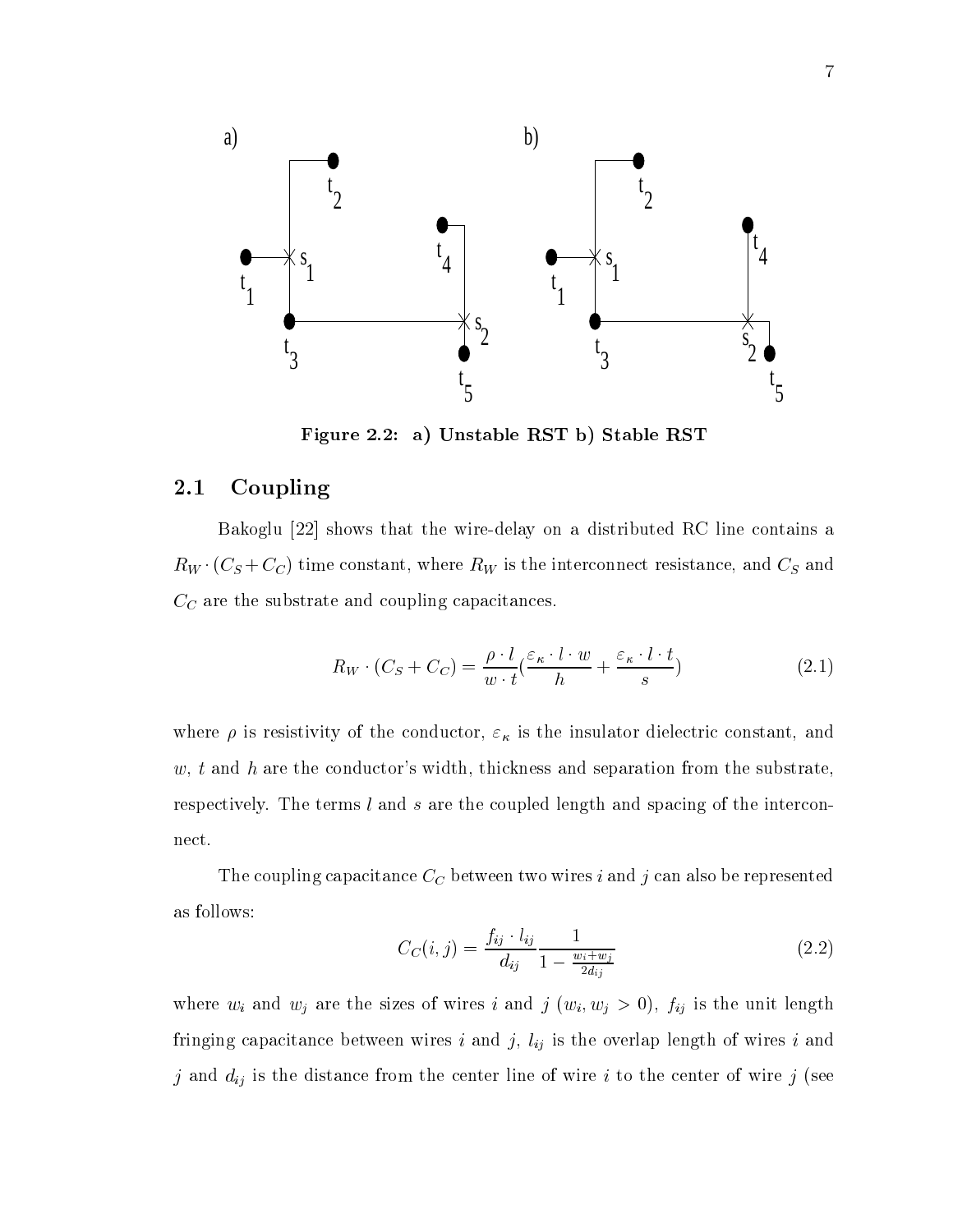Figure 2.3).

we are trying to minimizing the coupling. During rough routing, we can control l $\eta$  , , with a state over later two winds over later two winds over later two winds  $\mathbf{u}$ other words, we do not want adjacent wires to run in parallel for long distances. where we are with wire are  $\omega$  are  $\omega$  . The consider wire sizing and spacing in  $\omega$ our algorithm. But, this can be done as a post-processing step using a number of techniques (see [26, 27] for a comprehensive survey and tutorial).



Figure 2.3: a) Physical coupling capacitance between two wires b) The wires modeled by resistors and capacitors

Noise analysis and avoidance is becoming increasingly critical in the design of digital circuits. Performance demands often lead to the use of dynamic logic circuit families and its derivatives. Dynamic circuits use a clock signal (or something similar) to precharge the output voltage. The circuit is evaluated solely through the use of tree structure of NMOS transistors. The advantage is that the capacitance seen by the previous stage is reduced. The driving transistor has to drive the capacitance of the NMOS transistor; CMOS logic necessitates the need to drive a NMOS and PMOS transistor. The disadvantages are the precharge time and the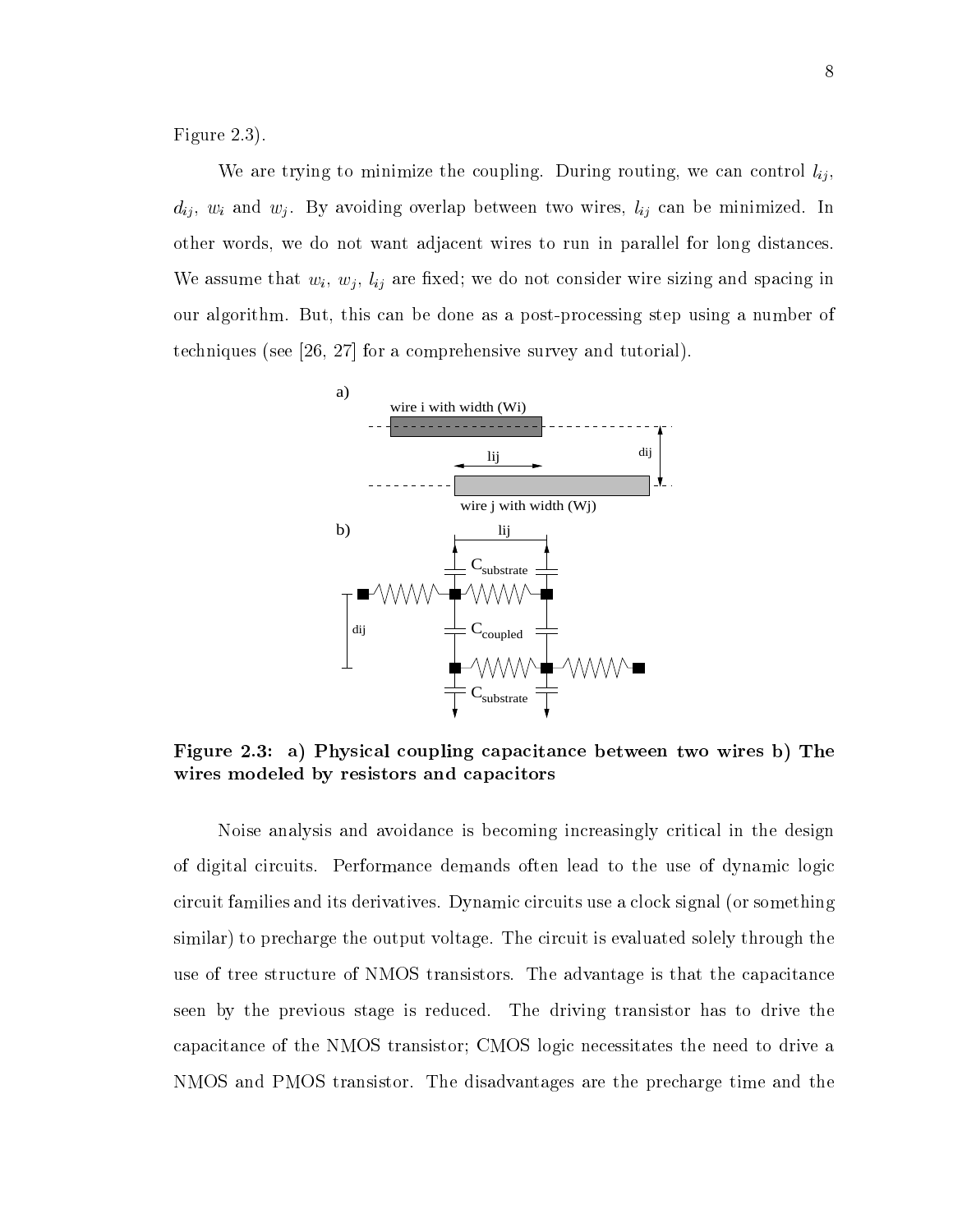reduced switching point. CMOS circuits have a switching point around half the supply voltage. The switching point of dynamic logic is the threshold voltage of the NMOS transistor. Hence, these aggressive dynamic circuit families trade noise margin for timing performance. They are more susceptible to noise failure which increases the need for noise analysis.

The problem of noise failure can be more severe than timing failure. Timing failure can be recovered by increasing the clock speed which allows more time for signal propagation. Noise is caused by capacitive coupling and input slope, among other things. Such things are difficult, if not impossible, to control from the chip terminals. If a noise problem is undetected correcting it may cause an expensive second fabrication run [2].

Crosstalk (coupling noise) impacts digital circuits by introducing logic and delay hazards. For example, asynchronous lines and precharge structures are especially susceptible to crosstalk glitches. Since increasing the cycle time will not alleviate such hazards, these are static or logical hazards. Coupling between nets with close timing can induce additional delay by injecting charge on the more weakly driven node, and potentially cause a delay hazard.

A delay hazard occurs when two nets that are tightly coupled have closely timed opposing transitions. The strongly-driven net called the aggressor will inject charge on the weakly-driven net or victim. Looking at Figure 2.4, the signals on nets A and B can not cause a delay fault unless they switch nearly simultaneously. Figures 2.4 a) and b) show only a small glitch on net A since the respective signals transition separately. Figure 2.4 c) shows that both nets experience additional delay which could lead to a delay hazard.

In [8], Kirkpatrick and Sangiovanni-Vincentelli introduce the notion of crosstalk constraint generation which uses the concepts of analog and digital sensitivity and a physical coupling term in order to reduce the constraints given to layout synthesis.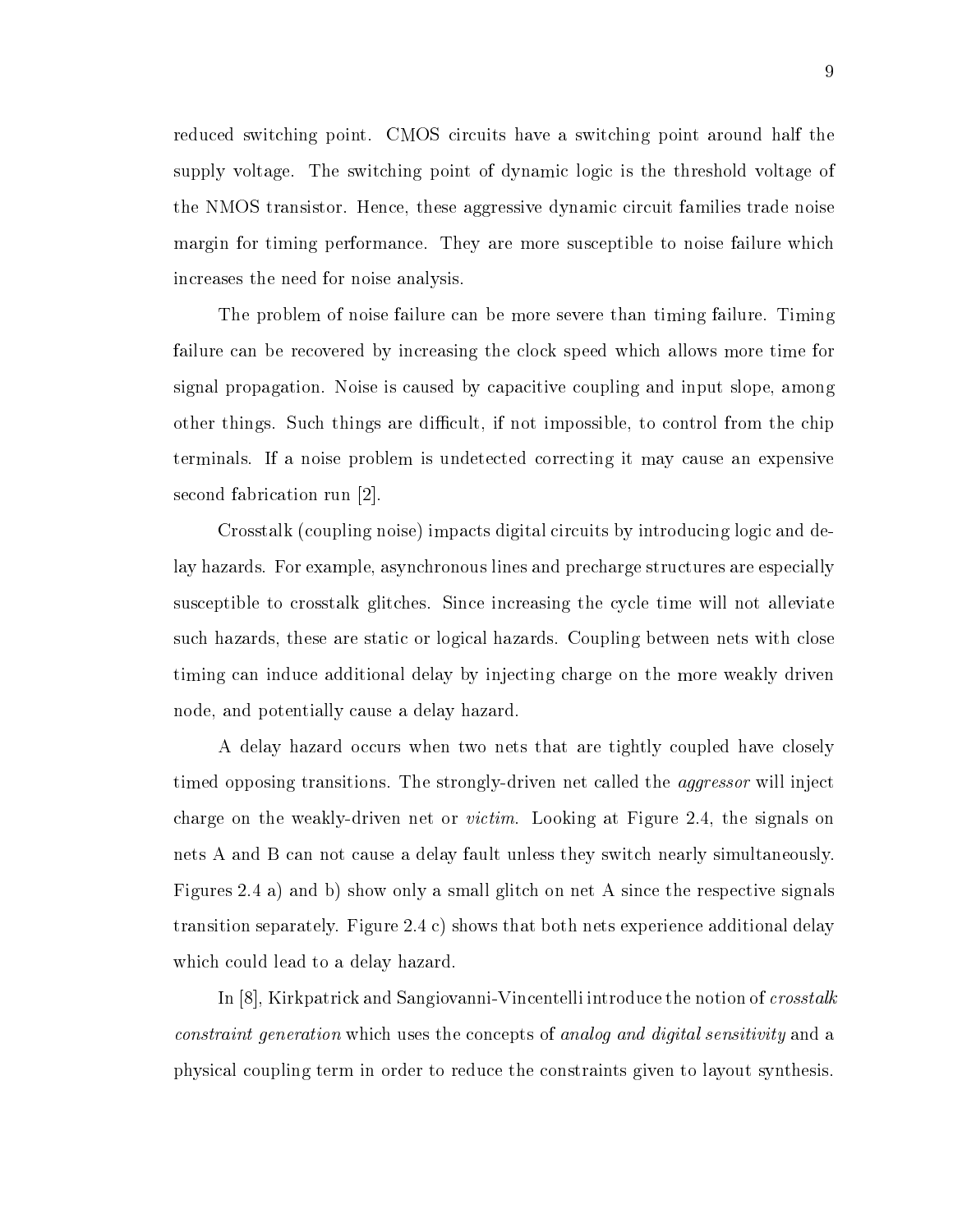

Net B - noisy line (strong driver) Net A - sensitive line (weak driver)

#### Figure 2.4: A delay fault occurs only when two signals have opposing transitions and switch simultaneously

This allows us to remove false crosstalk constraints. For example, a net A may couple with net B. But, net A could have a high tolerance for delay and noise. Therefore, the A and B can couple without negative circuit performance. We want to remove these cases as they unnecessarily over-constrain the problem.

In most cases, the crosstalk voltage amplitude determines circuit failure. With a large enough amplitude, the transistor will cross it's threshold value causing a static hazard (as in the case of domino logic) or a delay hazard by causing an extra charging delay. The noise voltage bound on a net  $i$  and its sensitivity to switching on another net  $j$  is defined as:

$$
\Delta V_i \le \Delta V_{Bi} \tag{2.3}
$$

$$
S_{ij} = \frac{\delta V_i}{\delta V_j} \tag{2.4}
$$

Since we are dealing with digital circuitry, we can normalize all noise sources j to the power rail swing:  $\Delta V_j = \Delta V$ .

The analog sensitivity deals with basic circuit interaction e.g. drive strength. Most often, circuit simulation techniques (see [19]) are used to obtain the analog sensitivity factor for net i,  $A(i)$ . The digital sensitivity,  $D(i)$ , includes temporal and logical separation of net interaction. Net i is digitally sensitive to Net j only if they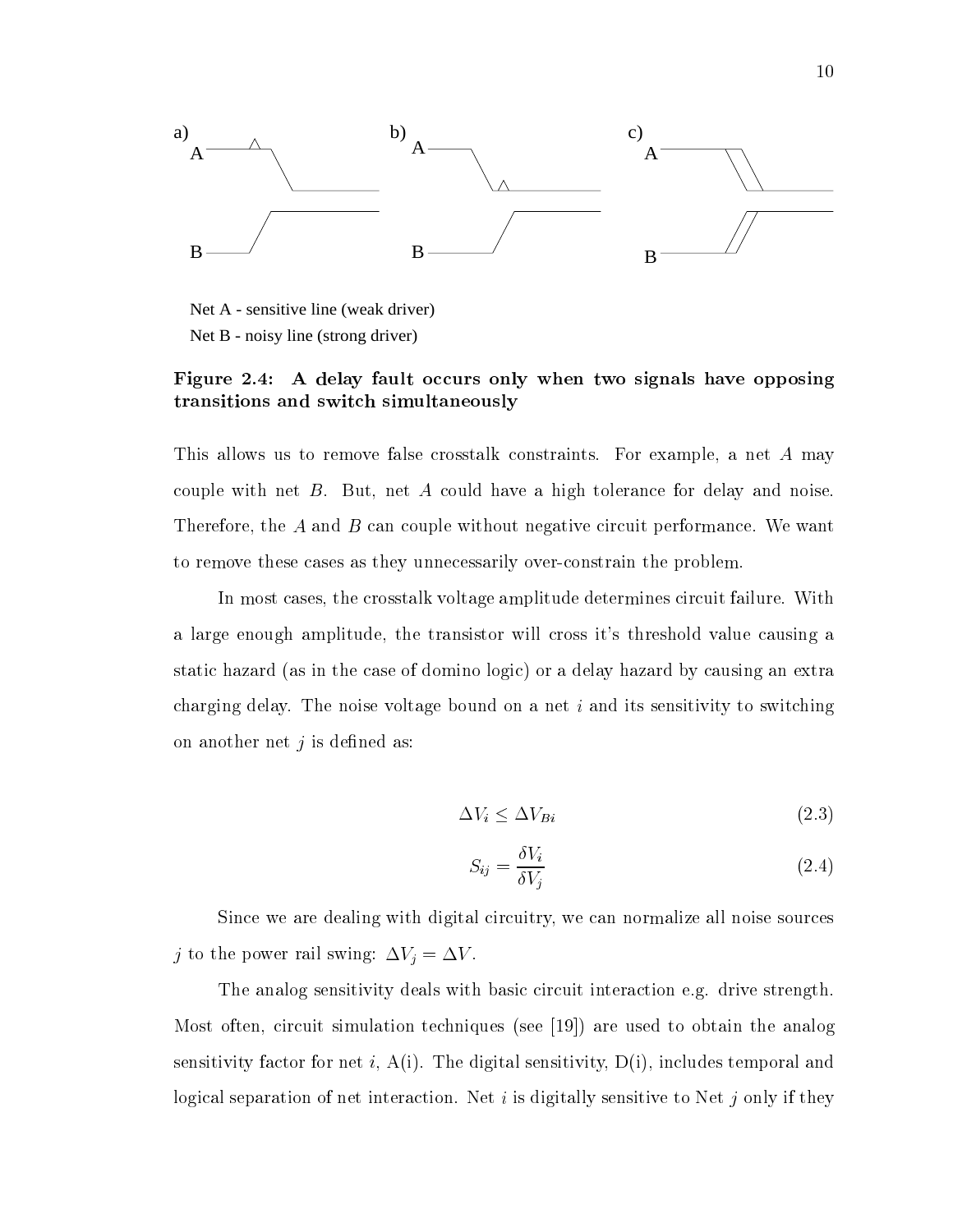transition in opposite directions (logical) within a certain time window (temporal).

The physical coupling is defined by a capacitive divider relation:

$$
Q(i,j) = \frac{C(i,j)}{C_{Ti}}\tag{2.5}
$$

where  $C(i, j)$  is the coupling capacitance between nets i and j and  $C_{Ti}$  is the total capacitance of net i.

Finally, the sensitivity between nets  $i$  and  $j$  can be redefined as:

$$
S_{ij} = A(i,j)D(i,j)Q(i,j)
$$
\n
$$
(2.6)
$$

Then, every net i is given a bound  $B(i)$  which relates to the tolerance of that net to noise, delay, etc.. A large bound value indicates that the net has a high tolerance. The crosstalk constraints of net  $i, N(i)$ , are the sum of the sensitivities with respect to the other nets.

$$
N(i) = \sum_{j} S_{ij} \tag{2.7}
$$

A critical net is defined as a net that exceeds it allowable bound i.e.  $N(i) > B(i)$ .

## 2.2 Pattern Routing

Pattern routing is the notion of using predefined patterns to route two-terminal nets. Usually these are simple patterns such as a L-shaped (sometimes called 1-bend) or a Z-shaped pattern 2-bends, route restricted within bounding box. For more details, see Figure 2.5.

A grid graph is a graph  $G(V,E)$  such that each vertex corresponds to a point in a plane. See Figure 2.6 for further explanation. A routing of a net on a grid graph is a set of grid edges such that the terminals are fully connected. The route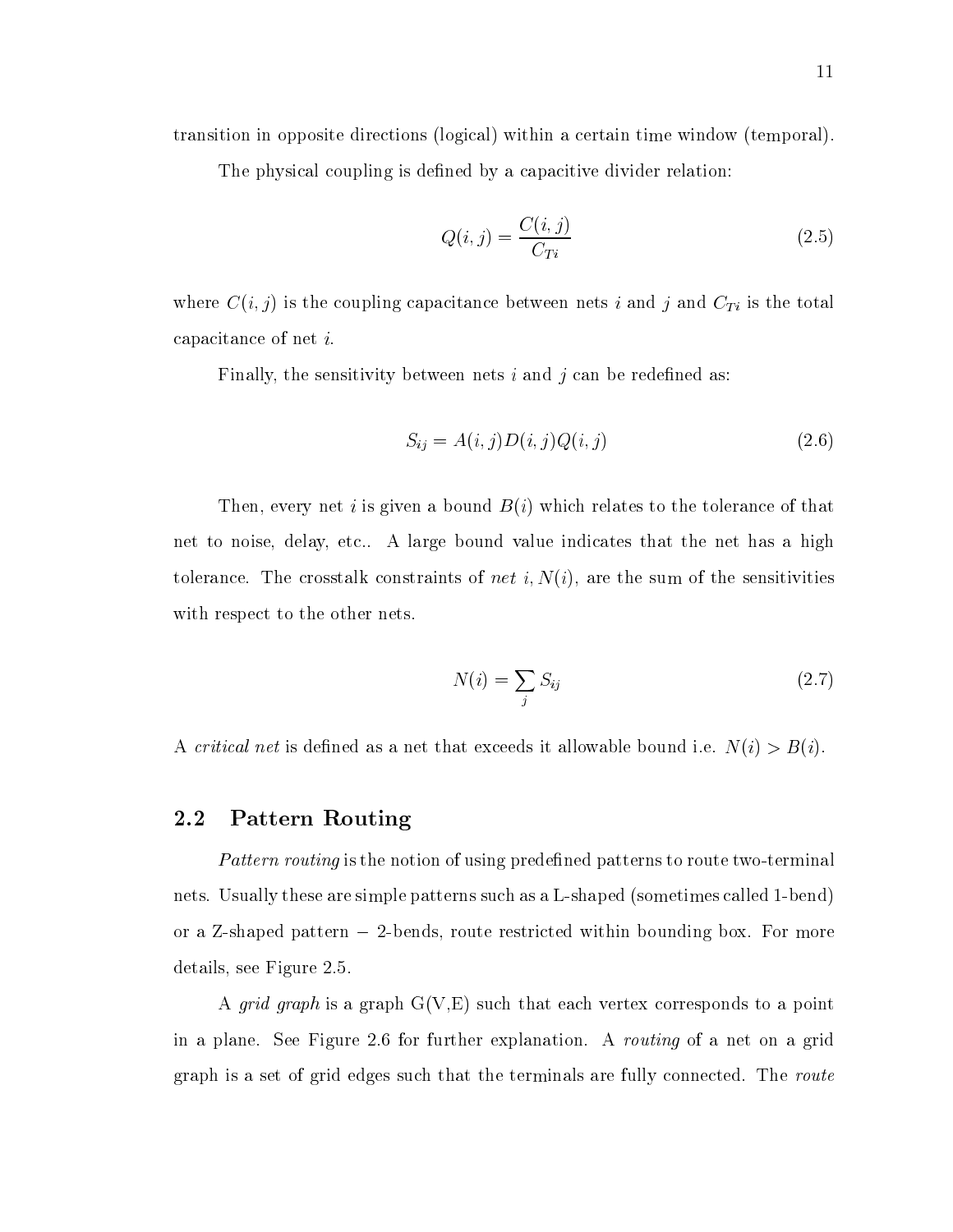

Figure 2.5: (a) L-shaped routing of 2 two-terminal nets. (b) Z-shaped routing of 2 nets.

edges of a net are the set of edges used in the routing of that net.



Figure 2.6: A grid graph.

Patterns can speed up the routing process. Instead of maze routing a net, we pattern route it. In general, maze routing will consider many bins that the final route will not actually use. When using pattern routing, only a constant number of edges are searched. For example, L-shaped pattern routing will only search the edges on the bounding box of the two-terminal net. Then, depending on cost of these edges, it will choose the upper-L or lower-L and place the route there. Similarly, Z-shaped pattern routing needs only search the edges on the perimeter and inside the twoterminal bounding box. On the other hand, maze routing will search every edge (on the worst case). Therefore, pattern routing has a better upper bound on runtime complexity. We found that on average, the pattern routing approach searches fewer edges than the maze router. We formally summarize the complexities: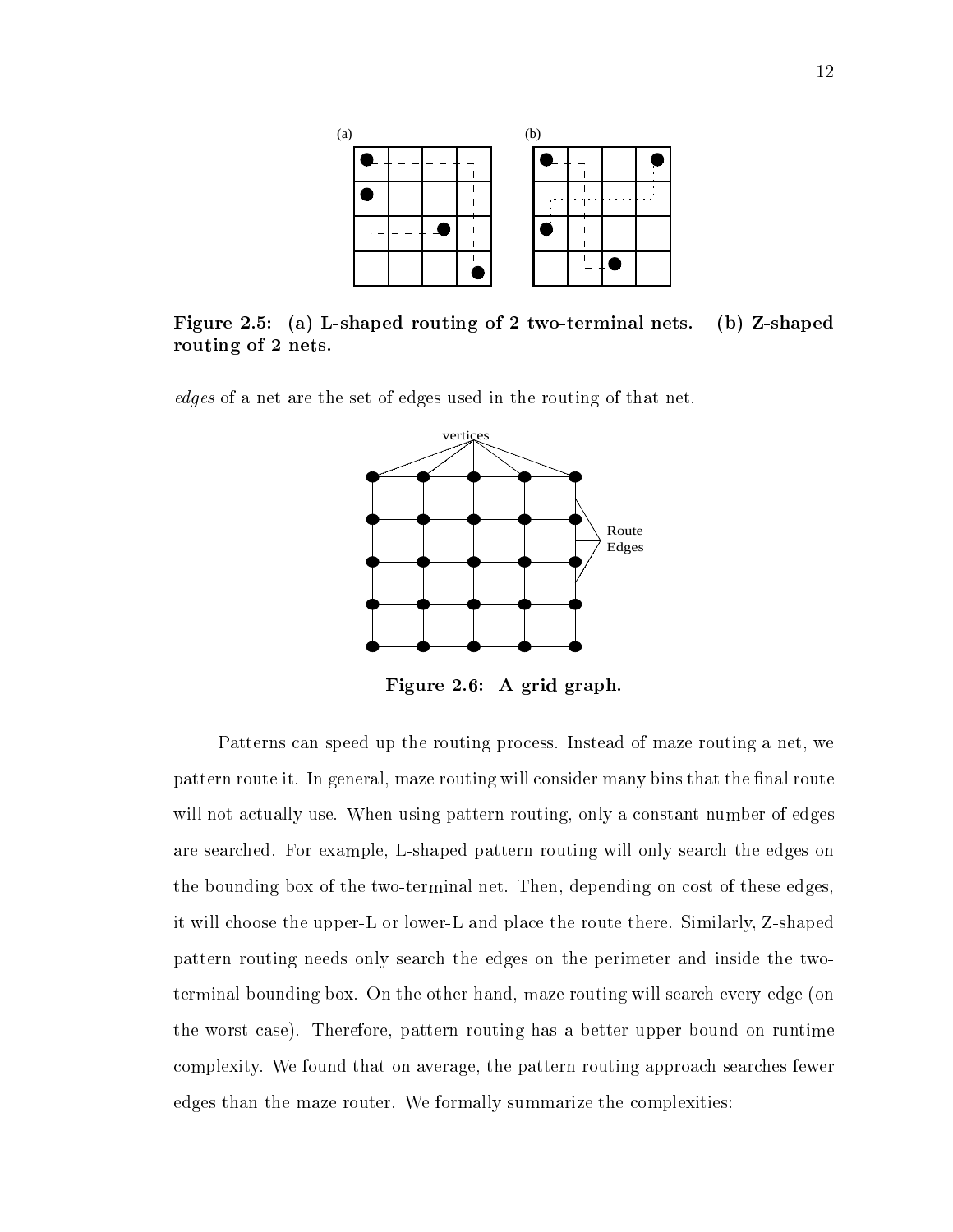- 1. Given a net  $n = \{(x_1, y_1), (x_2, y_2)\}$  and a grid graph  $G(V, E)$ .
- $\Omega$  box on and within the box of n. A box of n. A  $\mu$  is n. A  $\mu$  = n. A  $\mu$  $2 \cdot |x_1 - x_2| \cdot |y_1 - y_2| + |x_1 - x_2| + |y_1 - y_2|$
- 3. Let P be the edges on the bounding box of n. P A. jP j <sup>=</sup> <sup>2</sup> (jx1 x2j <sup>+</sup>  $|y_1 - y_2|$
- 4. Maze routing  $O(|E|)$
- 5. L-shaped pattern routing  $O(|P|)$
- 6. Z-shaped pattern routing  $O(|A|)$

Theorem 2.1: j<sup>P</sup> jjAjjEj.

 $P$  is the proof is trivial since, by depending in the proof  $P$  ,  $P$  and  $P$  and  $P$  and  $P$  are  $P$  and  $P$  and  $P$  and  $P$  and  $P$  and  $P$  and  $P$  and  $P$  and  $P$  and  $P$  and  $P$  and  $P$  and  $P$  and  $P$  and  $P$  and  $P$ 

The maze router ensures that the least cost route (according to the cost function) is found. Pattern routing does not give you this luxury. In fact, an L-shaped pattern routing could produce the second worst possible route. This occurs if both the upper-L route and the lower-L route are the two worst paths. Pattern routing will choose the better of these two solutions, giving you a bad routing. In general this is not the case, as our results show.

Another benefit of pattern routing lies in the predictability of a pattern-routed net [51]. If you know that a net will be pattern routed, you can quickly and accurately estimate its route earlier in the design flow. For example, you know that an L-shaped pattern route will take one of two routes. This allows higher level CAD tools, such as the placement or logic synthesis engines, to estimate routings which will lead to better congestion and area estimates. In order to exploit predictability, the tools need placement information. Many industrial logic synthesis tools are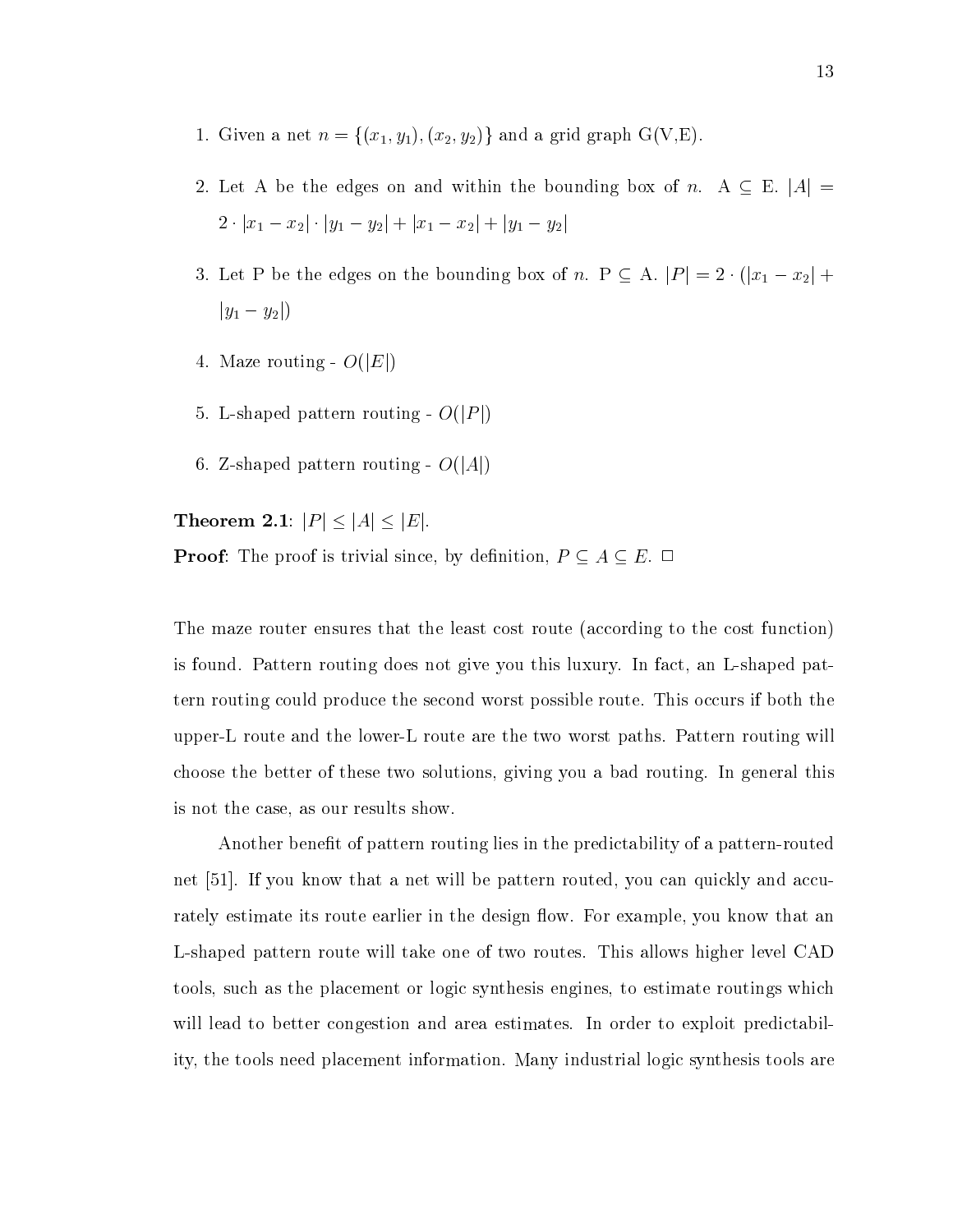moving towards layout-driven synthesis. Additionally, an academic behavioral level synthesis tool has recently incorporated placement information [62].

With emergence of deep sub-micron (DSM) fabrication technology, interconnect has an increasingly dominant role. Now circuit delay is determined by the gate resistance and capacitance as well as the interconnect resistance and capacitance [10]. When optimizing for delay in a circuit, logic synthesis tools look at the critical path. Usually these tools only consider the gate delay, ignoring the interconnect delay. If we could pattern route the gates on the critical path, then we can more accurately estimate the interconnect resistance and capacitance.

Finally, the number of vias on a pattern-routed net is fixed. Since vias further increase the capacitance and resistance, it is beneficial to keep them at a minimum. Also, vias negatively effect the routability of the circuit  $[4]$ .

#### 2.3 Coupling-Free Routing

Every route consists of horizontal and/or vertical line segments. We say two wires *couple* if the line segments forming them are closer than  $d$  units for more than l units. Two line segments *intersect* if they have at least one point in common and overlap if they have more than one point in common.

For a given set of nets  $S = \{N_i = \{(x_{1i}, y_{1i}), (x_{2i}, y_{2i})\} \mid 1 \le i \le n\}$ , a (single bend) layout of  $S$  is coupling-free if there are no two routes that run in parallel at a distance equal to or closer than  $d$  units for more than  $l$  continuous units. Examples of coupled and non-coupled layouts are given in Figure 2.7. Given a set of twoterminal nets, the problem of obtaining a coupling-free routing of nets is called the coupling-free routing problem (CFR problem) [52].

We feel that CFR is beneficial in both detailed and global routing.

As VLSI fabrication technology progresses, more routing layers become available. Therefore, we can afford to set aside *preferred layers* for critical nets. A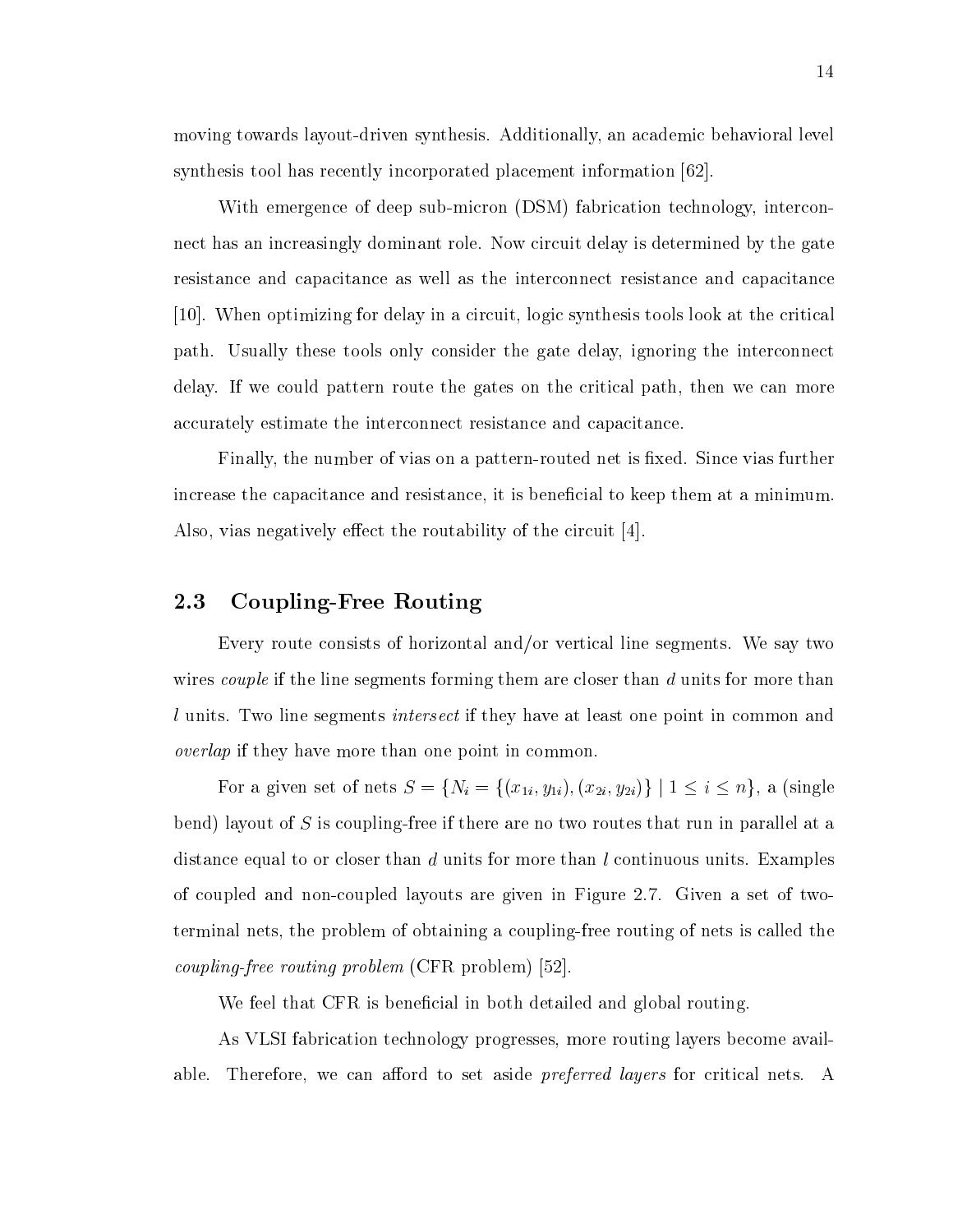

Figure 2.7: a) Coupling-free routings b) Non-coupling-free routings

preferred layer usually has a lower wiring resistance due to position of the layer (lower layers have lower resistance) and width of the wires on that layer (large wire widths have lower resistance). Power, ground and clock nets are already routed on preferred layers. We propose using the preferred layers for routing critical nets. Critical nets are allotted very little slack in order to meet timing constraints. Since interconnect is becoming a dominate factor in delay of a circuit and coupling plays are large role in interconnect delay, these nets should routed in order to minimize coupling and wirelength. Therefore, we can use notion of coupling-free routing to provide a detailed routing for the critical nets. Since the nets are routed with at most one bend, they have minimum wirelength. In addition, coupling-free routing minimizes the coupling of the routed nets. Combining these two factors, we have a routing of the critical nets with minimal interconnect delay. After we have a coupling-free layout, non-critical nets can be routed on the preferred layers to maximize routing resources.

Many single-layer routing algorithms have been suggested. Liao *et. al* [36] propose density routing or maze routing to perform this task. A more recent paper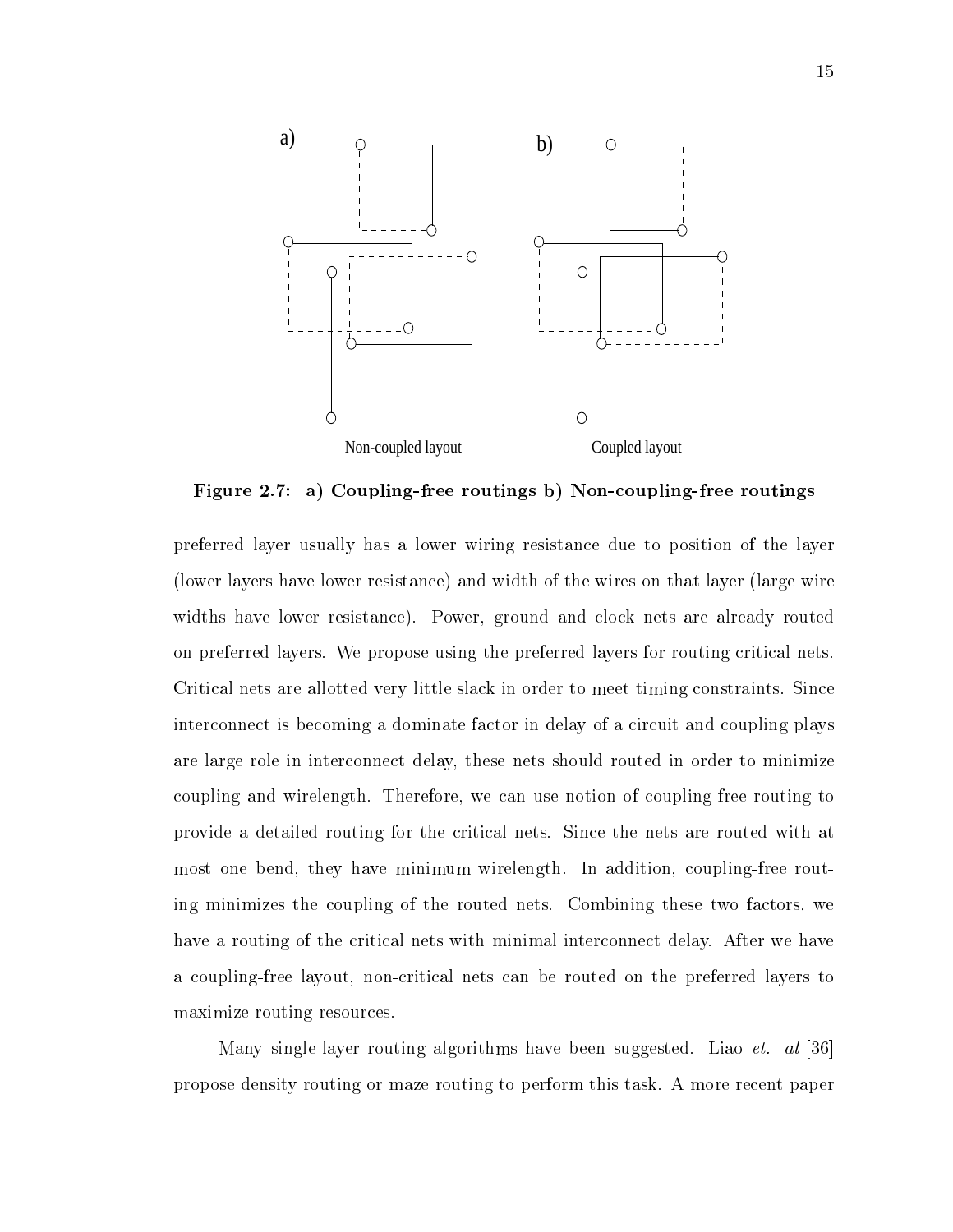by Lin and Ro [65] improves on the work by Liao et. al. They employ a two step process. First, they find a planar set of single-bend nets. Then, they use a method based on rubber-band equivalent to find a routing for the remaining nets. CFR can easily be incorporated into the first stage of Lin and Ro's algorithm to obtain a planar layout that is coupling-free.

Generally, coupling at the global routing stage is hard to determine. A global route is not exact. Therefore, a net could possibly couple with every net that is routed in the same global bin. But, the net will only couple with it's two neighbors<sup>2</sup>. Ultimately, track assignment (which can be done at the global or detailed routing stage) determines the coupling. Additionally, the detailed router will often make local changes which can effect the coupling of nets [28]. But, the detailed router can only make local changes, therefore considering coupling at the global stage, even if it isn't exact, is beneficial as it can provide a way to make large scale changes to a layout that otherwise can not be done at the detailed level. If we have coupling-free layout at the global stage, then the layout will remain coupling-free at the detailed stage. Therefore, we can use CFR at the global routing stage to minimize coupling for the detailed router.

In Chapter 3, we propose an exact algorithm for determining if a set of nets can be a coupling-free routing. Then, in Chapter 5 we describe a couple heuristics for solving the *maximum coupling-free layout problem –* the maximum number of nets that can be laid out in a coupling-free fashion.

<sup>2</sup>Theoretically, a net couples with every net on the chip. But, the neighboring nets act as a shield which makes the coupling capacitance seen by the other nets minimal.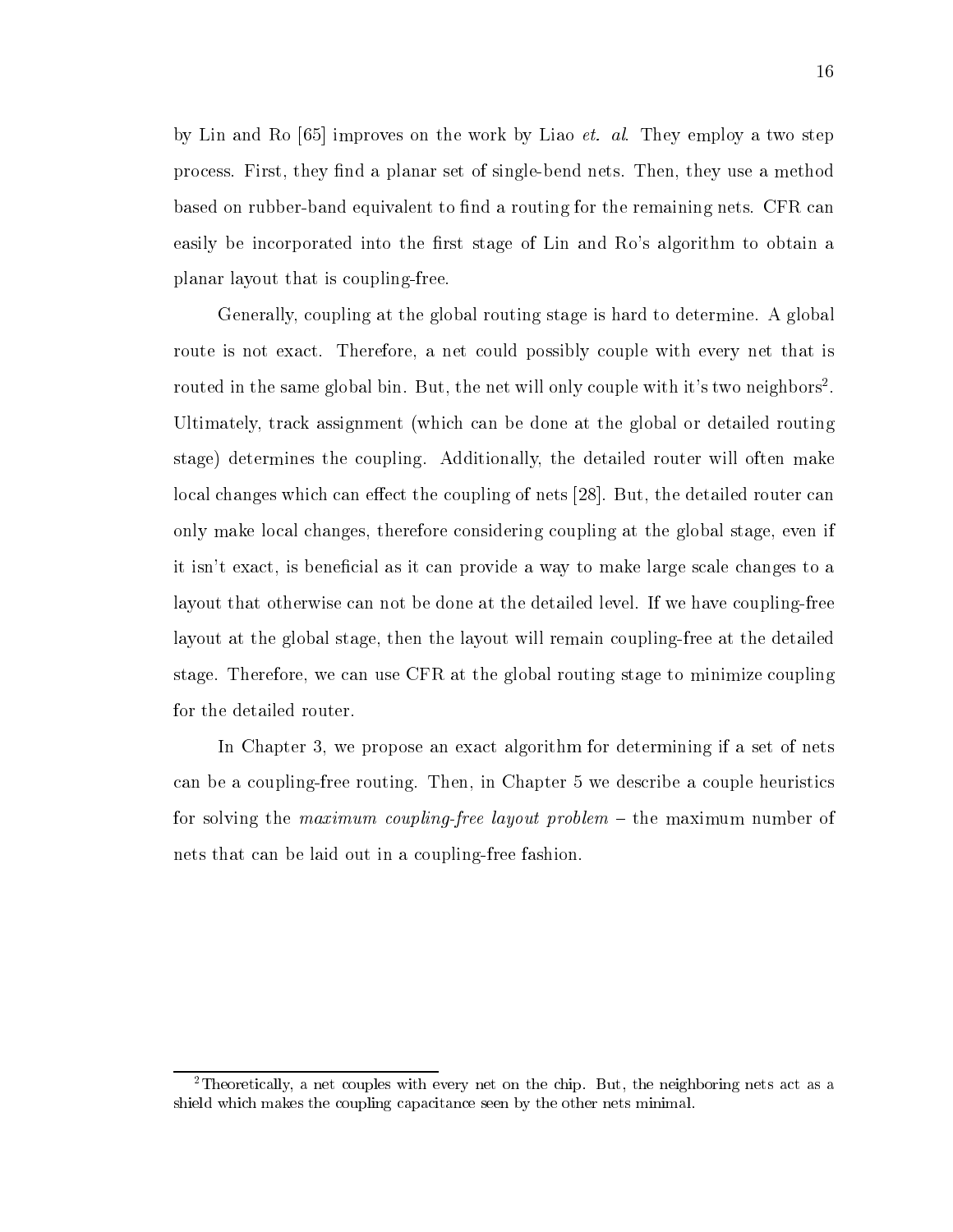# 3. THE COUPLING-FREE ROUTING DECISION PROBLEM

The Coupling-Free Routing Decision Problem (CFRDP): Given a set of two-terminal nets  $S$ . Is there a single-bend routing for every net in  $S$  such that no two routings couple? That is, does there exists no two routes that run in parallel at a distance equal to or closer than  $d$  units for more than  $l$  continuous units?

We solve the coupling-free routing decision problem by transforming it into an instance of the 2-satisability (2SAT) problem.

**The 2-satisfiability problem**: Given a set U of variables, a collection C of clauses such that each clause c 2 <sup>C</sup> has jcj = 2. Is there <sup>a</sup> satisfying truth assignment for U? The 2SAT problem can be solved in  $O(|U|)$  time [55].

In order to transform an instance of CFR decision problem to 2SAT, we assign a boolean variable to each net.Without loss of generality, we say if net A has an upper-L route if it's variable is true  $(x_A)$  and a lower-L route if it's variable is false  $(\overline{x_A})$ . A routing of a net may *force* a routing of another net. For example, assume net A is routed in an upper-L. If the upper-L routing of A  $(x_A)$  couples with the lower-L routing of B  $(\overline{x_B})$ , then net B must be routed as an upper-L to avoid coupling. Hence  $x_A$  forces  $x_B$ . With respect to two nets A and B, there are 10 possible forcing interactions between these nets.

- 1. A and B are independent. Either layout for each net does not directly influence the layout for the other.
- 2. A and B can not be couple-free routed.
- 3. The lower-L routing for A forces the upper-L routing for B. However, the upper-L routing for A does not influence the routing of B. The next three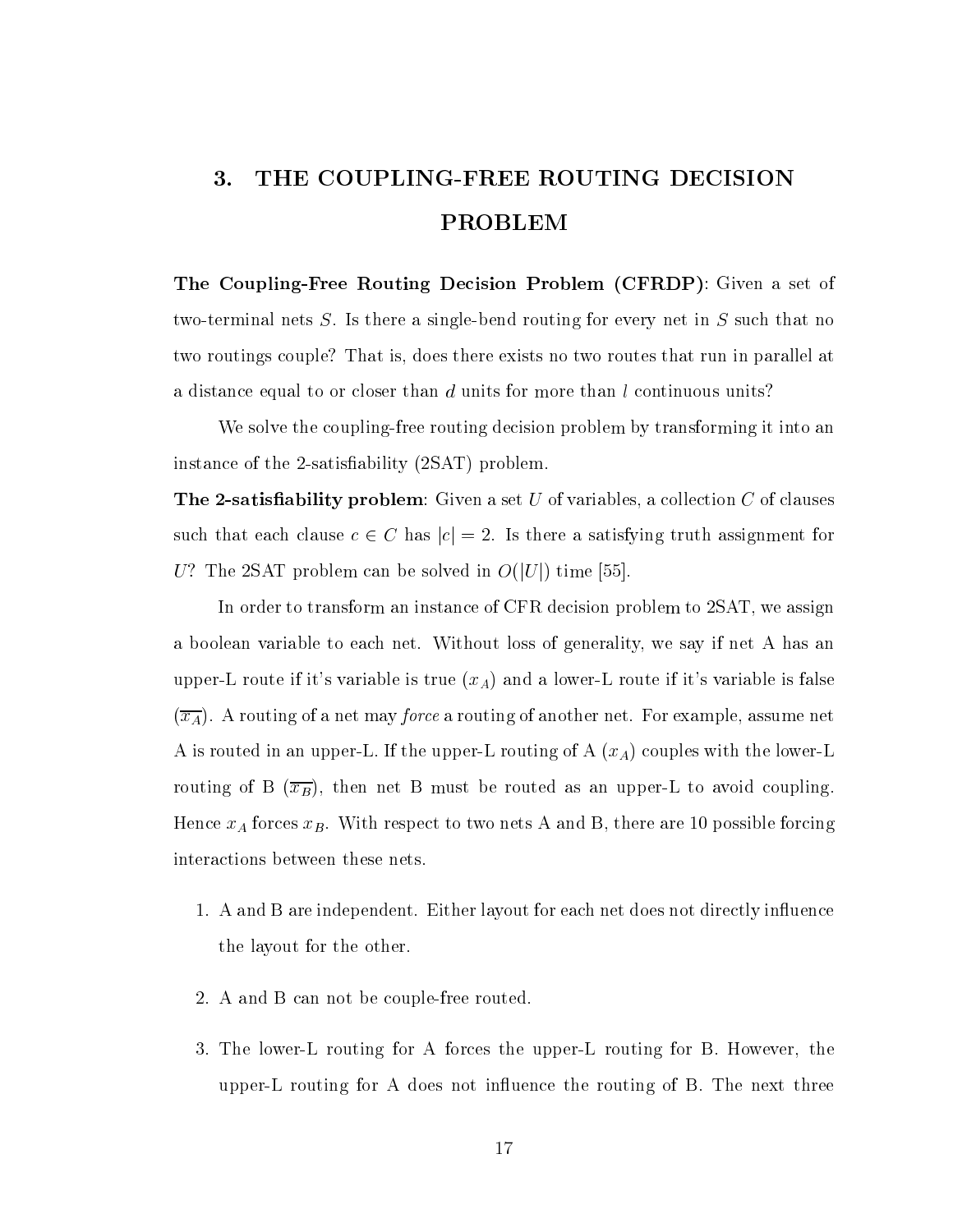cases are similar.

- 4. The lower-L routing of A forces the lower-L routing of B.
- 5. The upper-L routing of A forces the upper-L routing of B.
- 6. The upper-L routing of A forces the lower-L routing of B.
- 7. The lower-L routing of A forces a lower-L routing of B. Also, the upper-L routing of A forces an upper-L routing of B. The next three cases are similar to this case.
- 8. Lower-L of A forces lower-L of B; Upper-L of A forces lower-L of B.
- 9. Lower-L of A forces upper-L of B; Upper-L of A forces upper-L of B.
- 10. Lower-L of A forces upper-L of B; Upper-L of A forces lower-L of B.

Examples of all of these cases are given in Figure 3.1.

The algorithm proceeds as follows:

**Stage 1**: Consider the  $\frac{1}{2}$  interactions (where  $n = |S|$  = number of nets) between the nets. If two nets can not be couple-free routed (corresponding to interaction 2), the algorithm terminates and returns FALSE. For each pair of nets, i and j, we determine the interaction between  $N_i$  and  $N_j$ . Using this information, we can determine which wires are forced.

Stage 2: The constraint information must be encoded into boolean expression with these properties:

- 1. It is in conjunctive normal form (CNF) (see [40])
- 2. It contains at most two literals per clause
- 3. It is satisfiable if and only if the corresponding wire set can be laid out (without coupling) in a single bend fashion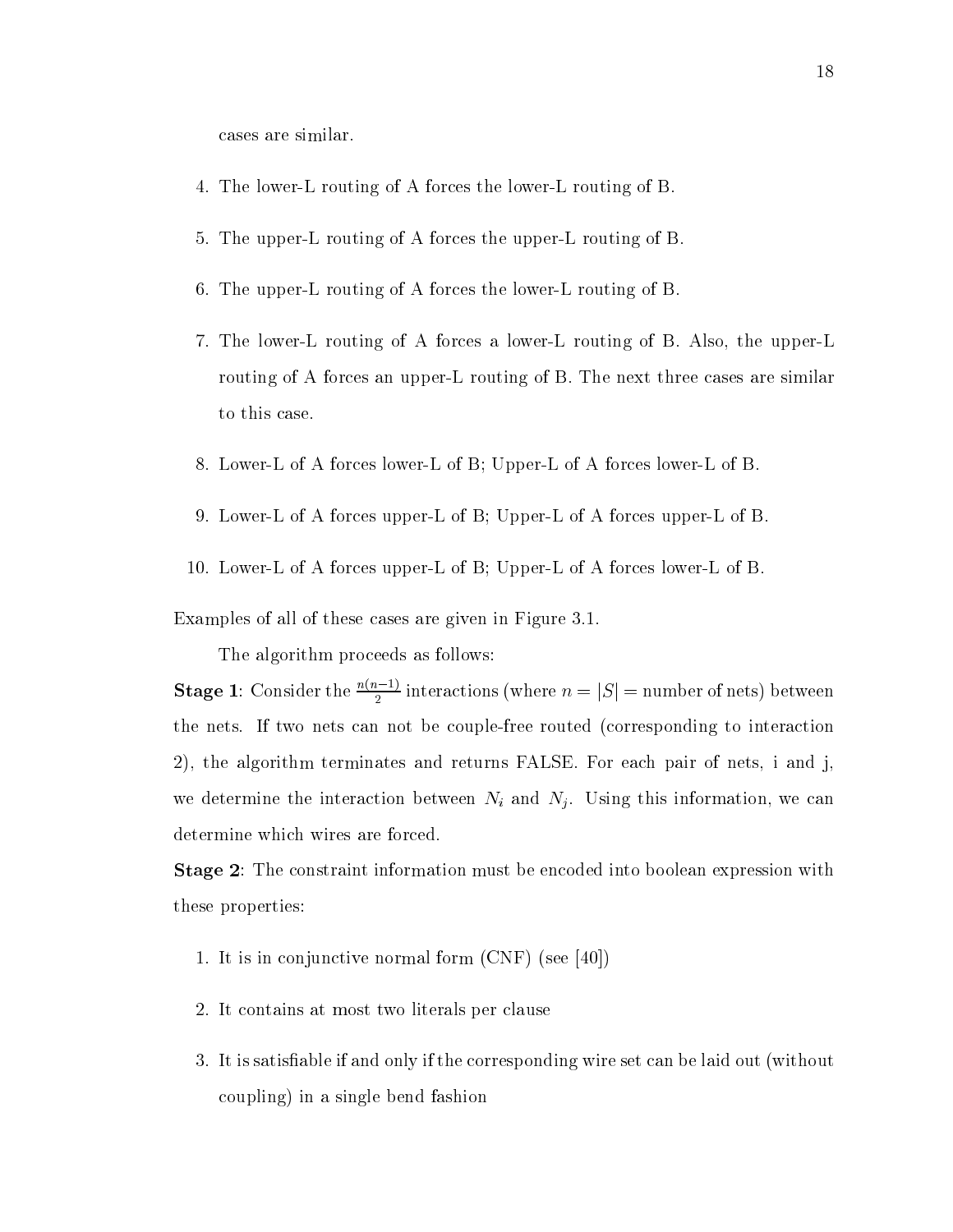

Figure 3.1: Examples of the 10 interactions for the coupling-free routing problem. The solid points and lines correspond to net A. The dotted lines and circles correspond to the the bounding box and terminals of net B, respectively.

Each of the 10 interactions can be encapsulated as a binary relation.

- 1. A and B are independent. No encoding
- 2. A and B can not be couple-free routed. No encoding, the algorithm will terminate and return FALSE if this case is found.
- $\overline{1}$  and upper-L routing for A forces the upper-L routing for B. Encoded as (xA  $\overline{1}$  as (xA  $\overline{2}$  as (xA  $\overline{2}$  as (xA  $\overline{2}$  as (xA  $\overline{2}$  as (xA  $\overline{2}$  as (xA  $\overline{2}$  as (xA  $\overline{2}$  as (xA  $\overline{2}$   $x_b$ )
- $\alpha$  and  $\alpha$  forces the lower-lower-lower-lower-lower-lower-lower-lower-lower-lower-lower-lower-lower-lower-lower-lower-lower-lower-lower-lower-lower-lower-lower-lower-lower-lower-lower-lower-lower-lower-lower-lower-lowe
- 5. The upper-L routing of A forces the upper-L routing of B. Encoded as  $(\overline{x_A} \vee x_B)$
- 6. The upper-L routing of A forces the lower-L routing of B. Encoded as  $(\overline{x_A}\vee \overline{x_B})$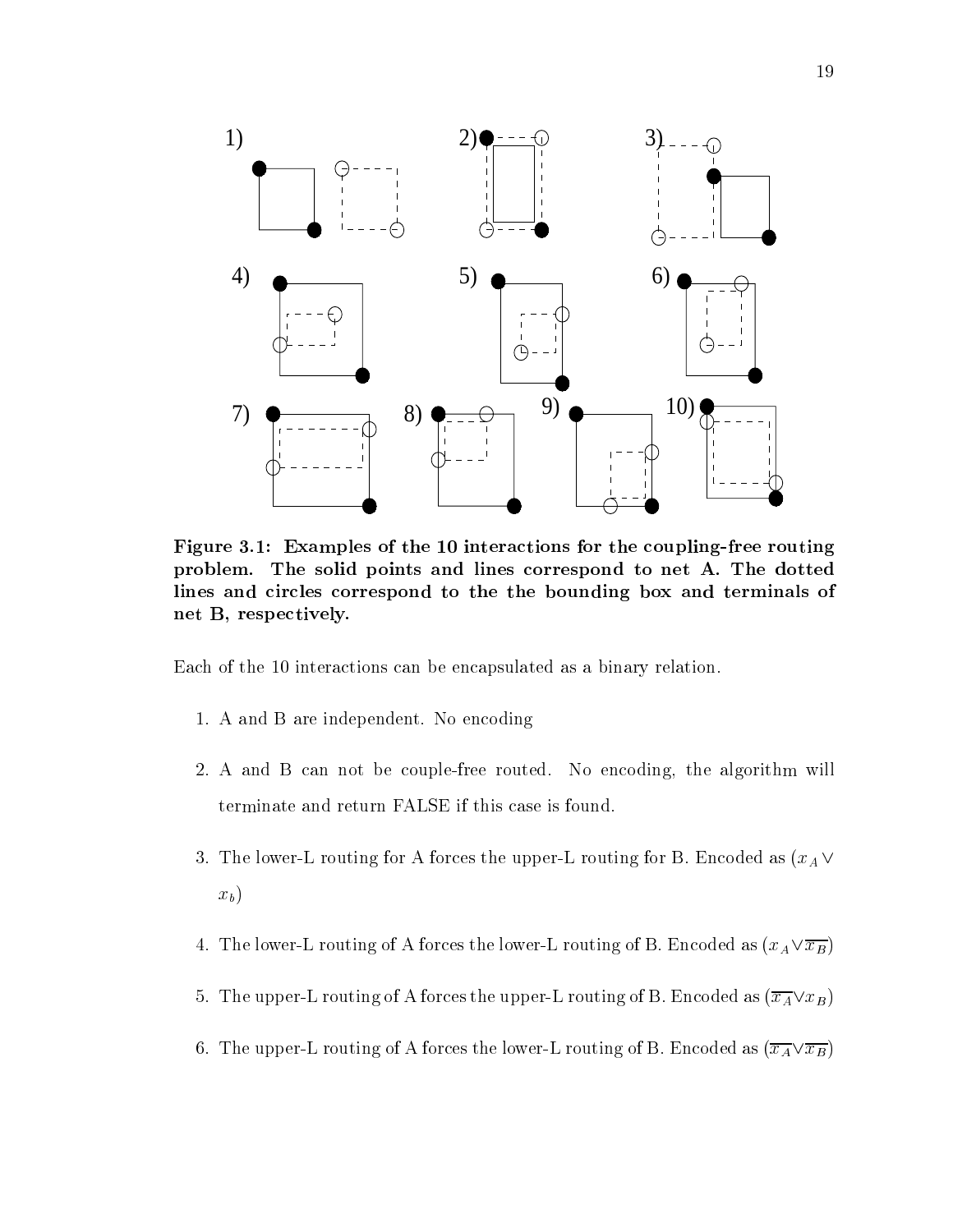- 7. The lower-L routing of A forces a lower-L routing of B. Also, the upper-L routing of A forces and upper-L routing of B. Encoded as  $(x_A \wedge \neg B) \wedge (x_A \wedge \neg B)$
- 8. Lower-L of A forces lower-L of B; Upper-L of A forces lower-L of B. Encoded as (xA  $\alpha$   $\beta$ )  $\alpha$  (xA  $\alpha$   $\beta$ )
- 9. Lower-L of A forces upper-L of B; Upper-L of A forces upper-L of B. Encoded  $\lambda$   $\mathbf{A}$   $\mathbf{B}$ )  $\lambda$   $\mathbf{A}$   $\mathbf{B}$
- 10. Lower-L of A forces upper-L of B; Upper-L of A forces lower-L of B. Encoded  $\lambda$   $\mathbf{A}$   $\mathbf{B}$ )  $\lambda$   $\mathbf{A}$   $\mathbf{B}$

For each forced wire A, if the wire is forced to an upper-L route, this is encoded as  $x_A$ ; if the wire is forced to a lower-L route, this is encoded as  $\overline{x_A}$ .

Every net n is given a boolean variable. Therefore,  $|U| = |S|$ . The entire set of  $\frac{\Delta_2}{2}$  interaction relations are encoded as specified. Each of these relations becomes a clause in the 2SAT instance.

Lemma 3.1: $|C| = O(|S|^2)$ 

**Proof:**  $n = |S|$ . Since there are at most two relations per interactions,  $|C| \le$ 

 $\frac{1}{\sqrt{2}}$  The 2SAT instance is obtained by letting each net n be a boolean variable  $\in U$ . The set of clauses C are the encoded net interactions.

**Theorem 3.1**: The coupling-free routing decision problem can be solved in  $O(n^2)$ time where  $n = |S|$ 

**Proof:** The CFRDP  $\alpha$  2SAT in  $O(n^2)$  time. An instance of 2SAT can be solved in linear time. Therefore, we can solve the coupling-free routing decision problem in  $O(n^2)$  time.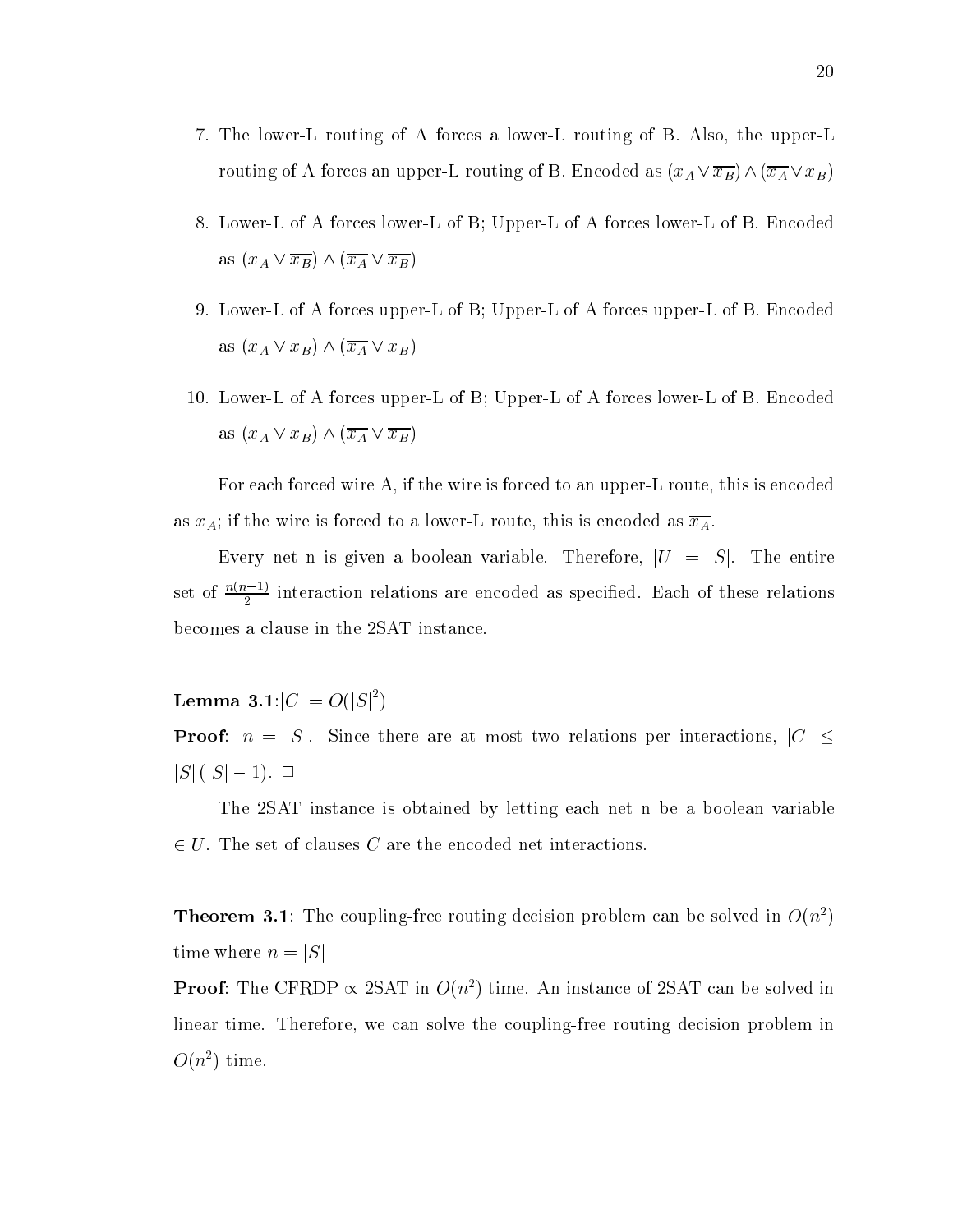#### 4. IMPLICATION GRAPH

In this chapter, we show how an instance of the CFR problem is transformable into an *implication graph*. Then, we define some properties associated with the implication graph. We can utilize the properties of the implication graph to solve the CFR problem.

#### 4.1 2SAT  $\propto$  Implication Graph

First, we show how an instance of 2SAT is transformable into an implication graph. In Chapter 3, we show how to transform an instance of the CFR problem to and instance of 2SAT. Since  $\mathbf{S}$  is equal of  $\mathbf{S}$  implication graph, cframe, cframe, cframe, cframe, cfr graph. The multi-step transformation allows us to elegantly prove many properties associated with the implication graph. But, we will also show how to directly transform the CFR problem to an implication graph.

Let <sup>=</sup> i(xi \_ yi) be an instance of 2SAT, where xi; yi are literals over and  $\alpha$  and  $\alpha$  and  $\alpha$  and  $\alpha$  and  $\alpha$  are denoted the same difference and dispersion and  $\alpha$  and  $\alpha$ by and  $\lambda$  be the set of literature and only if  $\lambda$  if  $\lambda$  is one of the one of the the one of the the the the the the set of the the set of the set of the set of the set of the set of the set of the set of the set of colauses. Recolauses that  $\alpha$  ,  $\beta$  is equivalent to  $\alpha$  ,  $\beta$  (inplication). We can assume that assume there is no clause of the form  $\mathcal{Y}$  since that is always true. Finally, note that is always true. Finally, note that is always true. Finally, note that is always true. Finally, note that is always true. Finally, note  $\frac{1}{x}$  ) y implies  $\frac{1}{y}$ .

 $\mathcal{O}$  and  $\mathcal{O}$  containing both  $\mathcal{O}$  and  $\mathcal{O}$  and  $\mathcal{O}$  and  $\mathcal{O}$  and  $\mathcal{O}$  and  $\mathcal{O}$  and  $\mathcal{O}$  and  $\mathcal{O}$  and  $\mathcal{O}$  and  $\mathcal{O}$  and  $\mathcal{O}$  and  $\mathcal{O}$  and  $\mathcal{O}$  and  $\mathcal{O}$  and A is not SAT.

 $\mathcal P$  , that if  $\mathcal P$  is that if  $\mathcal P$  is a cycle that if  $\mathcal P$  is a cycle there is a cycle there is a cycle  $\mathcal{X}$  ) and true. We have a contradiction. We have a contradiction. Therefore, A is SAT is SAT is SAT is SAT is SAT is SAT is SAT is SAT is SAT is SAT is SAT is SAT is SAT is SAT is SAT is SAT is SAT is SAT is SAT is S iff G does not contain any cycles including x and  $\bar{x}$  for any literal x.  $\Box$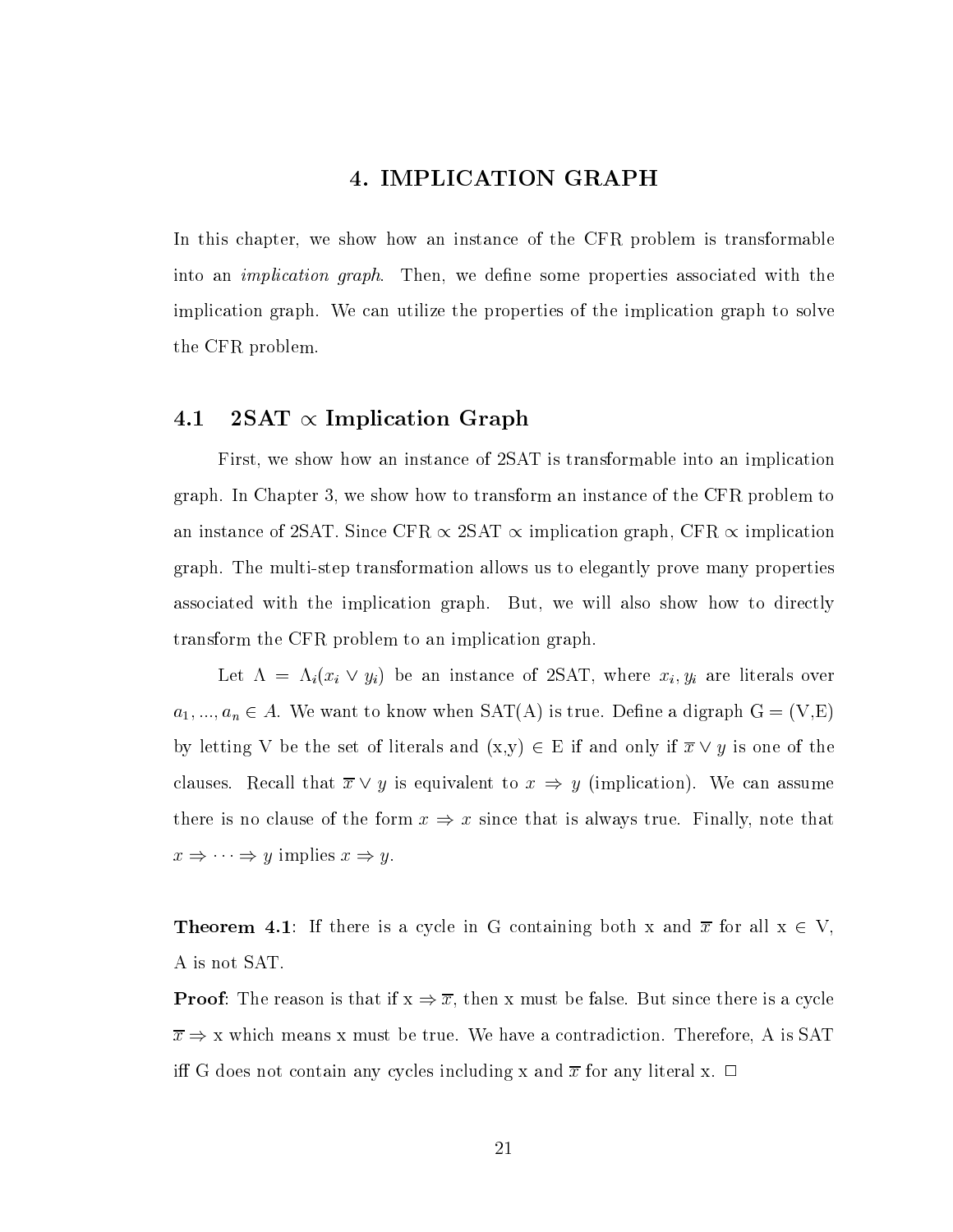We call the digraph G an implication graph since it models the implications between the literals.

## 4.2 Coupling-Free Routing  $\propto$  Implication Graph

Now we show how the CFR problem is directly transformable into an implication graph.

Given a set of nets  $N$ . The implication graph is a directed graph (digraph)  $G(\nabla V)=\nabla V$  is every vertex vertex vertex vertex vertex  $\Omega$  and lower-lower-lower-lower-lower-lower-lower-lower-lower-lower-lower-lower-lower-lower-lower-lower-lower-lower-lower-lower-lower-lower-lower-lower-lower-low  $\sum_{i=1}^{n}$  and  $\sum_{i=1}^{n}$   $\sum_{i=1}^{n}$   $\sum_{i=1}^{n}$   $\sum_{i=1}^{n}$   $\sum_{i=1}^{n}$   $\sum_{i=1}^{n}$   $\sum_{i=1}^{n}$   $\sum_{i=1}^{n}$   $\sum_{i=1}^{n}$   $\sum_{i=1}^{n}$   $\sum_{i=1}^{n}$   $\sum_{i=1}^{n}$   $\sum_{i=1}^{n}$   $\sum_{i=1}^{n}$   $\sum_{i=1}^{n}$   $\sum_{i=1}^{$  $y$  )  $y$  , we can implicate the call this and implication. We can implicate this analysis and implication.

Theorem 4.2: If there is an implication xA ) xB, there is contrapositive implication  $\bm{B}$  ) and  $\bm{A}$  is a sample of  $\bm{A}$ 

 $P$ rance  $\mathcal{A}$  is saint the upper-L routing of  $\mathcal{A}$  and  $\mathcal{A}$  is the lower-lower-lower-lower-lower-lower-lower-lower-lower-lower-lower-lower-lower-lower-lower-lower-lower-lower-lower-lower-lower-lower-lower-lowe of  $x_B$ . Therefore, a lower-L routing of net B  $(\overline{x_B})$  will force a lower-L routing of net A  $(\overline{x_A})$ .  $\Box$ 

**Theorem 4.3:** Given a set of nets  $N$ , the construction of the corresponding implication graph takes running time  $O(|N|^2)$ .

Proof: First, we must determine the forcing interactions between every net. There are  $\frac{p+1}{2}$  possible interactions. Determining whether coupling exist in each interaction take  $O(1)$  time. Therefore, it takes  $O(|N|^2)$  time to determine the interactions. The number of vertices in the implication graph is exactly  $2|N|$ . The maximum number of edges is  ${2|N| \choose 2} = O(|N|^2)$ . The forcing interactions determine whether or not an edge exist. This requires a simple  $O(1)$  lookup into an interaction table. Adding up the complexities gives us the runtime of  $O(|N|^2)$ .  $\Box$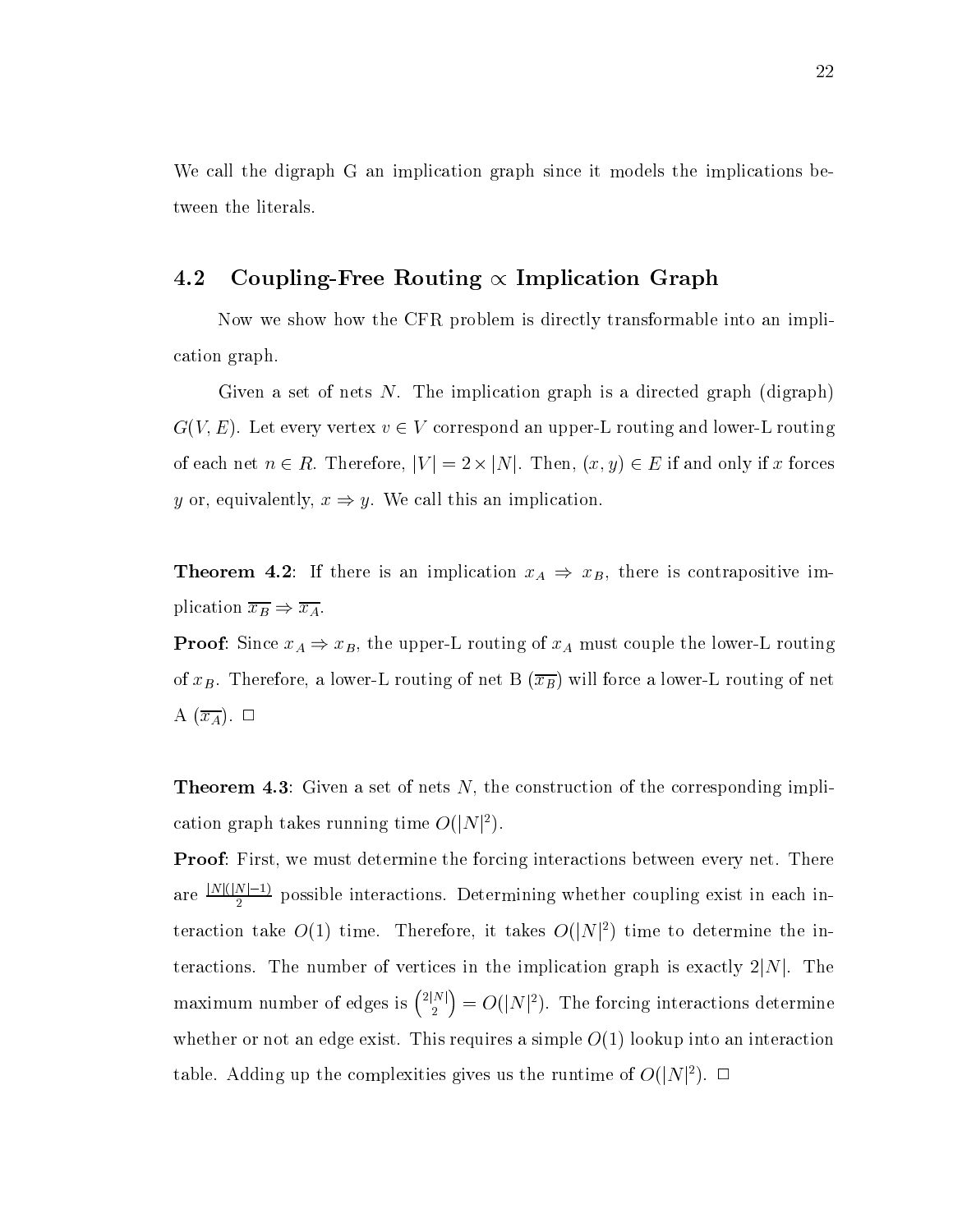Lemma 4.1: Consider a set of nets N and its corresponding implication graph G. If there is a cycle in G containing xi and xi where i 2 N, then the nets N are not couple-free routable.

Proof: This is a direct consequence of Theorem 4.1. This should not be surprising since we can transform the CFR problem into 2SAT.  $\Box$ 

**Lemma 4.2**: Given a set of nets N, there is an  $O(|V||E|)$  algorithm to determine if these nets are coupling-free routable.

**Proof:** For sake of convenience, let  $|N|=n$ . Theorem 4.3 says that an implication graph is created in  $O(n^2)$  time. Because of Lemma 4.1, if we find a cycle containing  $x_i$  and  $\overline{x_i}$  the nets N are not 1-d routable. We can look for these cycles by doing a depth-first search from every vertex. If there is a path from  $x_i$  to  $\overline{x_i}$  and a path from  $\overline{x_i}$  to  $x_i$ , there is a cycle containing  $x_i$  and  $\overline{x_i}$ . We can do this for every vertex in  $O(|V||E|)$ .  $O(n^2) < O(|V||E|)$ . Therefore, we can determine if the nets are coupling-free routable in  $O(|V||E|)$ .  $\Box$ 

For each implication case, up to two clauses are added to 2SAT in the transformation. These clauses correspond directly to edges in the implication digraph. Figure 4.1 shows a simple example for three nets. Focusing on nets A and B, we see that an upper-L routing of net A forces a lower-L routing for net B (corresponding to case 6). The case 6). The case  $\mathbf{A}$  is the  $\mathbf{B}$  to the 2SAT instance. In the 2SAT instance. In the 2SAT instance. In the 2SAT instance. In the 2SAT instance. In the 2SAT instance. In the 2SAT instance. In the 2 implication graph, we add an edge from vertex  $x_A$  to vertex  $\overline{x_B}$ . Notice that an upper-L routing of net B forces a lower-L routing of net A. This corresponds to  $\mathbf{B}$  is the contrapositive of the previous statement. The other cases are cases are cases are cases are cases are cases are cases are cases are cases are cases are cases are cases are cases are cases are cases are cas similar. Notice that there are no cycles in the implication graph in Figure 4.1 (c). This means that these three nets can be coupling-free routed.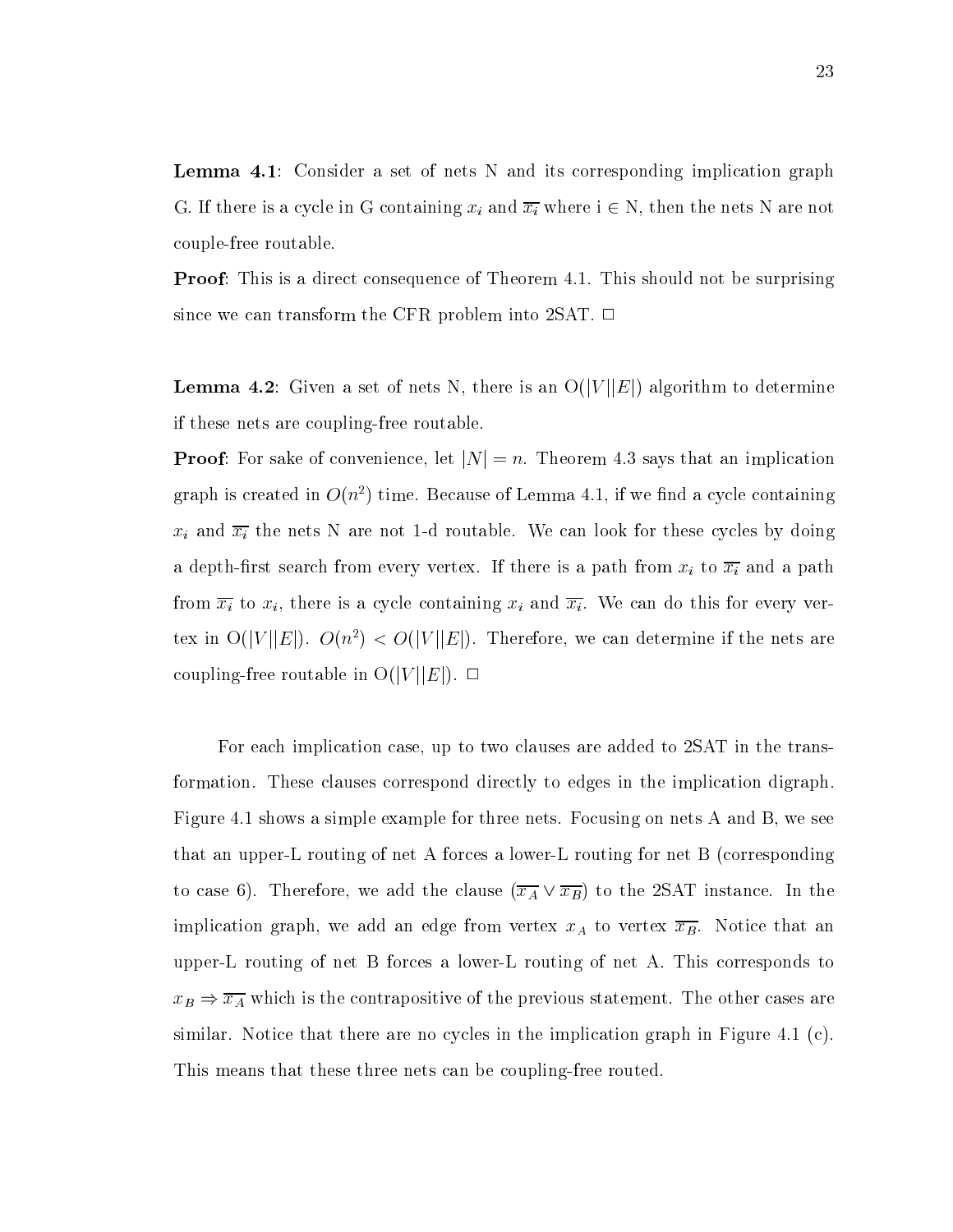

Figure 4.1: a) The layout of nets A, B and C.b) The implications of the nets. c) The implication graph.  $x_i$  indicates an upper-L routing of net i. The implication graph does not have any cycles containing  $x_i$  and  $\overline{x_i}$ , i  $\in$ A,B,C, therefore the nets are coupling-free routable.

Given a set of boolean variables,  $U$ , a collection of clauses  $C$  such that each clause  $c \in C$  has  $|c| = 2$  and an integer  $K \leq |U|$ , the MAX2SAT problem is defined as finding a truth assignment for U such that at least  $K$  clauses  $\in C$  are satisfied. MAX2SAT is NP-complete [40]. Therefore, finding the maximum subset of nets such that they can be coupling-free routed is equivalent to solving the MAX2SAT problem on the transformed 2SAT instance. This holds for any CFR problem with or without restrictions (e.g. routing must be planar). Note, this does not prove NP-completeness but gives you an idea about the complexity of the problem.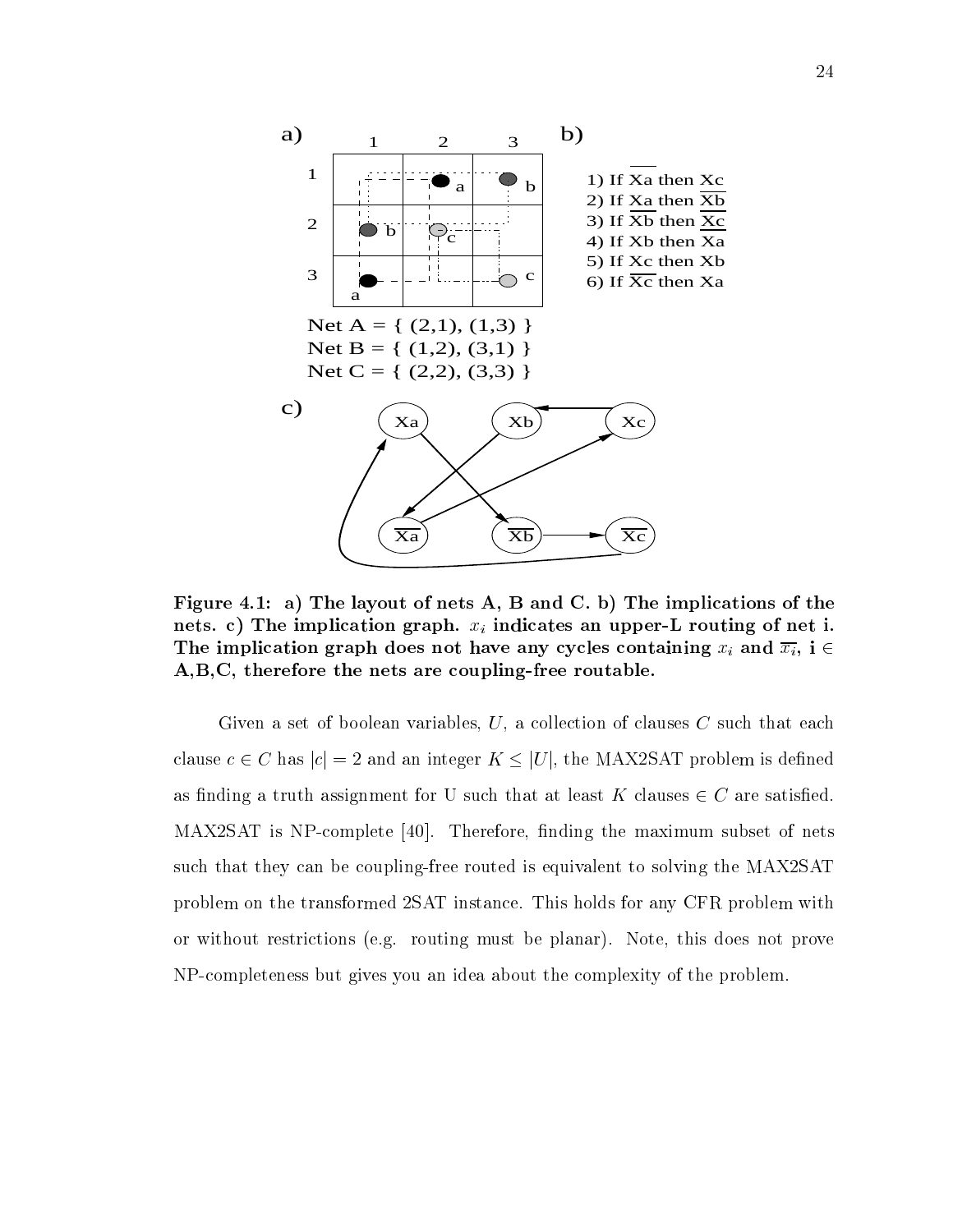#### 4.3 Properties

#### 4.3.1 Direct Forcing

Assume that we have implication graph  $G(V, E)$  which is constructed from an instance of a CFR problem containing the set of nets N. Remember that every vertex in the implication graph corresponds to a routing of a net 2 N. Therefore, there are two vertices per net, one vertex for the upper-L routing and one vertex for the lower-L routing. We define the routing corresponding to vertex v as  $route(v)$ . Let u; v 2 V be two unique vertices. If the route vertices is a directed edge (u)  $\lambda$ , then the route(u)  $\lambda$ forces route(v). This is a direct consequence of the way that the implication graph is constructed.

The *outdegree* of vertex v in a digraph is the number of vertices adjacent to  $v$  [14]. In an implication graph, the outdegree of v corresponds to the number of routings that route(v) forces. We call this a *direct forcing*.

#### 4.3.2 Indirect Forcing

A routing may force a net even if it isn't a direct forcing. Referring to Figure 4.2, Route 1 directly forces only one route, Route 2.But, Route 2 forces Route 3 which forces Route 4. So, if we choose to route the net  $A$  in an upper-L manner (Route 1), then nets B, C and D must be laid out as Routes 2, 3 and 4, respectively if we want to route every net. Route 1 forces three routes even though it only directly forces Route 2. We say that Route 1 indirectly forces Routes 2, 3 and 4.

Given an implication graph G(V;  $\ell = 1$  and vertices u; v  $\ell = 1$  . A v indirection  $\beta$ forces u if there is a path from u to v. The number of total forcings (direct and indirect) of  $v$  is calculated by determining number of vertices that are connected to v. Algorithm 1 is a quick and simple method to determine the forcings of a route. It is a slightly modified version of depth-first search as described in [57].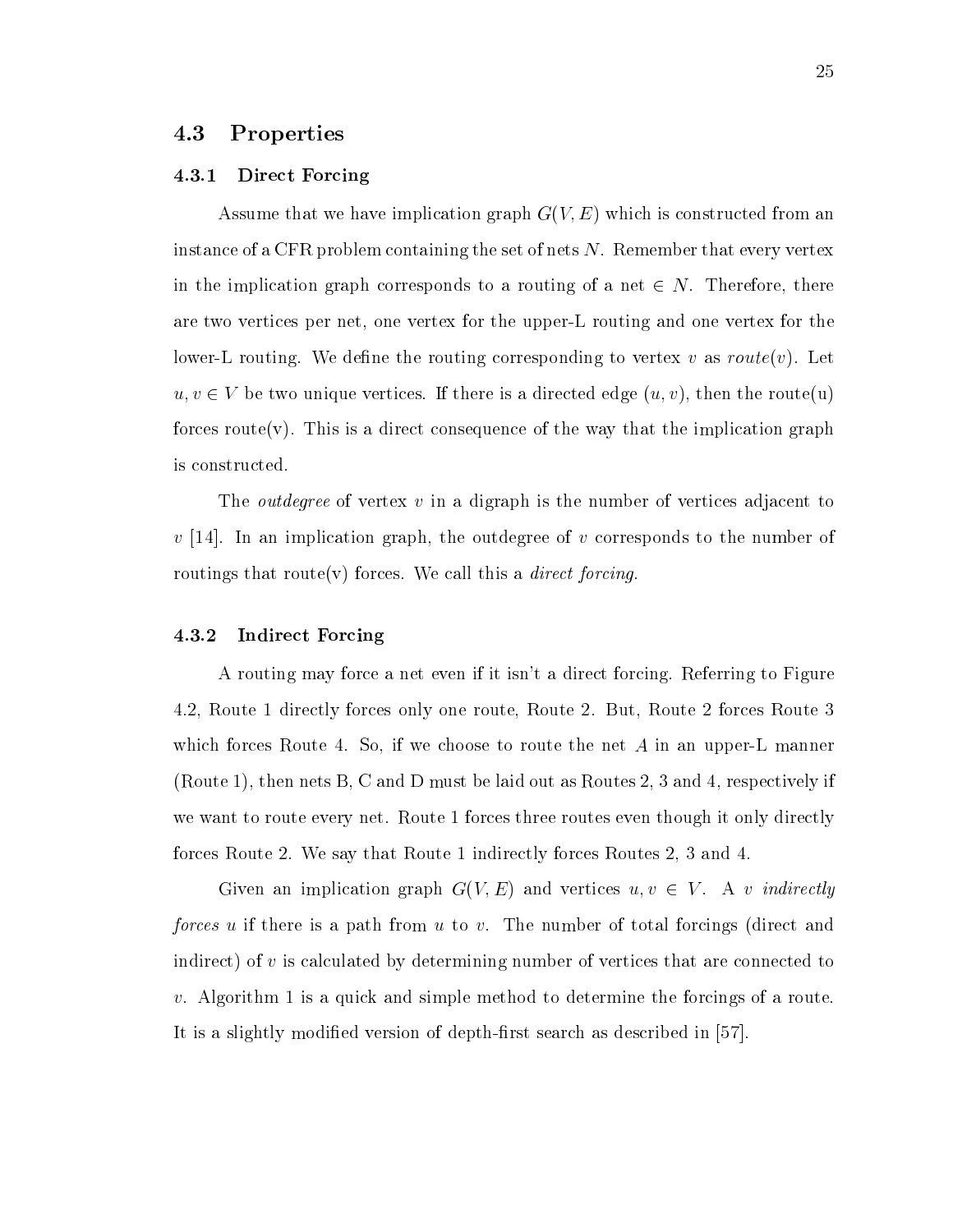

Figure 4.2: a) The layout of the nets b) The implication graph for routes 1,2,3 and 4.

Algorithm 1  $Forcings(A)$  – Returns the Total Number of Nets Forced by Route A

```
Given an implication graph G(V, E), a vertex u corresponding to Route A
forcings \leftarrow 0for each vertex v \in V\mathbf{do} \text{ color}[v] \leftarrow \text{white}DFS-Visit(u)
return forcings
```
**Theorem 5.4:** The running time of algorithm Forcings(A) is  $O(|V| + |E|)$ .

**Proof:** The "for" loop of the algorithm takes time  $O(|V|)$ . The procedure DFS- $\mathcal{L}^{\text{v}}$  is called at most once for each vertex u  $2$  visit is invoked only invoked only invoked only invoked on on white vertices and the first thing it does is paint the vertex gray. During an execution of DFR-Visit(u), the loop is executed  $|Adj[u]|$  times. Since

$$
\sum_{u \in V} |Adj[u]| = O(E),
$$

the total cost of the "for" loop in DFS-Visit is  $O(E)$ . Therefore, the time of running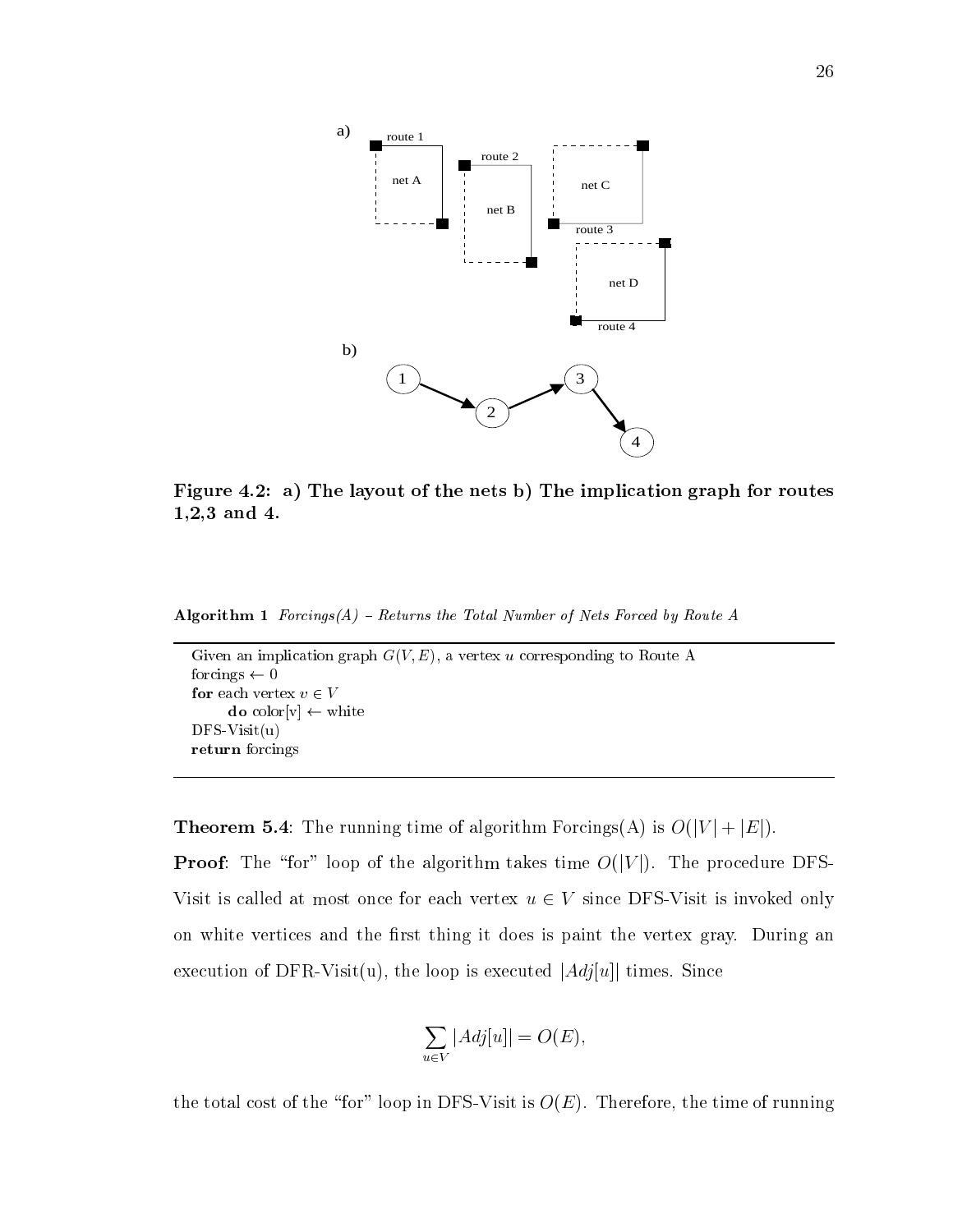Algorithm 2  $DFS\text{-}Visit(u)$ 

Assumes that forcings is global variable color products and colored and colored and colored and colored and colored and colored and colored and colored and colored and colored and colored and colored and colored and colored and colored and colored and colored and for  $f(x) = f(x)$  ,  $f(x) = f(x)$  ,  $f(x) = f(x)$  ,  $f(x) = f(x)$  ,  $f(x) = f(x)$  ,  $f(x) = f(x)$  ,  $f(x) = f(x)$  ,  $f(x) = f(x)$  ,  $f(x) = f(x)$  ,  $f(x) = f(x)$  ,  $f(x) = f(x)$  ,  $f(x) = f(x)$  ,  $f(x) = f(x)$  ,  $f(x) = f(x)$  ,  $f(x) = f(x)$  ,  $f(x) = f(x)$  ,  $f(x) = f(x)$  ,  $f(x) = f(x)$  , for eac h <sup>v</sup> <sup>2</sup> Adjacent[u] do if  $color[v] = WHITE$ then DFS-Visit $(v)$ color<sub>i</sub>ng coloring and coloring the coloring of the coloring of the coloring of the coloring of the coloring of the coloring of the coloring of the coloring of the coloring of the coloring of the coloring of the coloring

Forces Home (1999) is the set of the set of the set of the set of the set of the set of the set of the set of the set of the set of the set of the set of the set of the set of the set of the set of the set of the set of th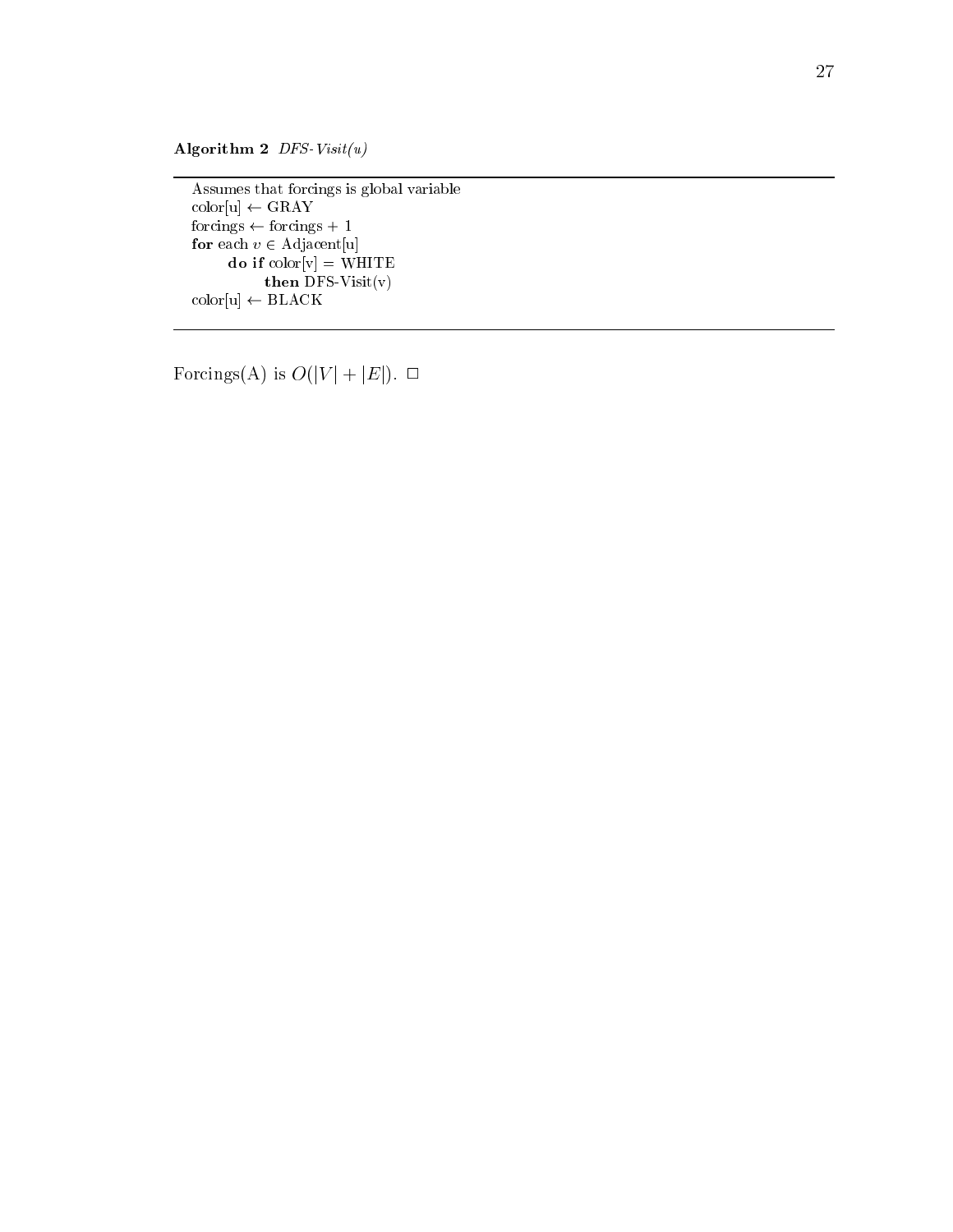#### 5. MAXIMUM COUPLING-FREE LAYOUT

The Maximum Coupling-Free Layout Problem (MAX-CFL): Given a set of for at least K nets in S such that no two routings couple?

Theorem 5.1: The Maximum Coupling-Free Layout Problem for planar layouts is NP-Complete.

Proof: We make a transformation from the MAXWIRE problem. The MAXWIRE  $\begin{array}{c} \text{F} \\ \text{F} \end{array}$ the wires in  $T$  can be laid out in a single bend fashion on one layer. The MAXWIRE problem is NP-Complete [53]. By setting the complete  $\alpha$  , intervals d = 1 and l  $=0,1,2$ we can directly transform any instance of MAXWIRE to an instance of MAX-CFL. This essentially removes any coupling restrictions from the problem.  $\Box$ 

MAX-CFL can be extended to consider criticality. The criticality of a net can be defined in numerous ways. Most often, a nets criticality is determined by the amount of timing slack that is available to that net. Also, the length of a net can be used. If we consider criticality, MAX-CFL tries to route a subset of nets with maximum criticality. A subset with maximum criticality will not always be the subset of maximum size.

Additional routing restrictions to the MAX-CFL problem are often needed. For example, we can use MAX-CFL to find a subset of planar nets. In this case, we must slightly modify the algorithms to consider intersection between the nets.  $\mathbf{O}(\mathbf{F})$  route the nets is route the nets in verse state the nets is nets in verse state the nets in verse state the nets is net stated in the nets in verse stated in the nets is nets in the nets in the nets in the tical segments, one for horizontal segments. In this case, we must consider overlap between the nets. The algorithms that we present next assume that there are no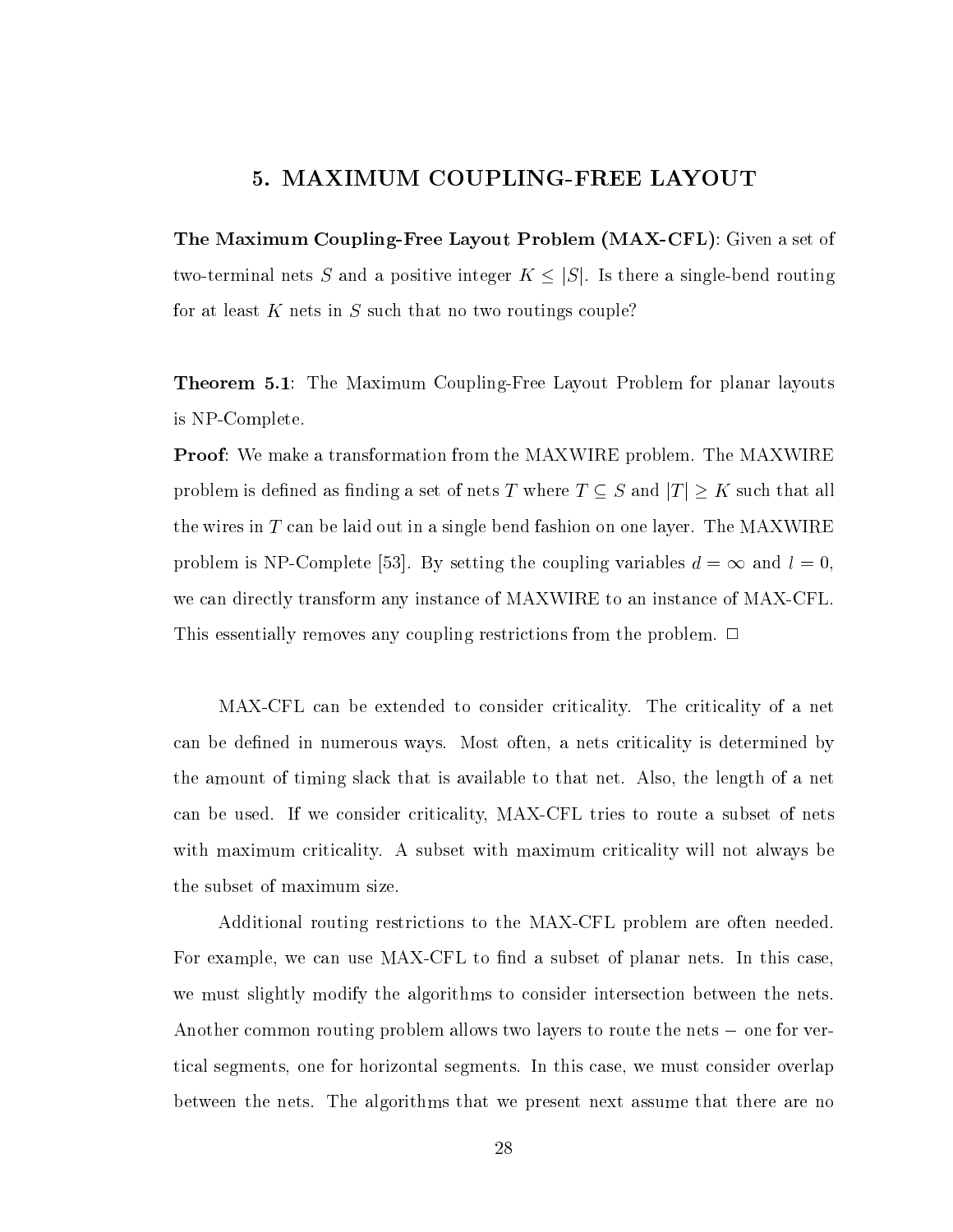restrictions. With the proper simple modications, they can consider such restrictions.

Now, we look at a few heuristics to solve the MAX-CFL problem.

#### 5.1 Greedy Algorithm

The first and most obvious algorithm that we consider is the greedy algorithm. This algorithm chooses the most critical net and, if possible, routes the net in an upper-L or lower-L fashion. If both the upper-L and lower-L routings couple with net that has already been laid out, the current net is not laid out; the most critical remaining net is then considered. The algorithm iterates until all nets have been considered.

Algorithm 3 Maximum Coupling-Free Layout Routing Greedy Heuristic

| Given a set of nets $N$                                     |  |
|-------------------------------------------------------------|--|
| Sort N by criticality (largest $\rightarrow$ smallest)      |  |
| for each net $n \in N$                                      |  |
| <b>do</b> route <i>n</i> in upper-L or lower-L, if possible |  |

**Theorem 5.2:** The Maximum Coupling-Free Routing Greedy Heuristic takes  $O(n \log n)$ 

**Proof:** The sorting step takes  $O(n \log n)$  time. The "for" loop will complete after n iterations. Hence an  $O(n \log n)$  run time for the algorithm.  $\Box$ 

The greedy heuristic is a simple and fast method of finding a maximum coupling-free layout solution.

Of course, there are many shortcomings to this algorithm. First, the greedy nature of the algorithm may cause a critical net that couples with many other less critical nets to be routed. By not routing a critical net, you may be able to route a large number of other less-critical nets which can lead to a better overall solution.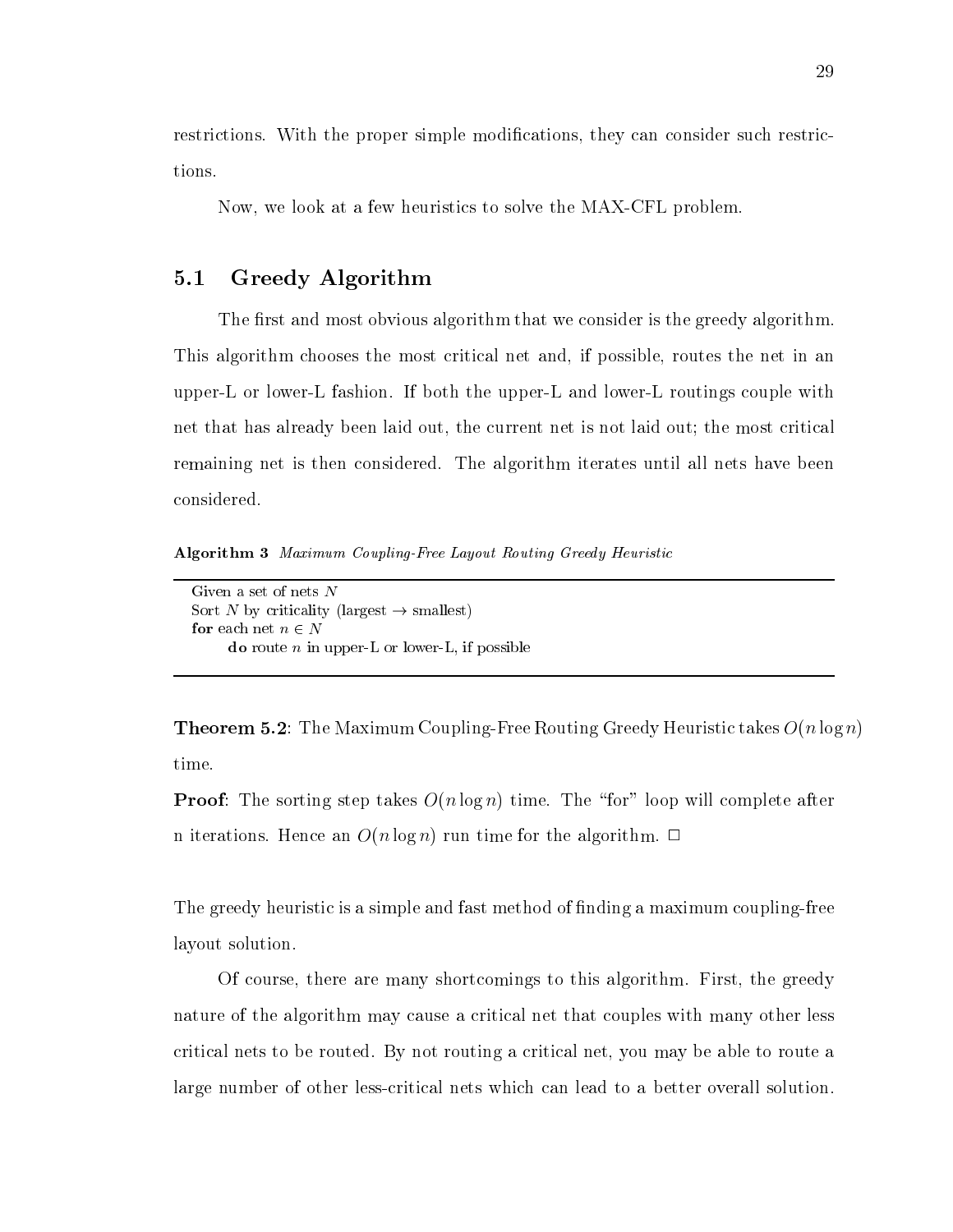A simple example of this situation is shown in Figure 5.1. The greedy algorithm will place net A first. Then, it will place net B in an upper-L routing because it is the most critical unrouted net.Now, neither net C or net D can be placed since they both couple with net B. The best solution in terms of number of nets routed and total criticality routed is routing nets A, C and D.



Figure 5.1: An unrouted net is displayed as a dotted line; a routed net has a solid line. Assume that criticality of net  $A = 100$ ;  $B = 50$ ;  $C = D = 40$ . a) Greedy algorithm solution. 2 nets are placed with a total criticality of 150. b) Best solution. 3 nets are placed with a total criticality of 180.

#### 5.2 Direct Forcing Algorithm

The direct forcing algorithm tries to eliminate the bad decisions made by the greedy algorithm. It starts by determining the forcing interactions between every pair of nets. Then, it finds the nets that have a truly independent routing (either upper-L or lower-L) and routes them in the appropriate manner. An independent routing is equivalent to a route that forces no other nets (corresponding to interactions 1, 3-6 from Figure 3.1). If a net only forces other nets when it is routed in a lower-L (upper-L) will be routed in an upper-L (lower-L). The upper-L situations corresponds to interactions 3 and 5 while the lower-L situations corresponds to interactions 4 and 6. Since these routings are independent, routing these nets can not cause a situation as described in Figure 5.1. The remaining nets are routed accord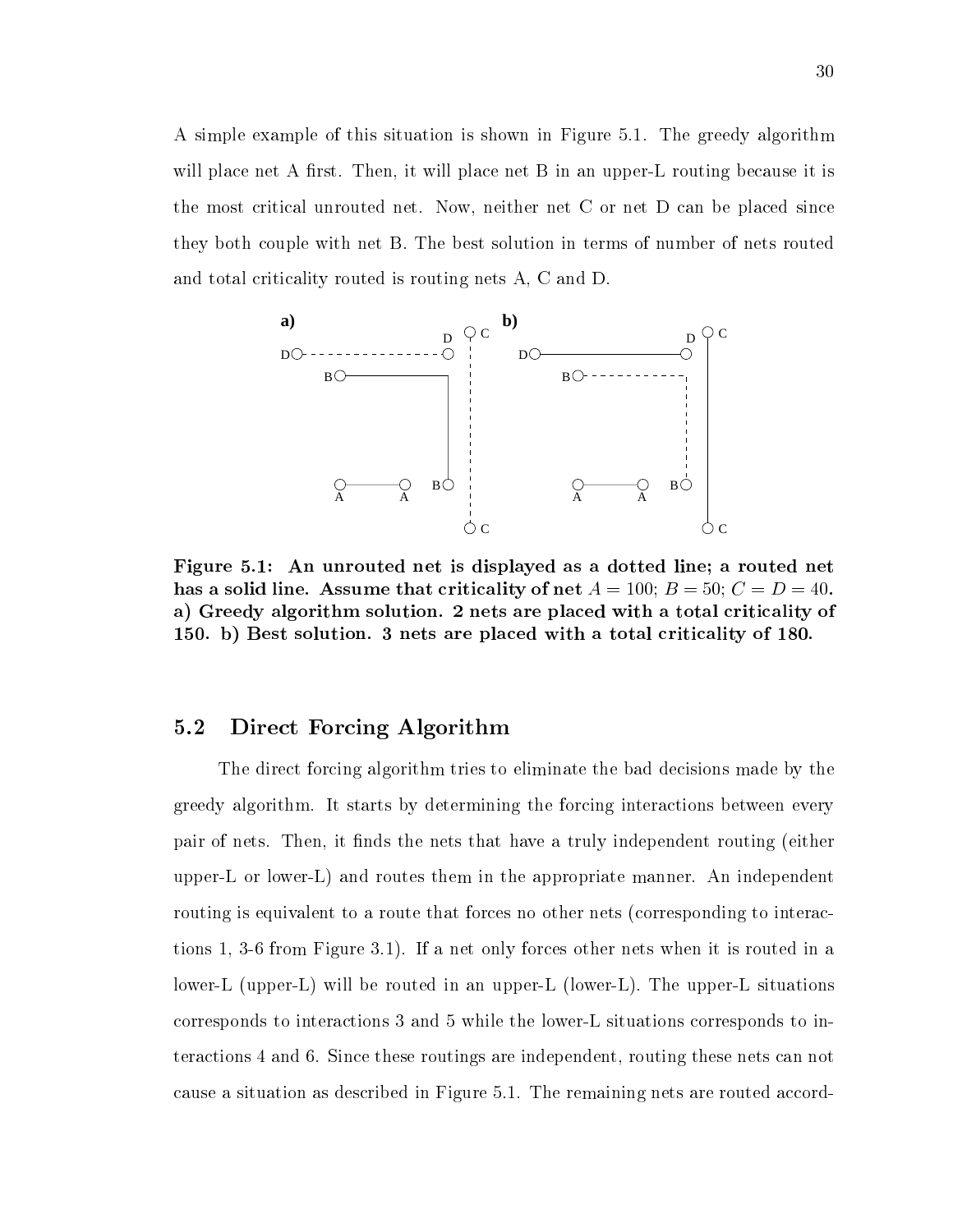ing to the number of nets that they directly force. The net that directly forces the least amount of other nets is routed first, as long it doesn't couple with any net that is already routed. This process continues until all of the nets have been considered.

Algorithm 4 Maximum Coupling-Free Layout Routing Forcing Heuristic

| Given a set of nets $N$                                          |
|------------------------------------------------------------------|
| Determine the (direct) forcing interactions between the nets $N$ |
| Route any independent nets                                       |
| $N \leftarrow N-$ independent nets                               |
| $R \leftarrow \emptyset$                                         |
| for each net $n \in N$                                           |
| do $R \leftarrow R \cup n$ upper-L $\cup$ n lower-L              |
| Sort R by number of forcings (smallest $\rightarrow$ largest)    |
| for each routing $r \in R$                                       |
| <b>do if</b> net associated with r is unrouted and r is routable |
| then route $r$                                                   |
|                                                                  |

**Theorem 5.3:** The Maximum Coupling-Free Routing Forcing Heuristic takes  $O(n^2)$ time.

**Proof:** It takes  $n(n-1)/2 = O(n^2)$  operations to determine the forcing interactions between the nets. The "for" loops both run in linear time. Sorting the set R takes  $O(n \log n)$  times. This yields an overall runtime of  $O(n^2)$ 

### 5.3 Implication Algorithm

We showed how to generate an implication graph from an instance of the coupling-free routing problem in Chapter 4. Now, we use some of the properties of the implication graph to create a heuristic to solve the MAX-CFL problem.

First, the algorithm determines the number of direct and indirect forcings of each route. Then, it sorts the routes according a function of direct forcing and indirect forcings. Finally, it tries to route the nets based on this ordering.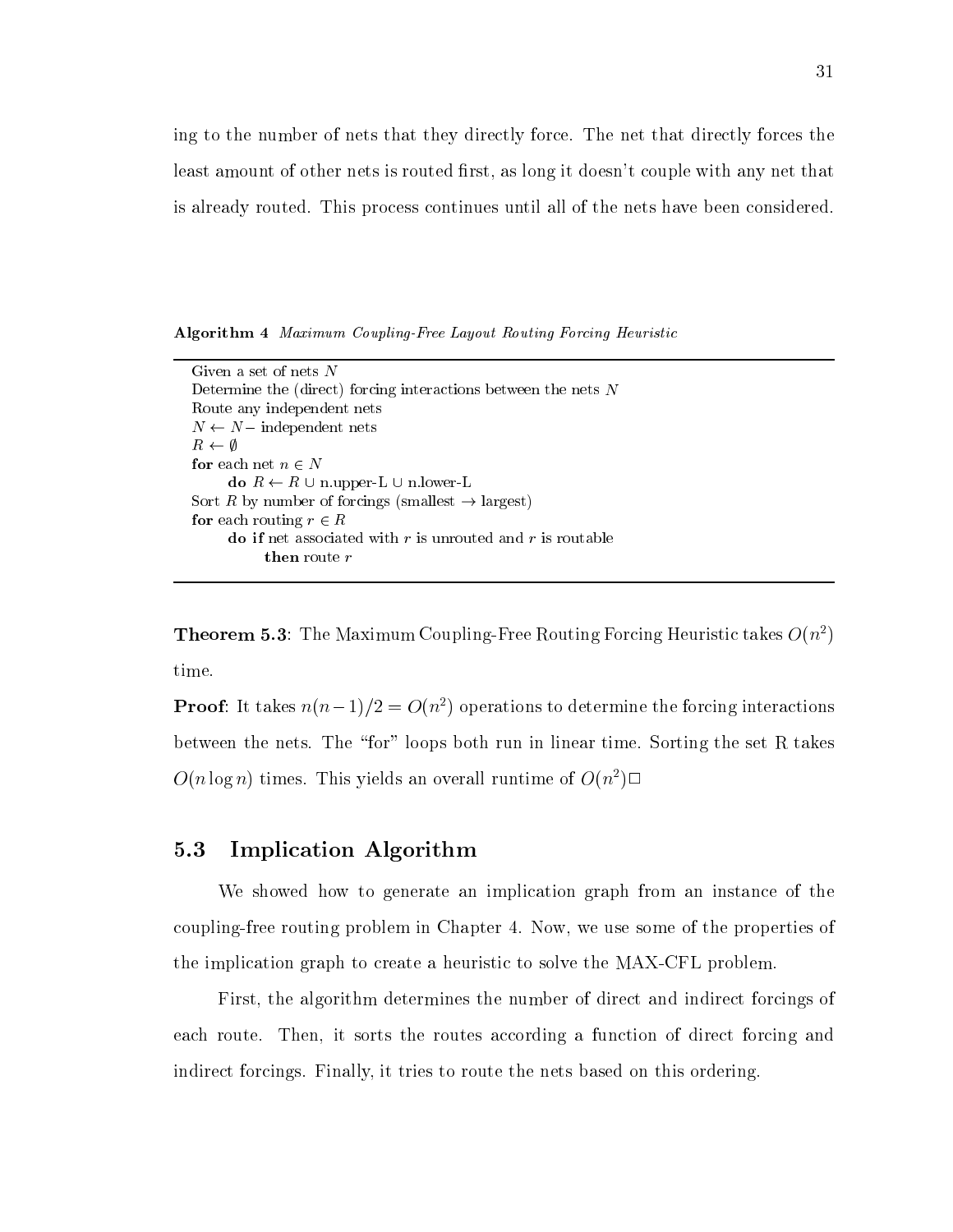The algorithm is similar in many ways to the direct forcing algorithm. In fact, this algorithm is exactly similar if you use a linear function (direct forcings  $+\alpha$ )  $i$  indirect forcings) and set  $\alpha = 0$ . The direct forcing algorithm does not use the implication graph simply because it would increase the runtime complexity. But, it could easily use the implication graph and determine the number of direct forcings based on the outdegree of each vertex.

**Theorem 5.5:** The running time of the implication algorithm is  $O(|N|^3)$ .

Proof: According to Theorem 4.3, the construction of the implication graph takes  $O(|N|^2)$  time. There are  $O(|N|)$  vertices in the implication graph, therefore the first "for" loop has  $O(|N|)$  iterations. As stated in Theorem 5.4, the Forcings algorithm has a run time of  $O(|V| + |E|)$ . Note that  $O(|V|) = O(|N|)$  and  $O(|E|) =$  $O(|N|^2)$ . Therefore, the total run time of the "for" loop is  $O(|N|^3)$ . Sorting takes  $O(|N|\log |N|)$  time. The final "for" loop  $O(|N|)$  time. Therefore, the algorithm requires  $O(|N|^3)$  time.  $\Box$ .

Algorithm 5 Maximum Coupling-Free Layout Routing Implication Heuristic

```
Given a set of nets N
Create an implication graph G(V, E)R \leftarrow \emptysetfor each vertex v \in V\mathbf{do} r.net \leftarrow route(v)
          r.num_forcing \leftarrow Forcings(route(v))
          R \leftarrow R \cup rSort R by function(direct forcings, indirect forcing) (smallest \rightarrow largest)
for each routing r \in Rdo if r.net is unrouted and r is routable
             then route r
```
#### 5.4 Evaluation

To perform our experiments, we used five MCNC standard-cell benchmark circuits  $[35]$  and five benchmarks from the ISPD98 suite  $[6]$ . The characteristics of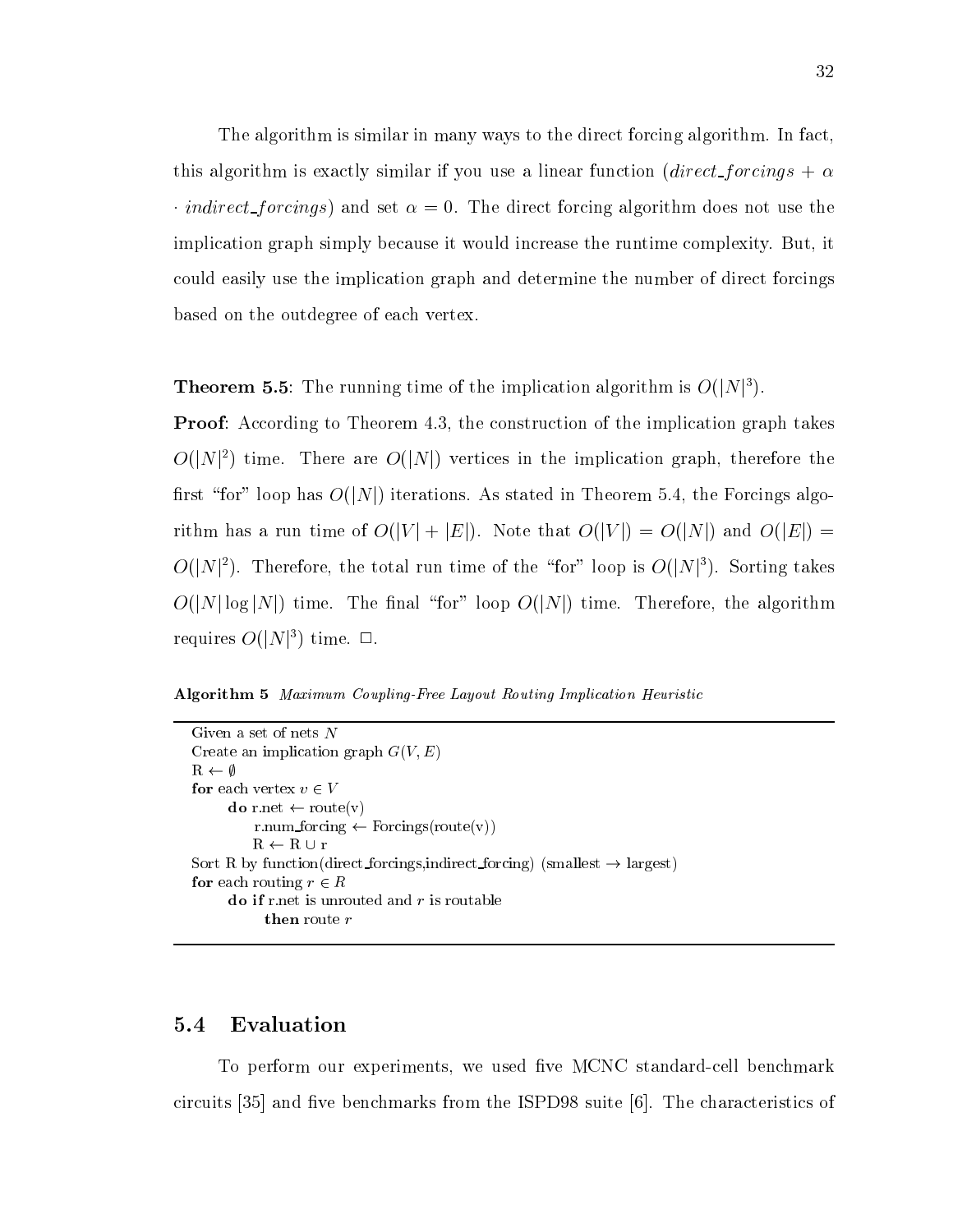the circuits are shown in Table 5.1. The MCNC circuits were placed into using the Dragon global and detailed placement engine [45] which is comparable in quality to commercial version of Timberwolf [63]. The ISPD98 benchmarks are slightly modied [46] so that they could be placed by the Timberwolf placement engine.

The MCNC benchmarks are relatively small compared to today's designs and are questionable to use with the fixed-die placement engines  $[1]$ . Yet, they are the only publicly available placement benchmarks and are widely used in literature. The ISPD98 benchmarks are larger and comparable in size to current ASIC designs.

| Data file                | Num Cells | Num Nets | Num Pins |
|--------------------------|-----------|----------|----------|
| <b>MCNC</b> benchmarks   |           |          |          |
| prim1                    | 833       | 1156     | 3303     |
| prim2                    | 3014      | 3671     | 12014    |
| avqs                     | 21584     | 30038    | 84081    |
| bined                    | 6417      | 7052     | 22253    |
| struct                   | 1888      | 1920     | 5407     |
| <b>ISPD98</b> benchmarks |           |          |          |
| ibm01                    | 12036     | 13056    | 45815    |
| ibm05                    | 28146     | 29647    | 127509   |
| ibm10                    | 68685     | 75940    | 298311   |
| ibm15                    | 161187    | 186991   | 716206   |
| ibm18                    | 210341    | 202192   | 819969   |

Table 5.1: Benchmark circuit information

Our experiments focus on reducing the added delay caused by coupling. Long nets (in terms of wirelength) have the greatest opportunity for coupling and have the largest amount of interconnect delay. Therefore, we look at the longest nets from each of these circuits. We assume that these nets will be placed on a two preferred  $\Omega$  and one for vertical routings and one for vertical routings and one for vertical routings.

We compare the greedy algorithm, the forcing algorithm and the implication algorithm in terms of number of nets routed and criticality of the nets that are routed. Net criticality is normally defined at the logic synthesis stage and is a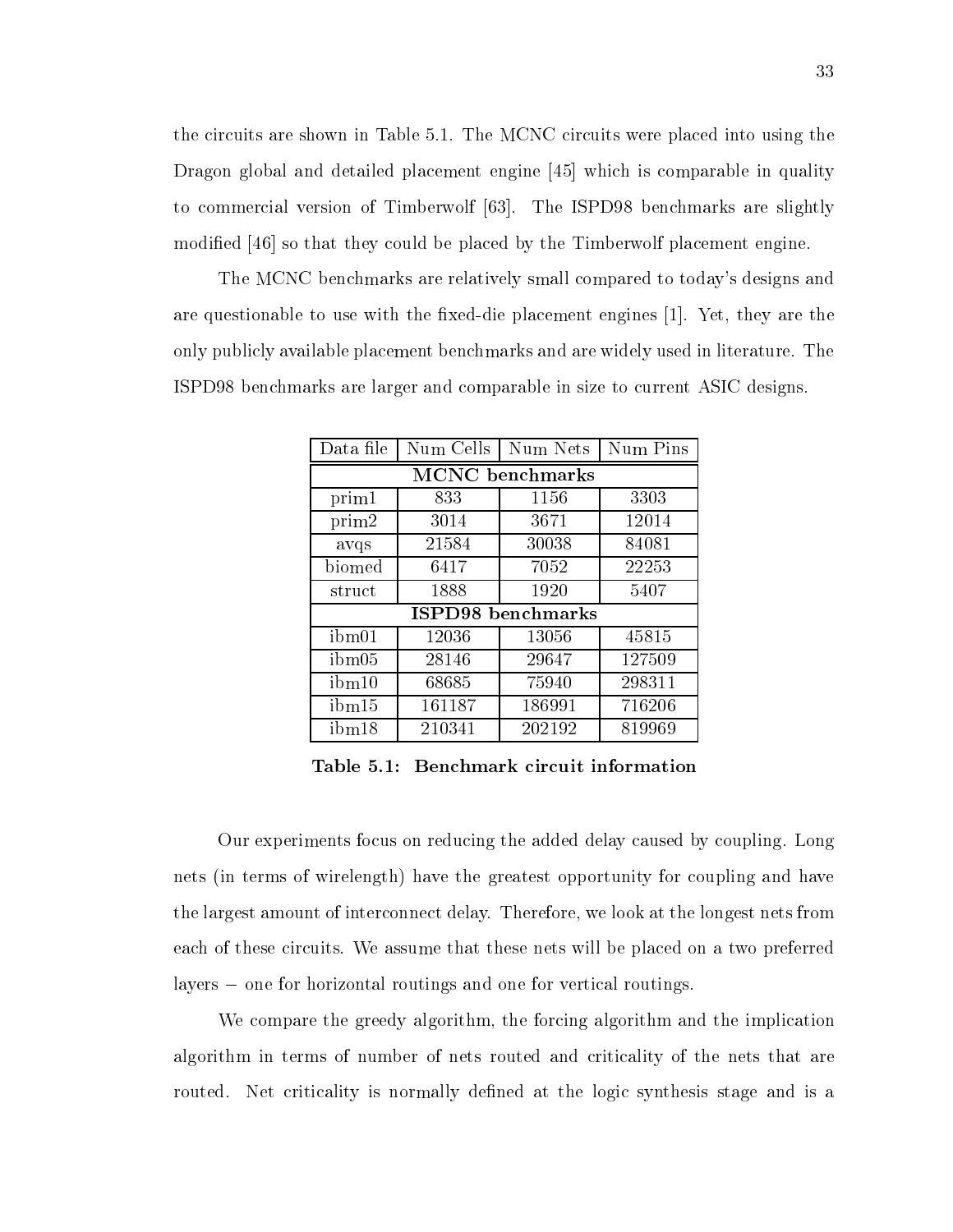function of the amount of slack available on a net. Unfortunately, the benchmarks do not include timing information. Hence, we need another measure of criticality. It has been shown that the delay for a wire of length l increases at the rate of  $O(l^2)$ without wiresizing,  $O(l\sqrt{l})$  with optimal wiresizing and linearly with proper buffer insertion [24]. We did experiments using linear (l), l-root-l  $(l\sqrt{l})$ , and quadratic  $(l^2)$ functions. The criticality function can easily be changed to incorporate some other function.

Table 5.2 shows the fraction of nets that are placed by the greedy, direct forcing and implication algorithms. In this experiment, we used the linear function indirect forcing +  $direct\_forcing$  for the implication algorithm.

We can see that the direct forcing algorithm consistently finds a routing for a larger percentage of nets. Surprisingly, the implication algorithm lays out a similar number of routings compared to the greedy algorithm. Figure 5.2 shows the average percentage of routes placed by the three heuristics. The number is the averaged over all the benchmarks. Over all the experiments that we ran, the direct forcing and implication algorithm routes, on average, 3.38% and 1.51% more nets than the greedy algorithm, respectively. It is a bit surprising that the implication algorithm performs poorly compared to the direct forcing algorithm. We will comment on this phenomenon later.

| Algorithm      | Avg. routes laid out |
|----------------|----------------------|
| greedy         | 30.28\%              |
| direct forcing | 35.30%               |
| implication    | 31.79%               |

Table 5.2: Percentage of routes laid out. Averaged over all experiments.

If we only look at the criticality of the nets routed, we see that the greedy algorithm is better than the direct forcing and implication algorithms. Figures 5.3 and 5.4 confirm that the greedy algorithm outperforms the other algorithms using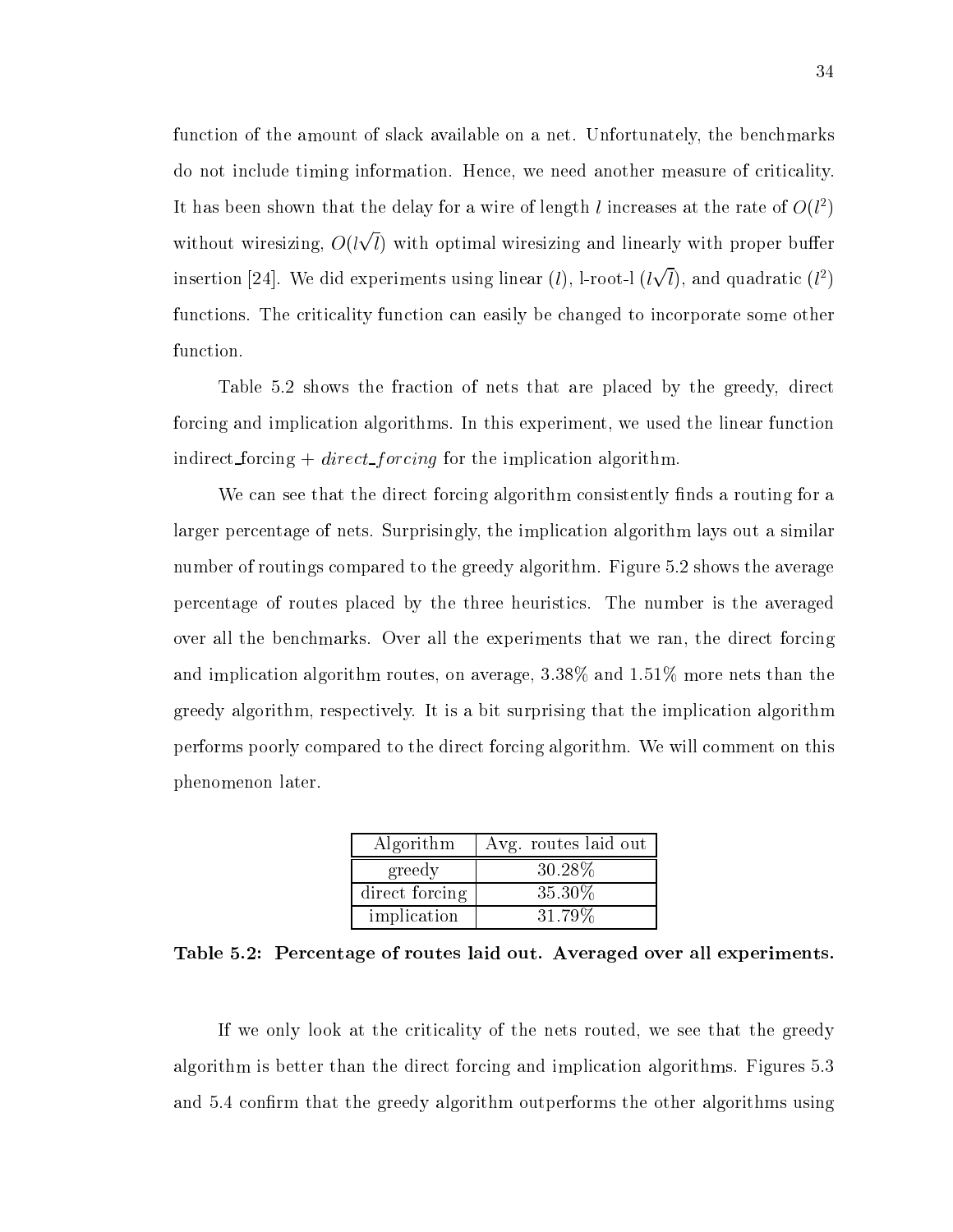

Figure 5.2: Fraction of nets placed averaged over all benchmarks.

a quadratic function, l-root-l and linear function. For a linear criticality function, the greedy algorithm was approximately a factor of 1.2 times better than the direct forcing algorithm. Using the same function, the greedy algorithm was approximately 1.1 times better than the implication algorithm. If we use the quadratic function, the greedy function outperforms the direct forcing and implication heuristics by a factor of 2.54 and 1.8, respectively (when we consider the  $250$  most critical nets). This should be of little surprise, however, since the direct forcing and implication algorithm do not use the idea criticality to find a routing of the nets.

It is somewhat surprising that the direct forcing algorithm leads to a layout with a larger number of nets than the implication algorithm. The direct forcing algorithm considers only direct forcings while the implication algorithm considers both direct and indirect forcings. Therefore, intuitively, the implication algorithm should perform better than the direct forcing algorithm. But, the results show otherwise. In fact, in terms of routes laid out, the implication algorithm barely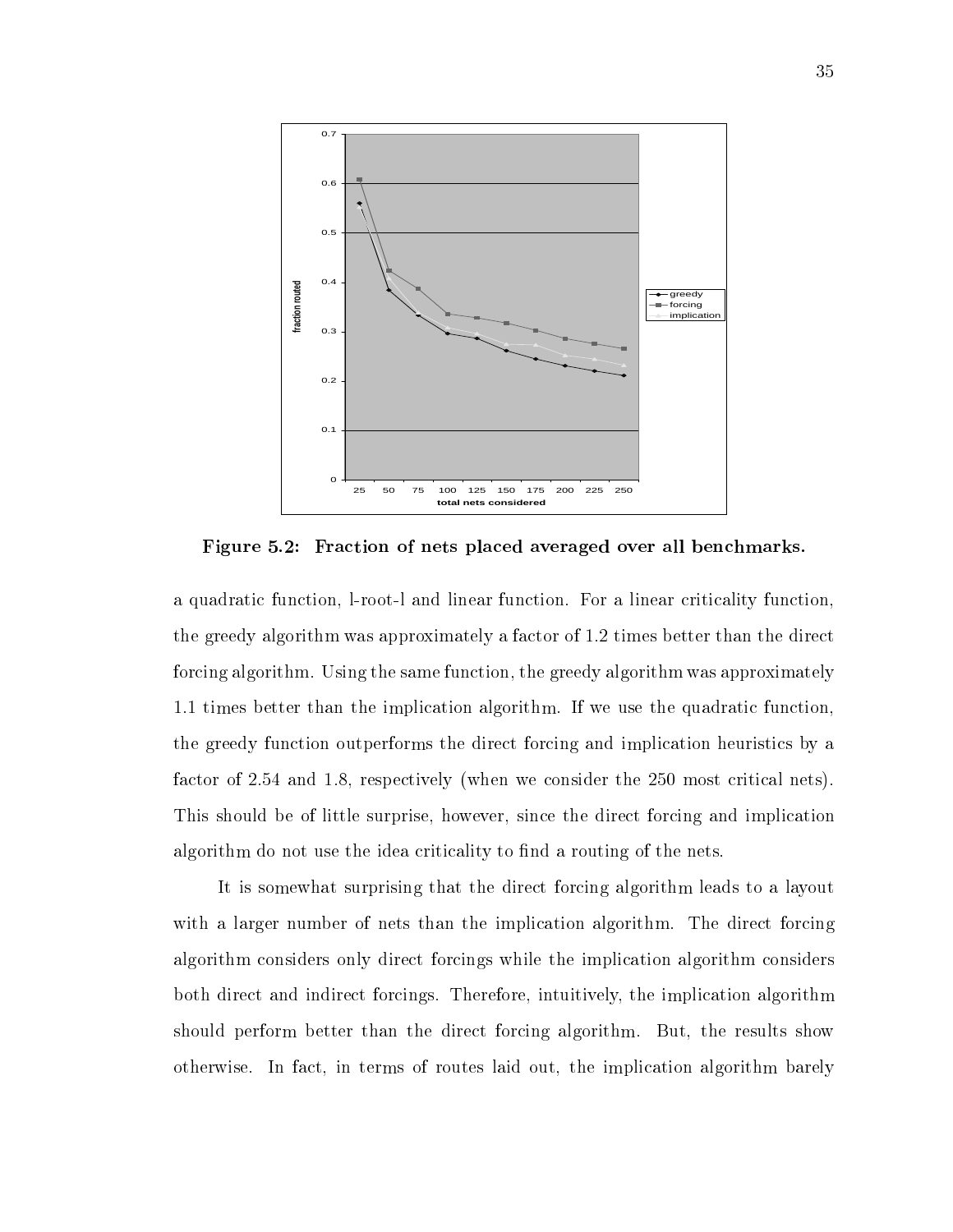

Figure 5.3: Relative criticality of nets placed by the greedy algorithm compared to the forcing algorithm. The results are averaged over all benchmarks. The criticality of the benchmarks are normalized to the criticality result of the forcing algorithm. Therefore, a result of  $x$  indicates that the greedy algorithm laid out x-(criticality of forcing algorithm).

outperforms the greedy algorithm.

Through further investigation, we found some interesting data. First, we found that a ma jority of the nets have some sort of forcing interaction (direct or indirect) with every other net. That is, there is very little deviation in the total number of forcings over all of the nets. Since the implication algorithm sorts the nets on the total number of forcings and most of the nets have the same number of forcings, the implication algorithm is essentially random. This seems to explain the poor performance of the implication algorithm.

In light of those discoveries, we varied the function in the implication algorithm. From this point forward, the notation "implication( $\alpha$ )" denotes that the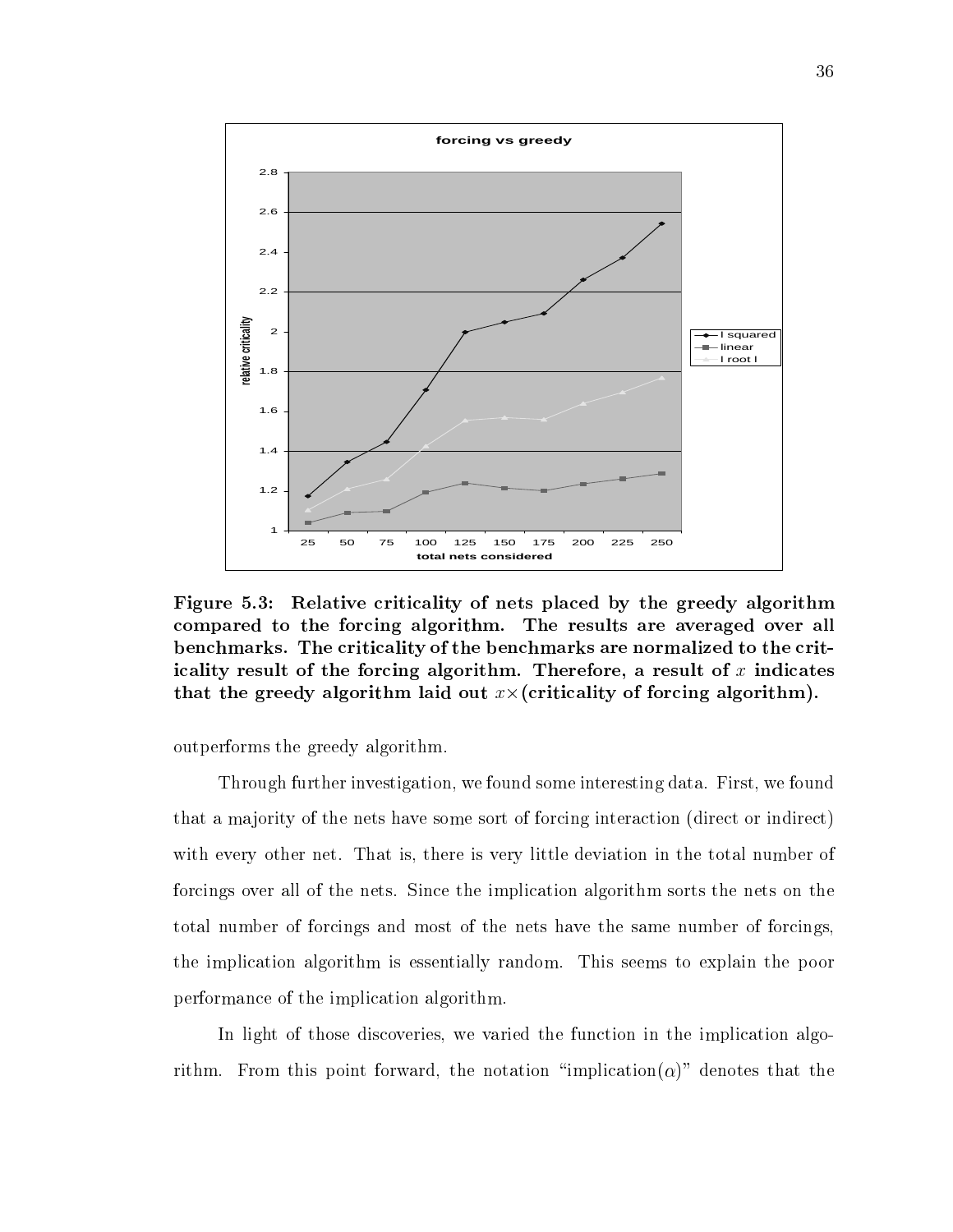

Figure 5.4: Relative criticality of nets placed by the greedy algorithm compared to the implication algorithm. The results are averaged over all benchmarks. The criticality of the benchmarks are normalized to the criticality result of the implication algorithm. Therefore, a result of  $x$ indicates that the greedy algorithm later  $\mathbf{r}$ algorithm).

implication algorithm used the function *indirect\_forcing* +  $\alpha$  *direct\_forcing*. We focused the investigation on linear functions. If  $\alpha > 1$ , the algorithm focuses on laying out nets with minimum number of direct forcing and the number of indirect for  $\alpha$  and  $\alpha$  are secondary values. If  $\alpha$  is  $\alpha$  is  $\alpha$  and  $\alpha$  is algorithm emphasized the number of of indirect forcings; the direct forcings are secondary in this case.

Table 5.3 shows the overall percentage of routed nets for various values of  $\alpha$ . Table 5.4 shows the relative criticality of the various implication algorithms compared to the direct forcing algorithm. The factor  $\alpha$  seems to help the implication algorithm find a better solution. In fact, the percentage of routes that are laid out increases by 3.66% by varying  $\alpha$  from 2 to 10 as compared to the original implication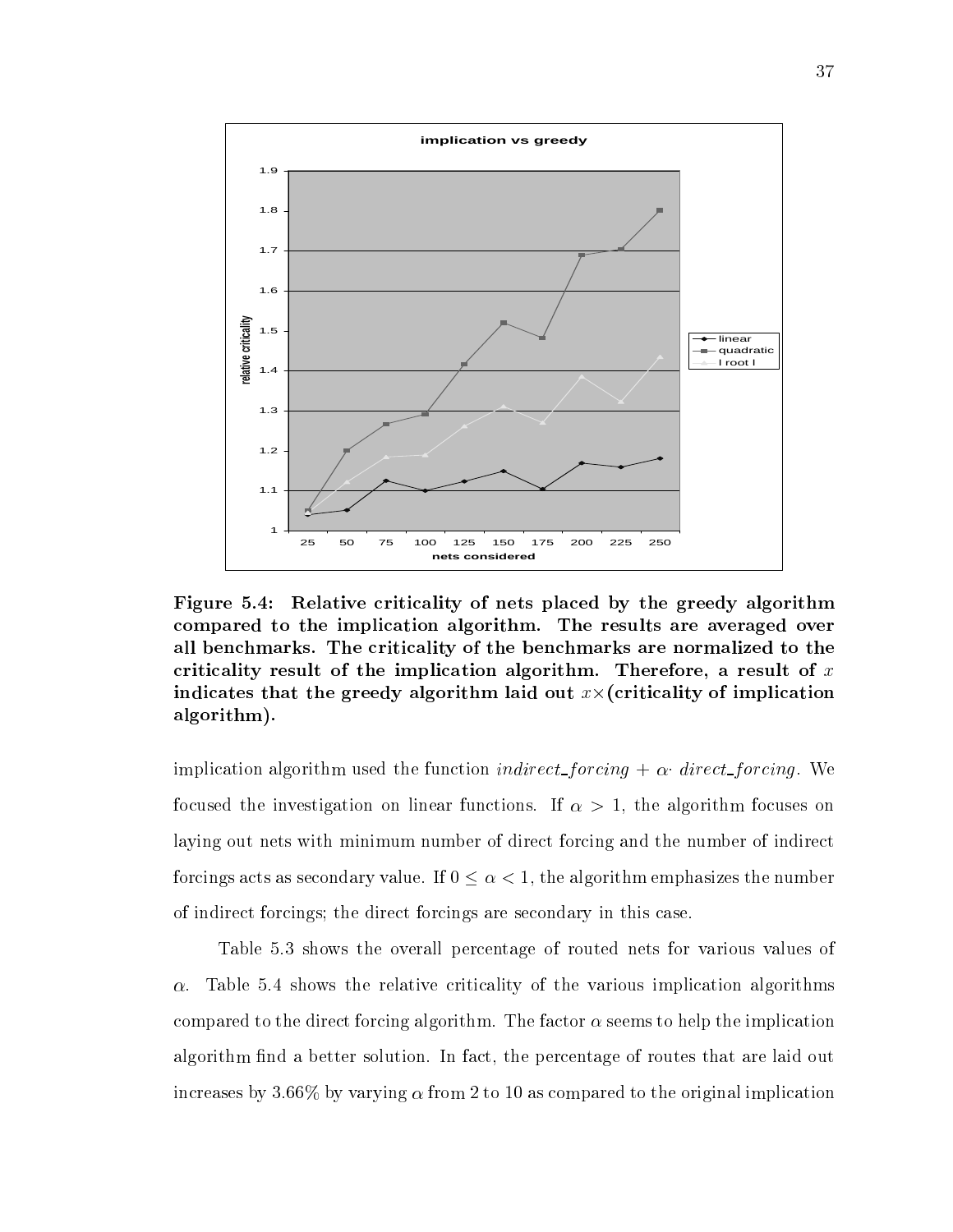algorithm ( $\alpha = 1$ ). In terms of percentage of laid out nets, the implication algorithm slightly outperforms the direct forcing algorithm. Comparing Table 5.2 and 5.3, we can see that the implication algorithm routes the highest percentage of nets over all the algorithms. The criticality of the nets placed also increases when  $\alpha = .5, 2, 5$ and 10, though it is still inferior in all cases when compared to the criticality results of the greedy algorithm.

| Algorithm               | Percentage routes laid out |
|-------------------------|----------------------------|
| direct forcing          | 35.30%                     |
| implication(1)          | 31.79%                     |
| implication $(2)$       | 35.45%                     |
| implication(5)          | 35.45%                     |
| implication(10)         | 35.45%                     |
| implication(.5)         | 35.45%                     |
| implication( $\infty$ ) | 35.30%                     |

Table 5.3: Percentage of routes laid out while varying the implication function. Averaged over all experiments.

| Algorithm               | Rel. 1 crit | Rel. $l\sqrt{l}$ crit   Rel. $l^2$ crit |       |
|-------------------------|-------------|-----------------------------------------|-------|
| direct forcing          | 1.000       | 1.000                                   | 1.000 |
| implication(1)          | 1.062       | 1.169                                   | 1.296 |
| implication $(2)$       | 1.078       | 1.116                                   | 1.156 |
| implication $(5)$       | 1.078       | 1.116                                   | 1.156 |
| implication(10)         | 1.078       | 1.116                                   | 1.156 |
| implication(.5)         | 1.078       | 1.116                                   | 1.156 |
| implication( $\infty$ ) | 1.000       | 1.000                                   | 1.000 |

Table 5.4: Criticality of the implication algorithm (using various linear functions) relative to the direct forcing algorithm. The fraction is  $\frac{unprim}{directforcing}$ . Averaged over all experiments.

The results show that the implication( $\infty$ ) algorithm is exactly similar to the direct forcing algorithm in terms of criticality and percentage routes laid out. This should not be surprising since, as we stated earlier, these two algorithms are identi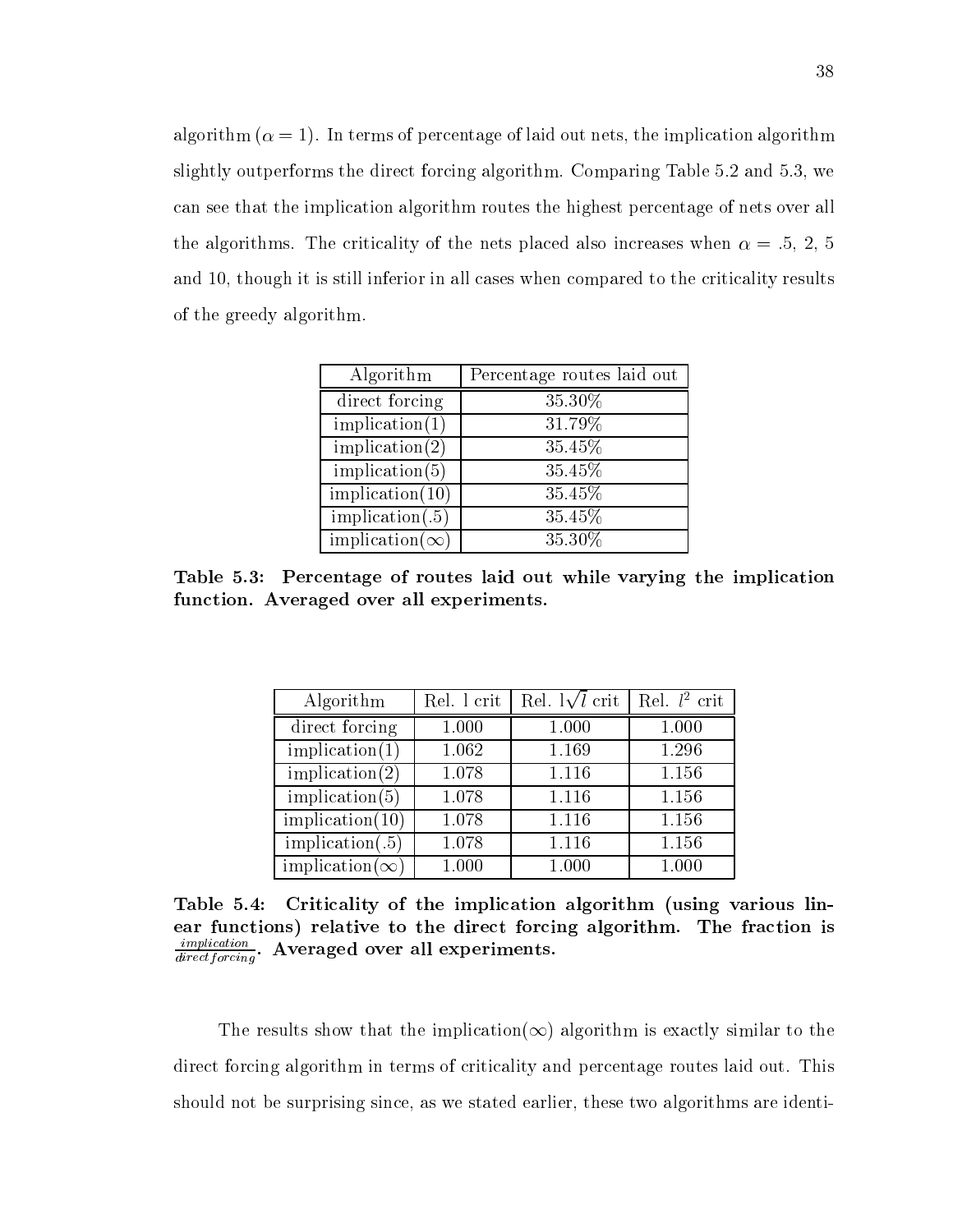cal. Also, it seems that when  $\alpha = .5, 2, 5$  and 10, the algorithms produce the same layout. This was not formally veried, but the result in terms of nets laid out and criticality are exactly the same for every experiment. It is highly unlikely that this is coincidental.

In summary, the results indicate that the implication algorithm is the best algorithm for routing the maximum number of nets. The greedy algorithm tends to find a layout with maximum criticality but performs poorly with respect to maximizing the number of nets.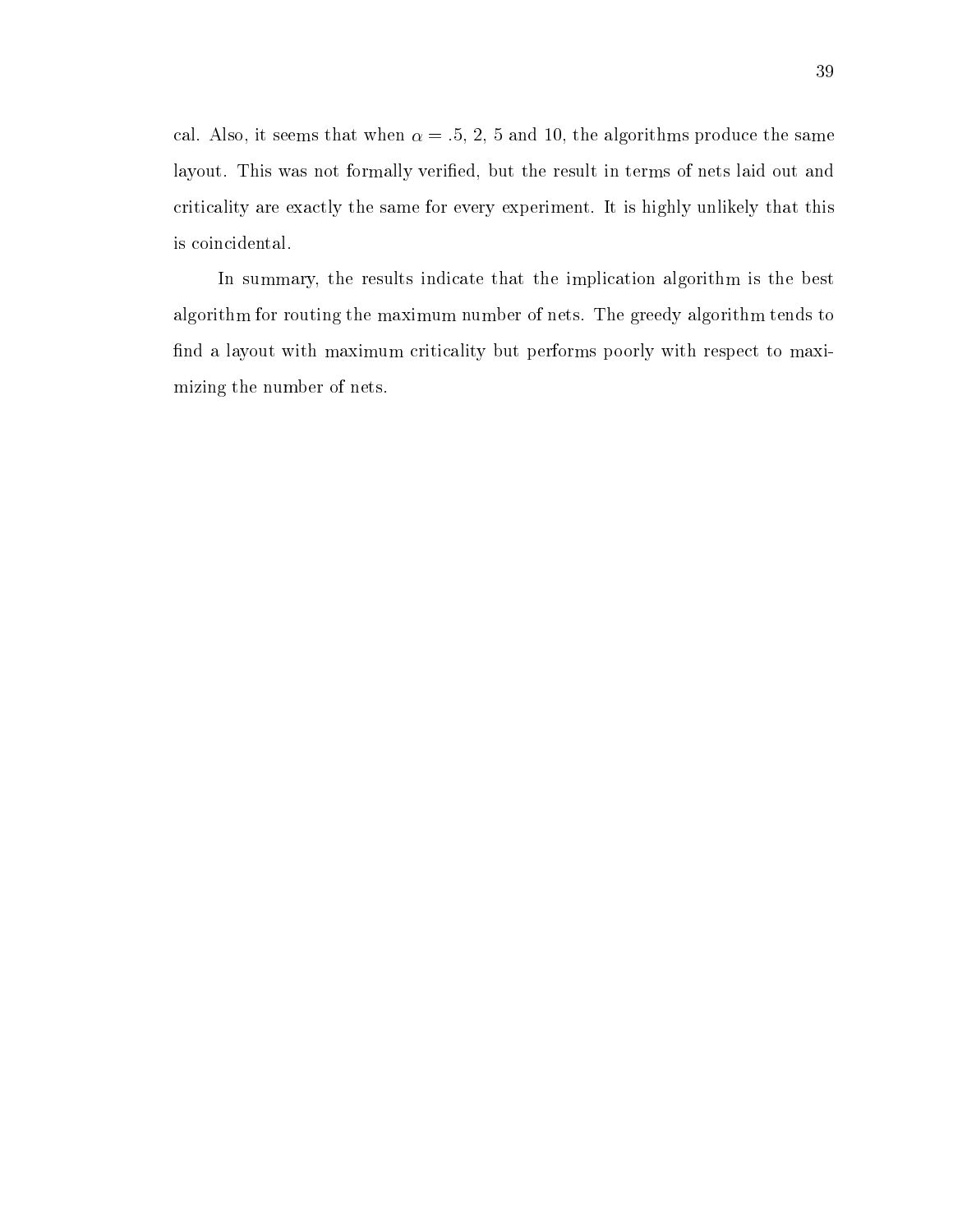#### 6. CONCLUSION

In this work, we present the Coupling-Free Routing (CFR) Problem. It addresses the issue of coupling in routing. The CFR problem considers only one-bend routings which guarantees that each net is routed with minimum wirelength, minimum number of vias and minimum delay. Additionally, one-bend routes limit the potential number of routings to two, making it easier to predict metrics such as congestion and wirelength earlier in the design flow. We purposely define CFR problem to be somewhat generic. This allows us to use the problem in a wider variety of algorithms. We argue that these problems are useful in detailed routing since they:

- 1. can insure that critical nets are routed with minimal coupling on a preferred layer.
- 2. can be incorporated into existing single layer routings algorithms, making these algorithms more useful as we go further into the DSM era.

Additionally, these problems are useful in global routing to help guide the global router to a coupling-free detailed layout.

We introduce a new type of graph, the implication graph, which takes an instance of the CFR problem and models the dependencies or forcings that exists between the nets.

We present an exact, efficient algorithm for the CFR decision problem via a transformation to the 2-satisability problem. The CFR decision problem will determine whether every net within a specified set is coupling-free routable.

The MAX-CFL problem is defined as finding a coupling-free routing for the maximum number of nets in a set. We show that the planar MAX-CFL problem is NP-Complete. Also, we give three heuristics for solving the general MAX-CFL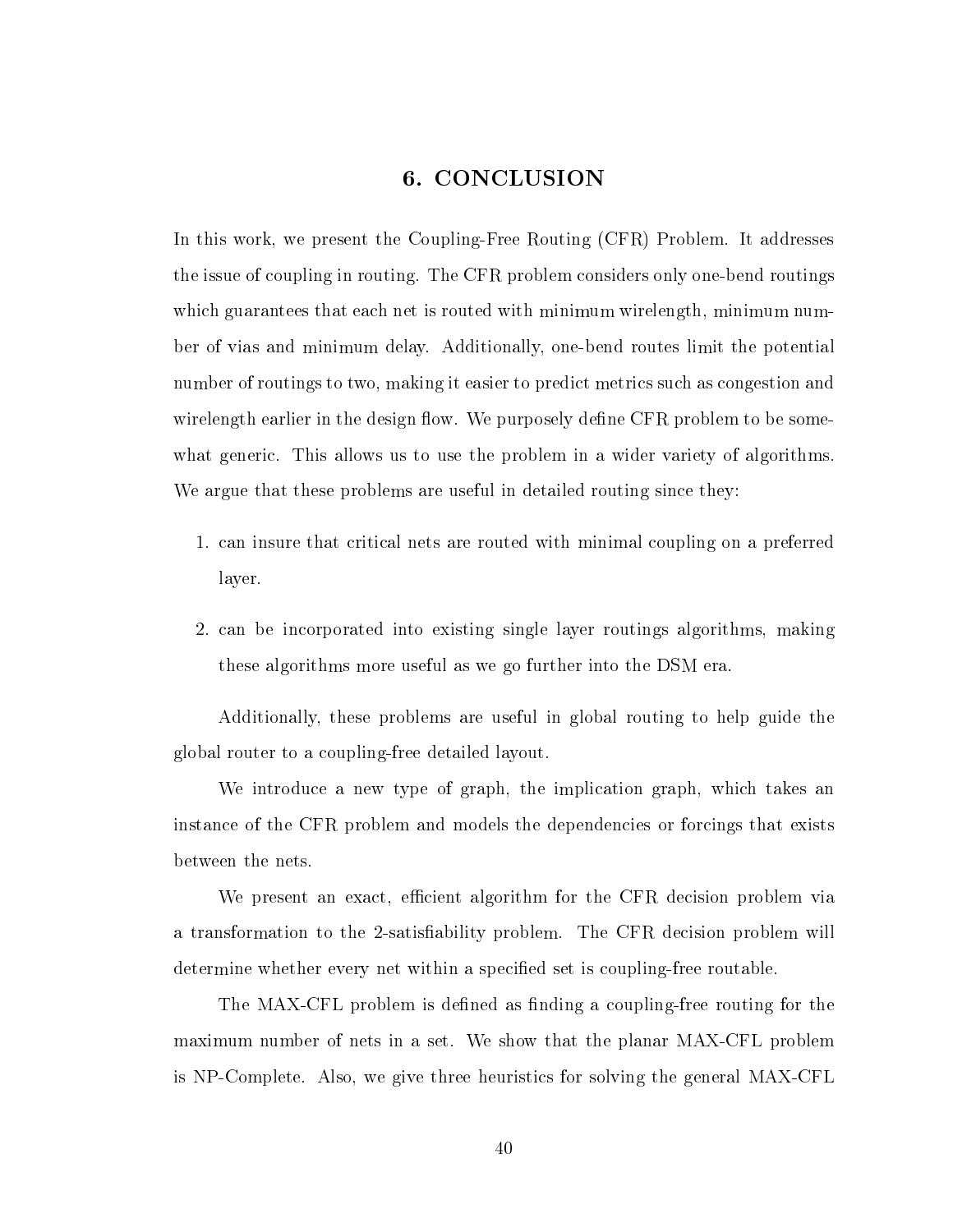problem, the greedy, direct forcing and implication algorithms. The greedy algorithm is quite simple, yet is an effective way of obtaining a layout with maximal criticality. Of the three algorithms, the greedy algorithm has the smallest runtime complexity. The direct forcing algorithm uses the notion of direct forcing to find a MAX-CFL solution. In terms of routing the maximum number of nets, this algorithm performs around  $3\%$  better than the greedy algorithm. The final algorithm we developed is the implication algorithm. The implication algorithm uses some properties associated with the implication graph. Our experiments show that the implication algorithm is the best algorithm at routing the maximum number of nets; it consistently routes the largest number of nets.

In the future, we plan on developing better algorithms for solving the MAX-CFL problem. Specically, we hope to incorporate criticality data into the forcing and implication algorithm to improve its performance with respect to criticality. Also, we plan on incorporating these algorithms into our existing global and detailed routers.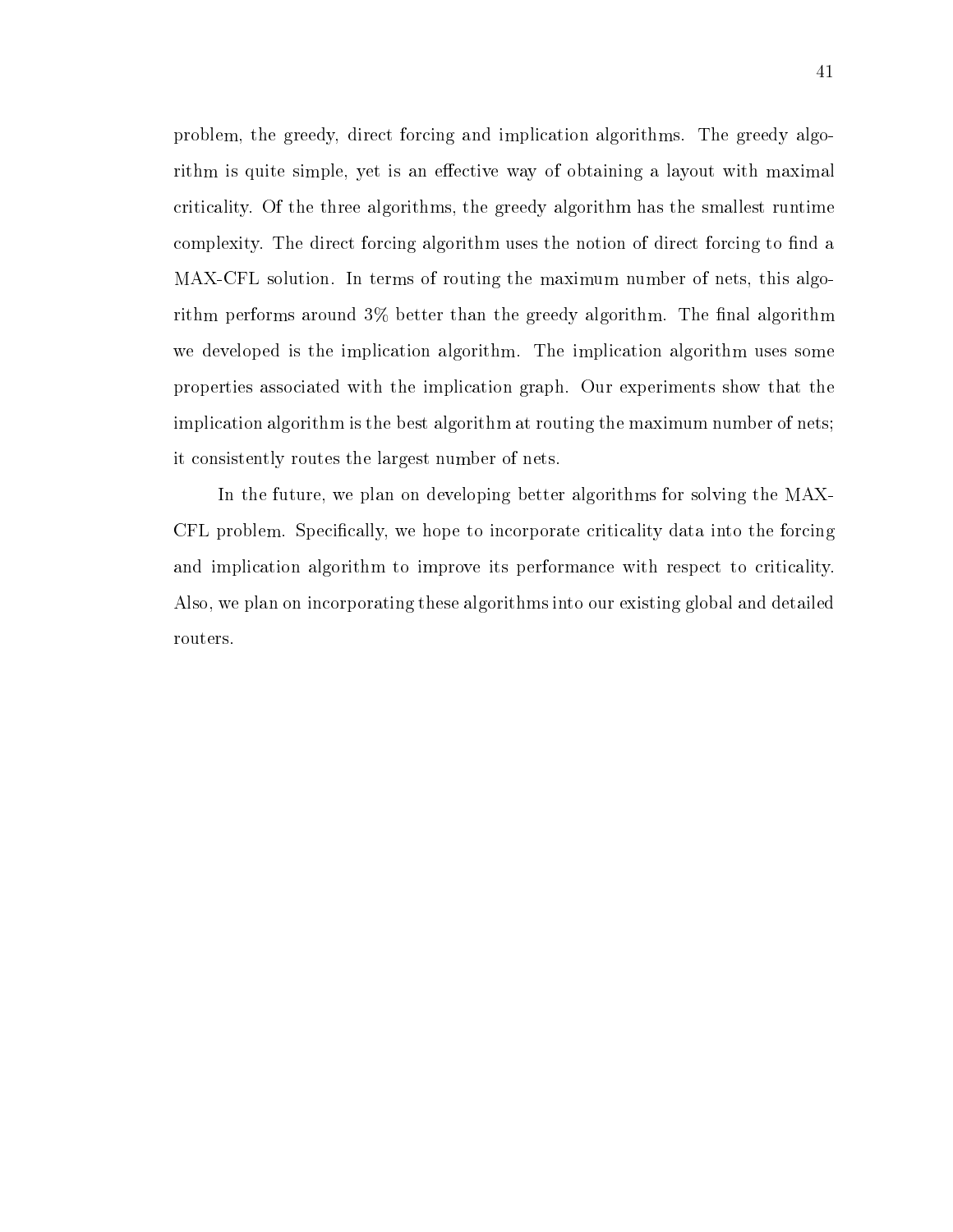- [1] A. CALDWELL, A. KAHNG AND I. MARKOV. "Can Recursive Bisection Alone Produce Routable Placements?". In Proc. ACM/IEEE Design Automation Conference (June 2000).
- [2] A. DEVGAN. "Efficient Coupled Noise Estimation for On-Chip Interconnects". In Proc. IEEE International Conference on Computer Aided Design (November 1997).
- [3] A. KAHNG AND G. ROBINS. "A New Class of Steiner Tree Heuristics with Good Performance: The Iterated 1-Steiner Approach". In *Proc. IEEE* International Conference on Computer Aided Design (November 1990).
- [4] A. KAHNG, S. MANTIK AND D. STROOBANDT. "Requirements for Models of Achievable Routing". In Proc. International Symposium on Physical Design (April 2000).
- [5]  $A.V.$  Aho, M.R. GAREY AND F.K. HWANG. "Rectilinear Steiner Trees: Efficient Special-Case Algorithm". Networks (July 1977).
- [6] C. ALPERT. "The ISPD98 Circuit Benchmark Suite". In *Proc. International* Symposium on Physical Design (April 1998).
- [7] C.Y. LEE. "An Algorithm for Path Connection and Its Application". IRE Transactions on Electronic Computer (1961).
- [8] D. Kirkpatrick and A. Sangiovanni-Vincentelli. \Techniques for Crosstalk Avoidance in the Physical Design of High-Performance Digital Systems". In Proc. International Conference on Computer Aided Design (November 1994).
- [9] D. RICHARDS. "Fast Heuristic Algorithms for Rectilinear Steiner Trees". Algorithmica (April 1989).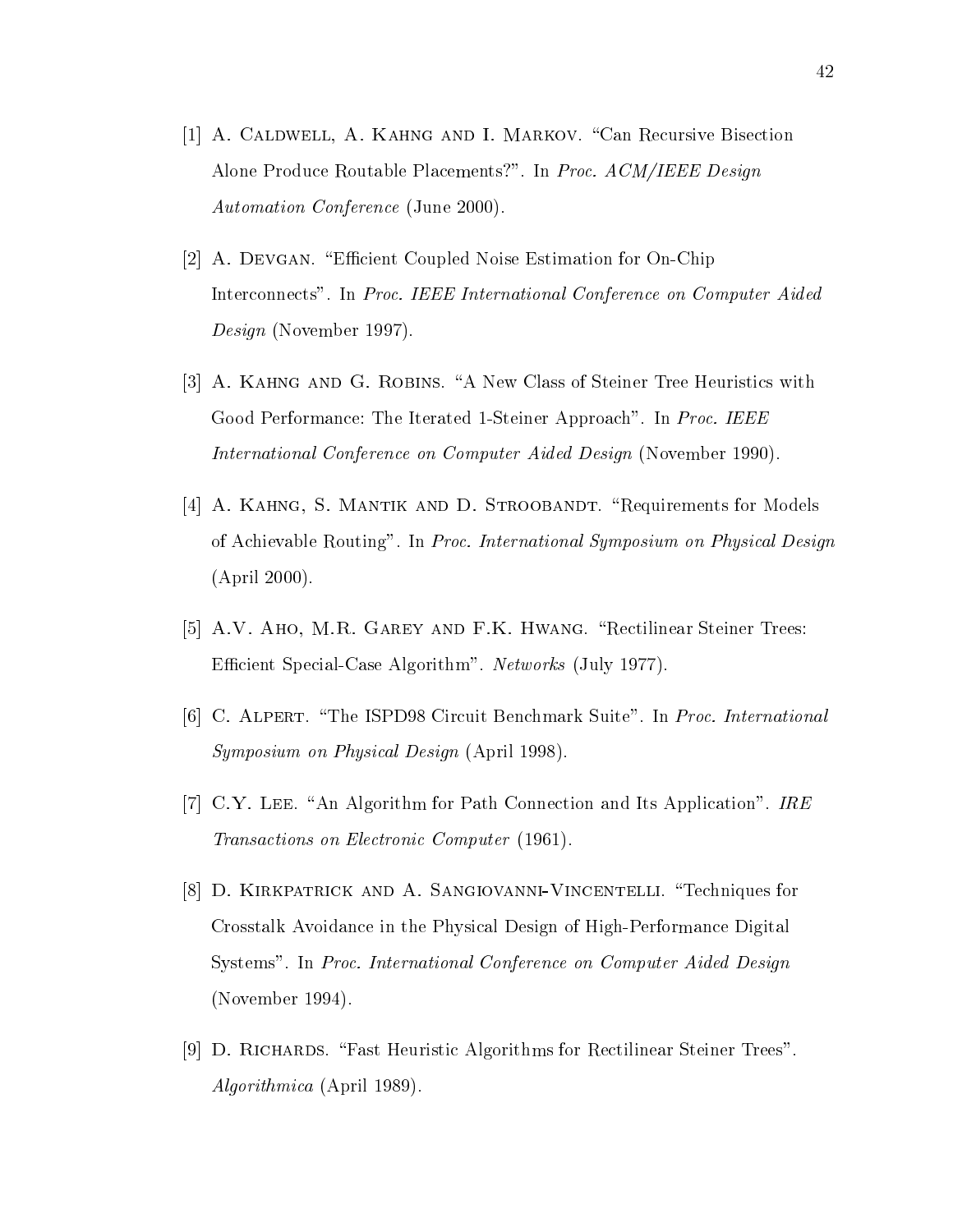- [10] D. Sylvester and K. Keutzer. \A Global Wiring Paradigm for Deep Submicron Design". IEEE Transactions on Computer Aided Design (February 2000).
- [11] D. SYLVESTER *et al.* "Interconnect Scaling: Signal Integrity and Performance in Future High-speed CMOS Designs". In Proc. of VLSI Symposium on Technology (1998).
- [12] E.F. MOORE. "The Shortest Path through a Maze". Annals of the Harvard Computation Laboratory, Vol. 30, Pt. II, 1959.
- [13] F. DARTU AND L. PILEGGI. "Calculating Worst-case Gate Delays Due to Dominant Capacitance Coupling". In Proc. ACM/IEEE Design Automation Conference (June 1997).
- [14] G. CHARTRAND AND O. OELLERMANN. Applied and Algorithmic Graph Theory. McGraw-Hill, Inc., 1993.
- [15] G. DE MICHELI. Synthesis and Optimization of Digital Circuits. McGraw-Hill, Inc., 1994.
- [16] G. VIJAYAN, N. HASAN AND C.K. WONG. "A Neighborhood Improvement Algorithm for Rectilinear Steiner Trees". In IEEE International Symposium on Circuits and Systems (May 1990).
- [17] G. YEE *et al.* "Wire Delay in the Presence of Crosstalk". In Proc. of TAU (1997).
- [18] GAREY, M., AND JOHNSON, D. "The Rectilinear Steiner Tree Problem is NP-Complete". SIAM Journal on Applied Mathematics (March 1977).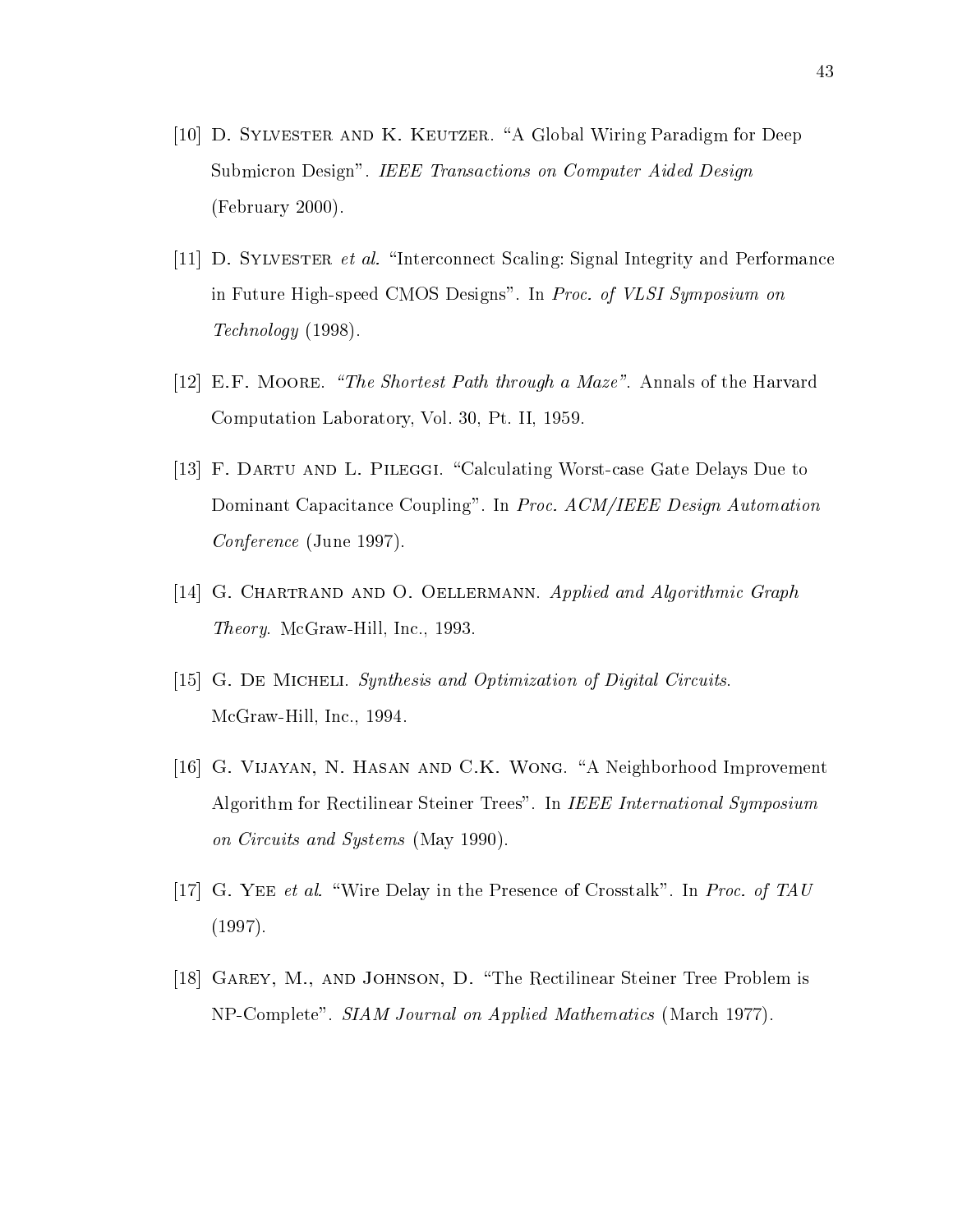- [19] H. CHANG ET AL. "A Top-down, Constraint-driven Design Methodology for Analog Integrated Circuits". In Proc. IEEE Custom Integrated Circuits Conference (1992).
- [20] H. Zhou AND D.F. WONG. "An Optimal Algorithm for River Routing with Crosstalk Constraints". In Proc. IEEE International Conference on Computer Aided Design (November 1996).
- [21] H. Zhou AND D.F. WONG. "Global Routing with Crosstalk Constraints". In Proc.  $ACM/IEEE$  Design Automation Conference (June 1998).
- [22] H.B. Bakoglu. Circuits, Interconnections and Packaging for VLSI. Addison-Wesley Publishing Company Inc., 1990.
- [23] H.P. TSENG, L. SCHEFFER AND C. SECHEN. "Timing and Crosstalk Driven Area Routing". In Proc. ACM/IEEE Design Automation Conference (June 1998).
- [24] J. Cong and D.Z. Pan. \Interconnect Delay Estimation Models for Synthesis and Design Planning". In Proc. Asia and South Pacific Design Automation Conference (January 1999).
- [25] J. CONG AND P. MADDEN. "Performance Driven Multi-Layer General Area Routing for PCB/MCM Designs". In Proc. ACM/IEEE Design Automation Conference (June 1998).
- [26] J. CONG et al. "Performance Optimization of VLSI Interconnect Layout". Integration, the VLSI Journal (1996).
- [27] J. CONG *et al.* "Interconnect Design for Deep Submicron ICs". In *Proc.* IEEE International Conference on Computer Aided Design (November 1997).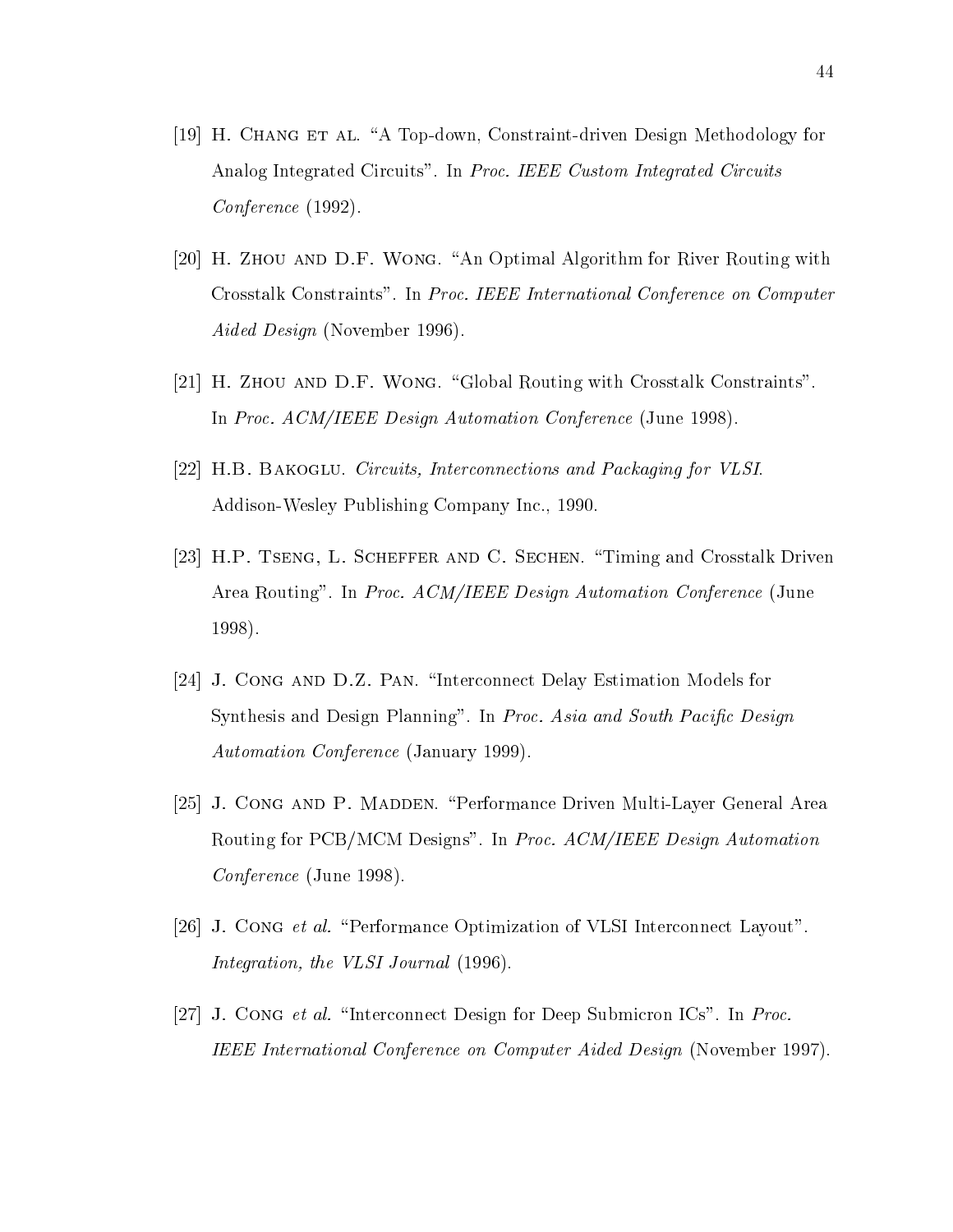- [28] J. Cong, J. Fang and K.-Y. Khoo. \DUNE: A Multi-Layer Gridless Routing System with Wire Planning". In Proc. International Symposium on Physical Design (April 2000).
- [29] J. Ho, G. VIJAYAN AND C.K. WONG. "A New Approach to the Rectilinear Steiner Tree Problem". In Proc. ACM/IEEE Design Automation Conference (June 1989).
- [30] J. Rabaey. Digital Integrated Circuits: A Design Perspective. Prentice-Hall, Inc., 1996.
- [31] J.M. Ho, G. VIJAYAN AND C.K. WONG. "New Algorithm for the Rectilinear Steiner Tree Problem". IEEE Transactions on Computer Aided Design (February 1990).
- [32] J.M. SMITH, D.T. LEE AND J.S. LIEBMAN. "An  $O(n \log n)$  Heuristic Algorithm for the Rectilinear Steiner Minimal Tree Problem". Engineering Optimizations (April 1980).
- [33] K. CHAUDHARY, A. ONOZAWA AND E.S. KUH. "Cross Point Assignment with Global Rerouting for General-Architecture Designs". In Proc. IEEE International Conference on Computer Aided Design (November 1993).
- [34] K. JHANG, S. HA AND C.S. JHON. "COP: A Crosstalk Optimization for Gridded Channel Routing". IEEE Transactions on Computer Aided Design of Integrated Circuits and Systems (April 1996).
- [35] K. KOZMINSKI. "Benchmarks for Layout Synthesis Evolution and Current Status". In Proc. ACM/IEEE Design Automation Conference (June 1991).
- [36] K.F. LIAO, M. SARRAFZADEH AND C.K. WONG. "Single-Layer Global Routing". IEEE Transactions on Computer Aided Design (1994).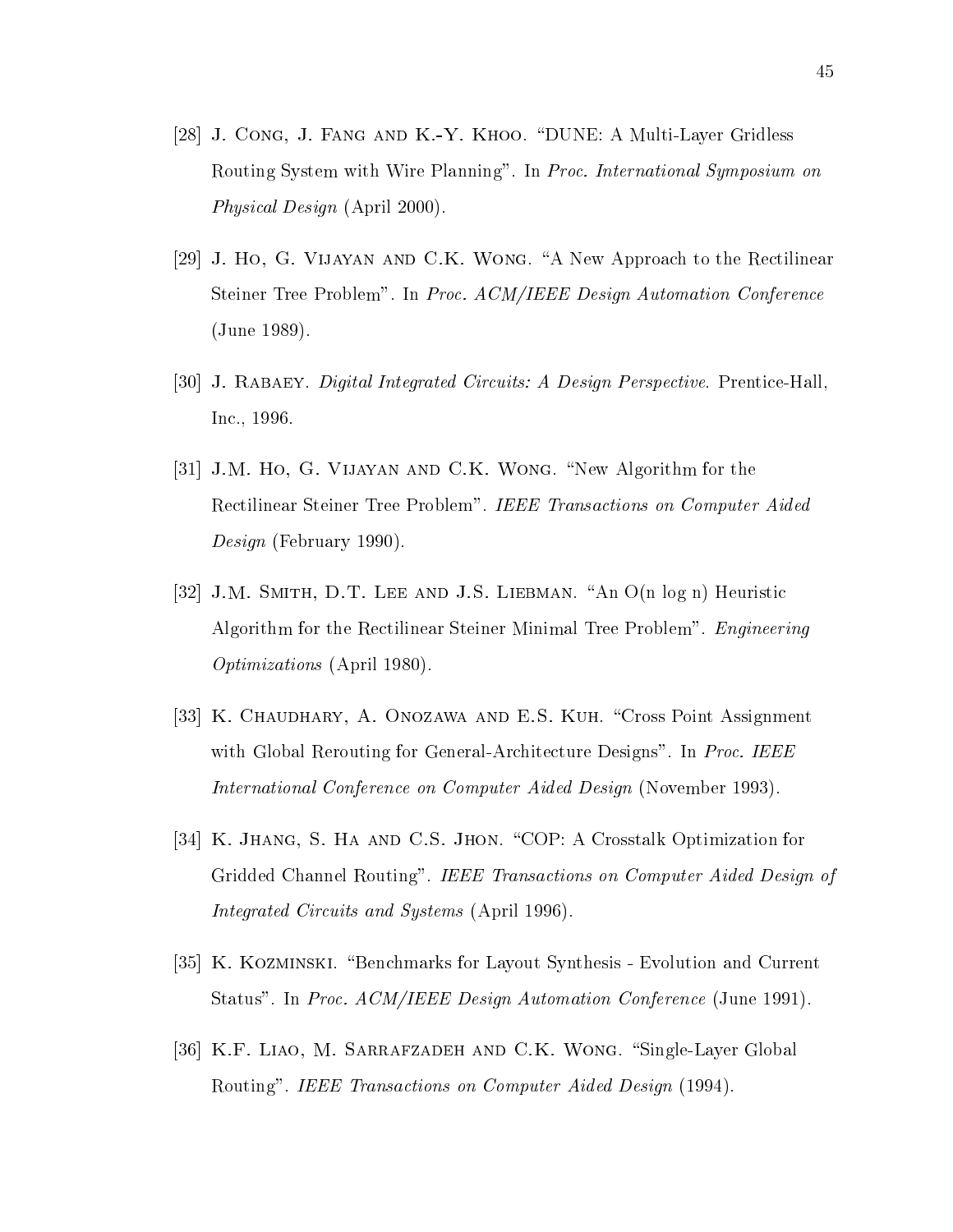- [37] K.L. SHEPARD. "Design Methodologies for Noise in Digital Integrated Circuits". In Proc. ACM/IEEE Design Automation Conference (June 1998).
- [38] K.L. Shepard and V. Narayanan. \Conquering Noise in Deep-Submicron Digital ICs". *IEEE Design and Test of Computers* (January-March 1998).
- [39] K.W. LEE. "Global Routing of Row-Based Integrated Circuits". PhD thesis, Yale University, May 1977.
- $[40]$  M. GAREY AND D. JOHNSON. "Computers and Intractability: A Guide to the Theory of NP-Completeness". W.H. Freeman and Company, New York, NY, 1979.
- [41] M. GURUSWAMY AND D.F. WONG. "A General Multi-layer Area Router". In Proc. ACM/IEEE Design Automation Conference (June 1991).
- [42] M. LEE, A. HILL AND M.H. DARLEY. "Interconnect Inductance Effects on Delay and Crosstalk for Long On-Chip Nets with Fast Input Slew Rates". In Proc. International Symposium on Circuits and Systems (May 1998).
- [43] M. SARRAFZADEH AND C.K. WONG. "Hierarchical Steiner Tree Construction in Uniform Orientations". IEEE Transactions on Computer Aided Design (August 1992).
- [44] M. SARRAFZADEH AND C.K. WONG. An Introduction to VLSI Physical Design. McGraw-Hill, New York, NY, 1996.
- [45] M. SARRAFZADEH AND M. WANG. "NRG: Global and Detailed Placement". In Proc. IEEE International Conference on Computer Aided Design (November 1997).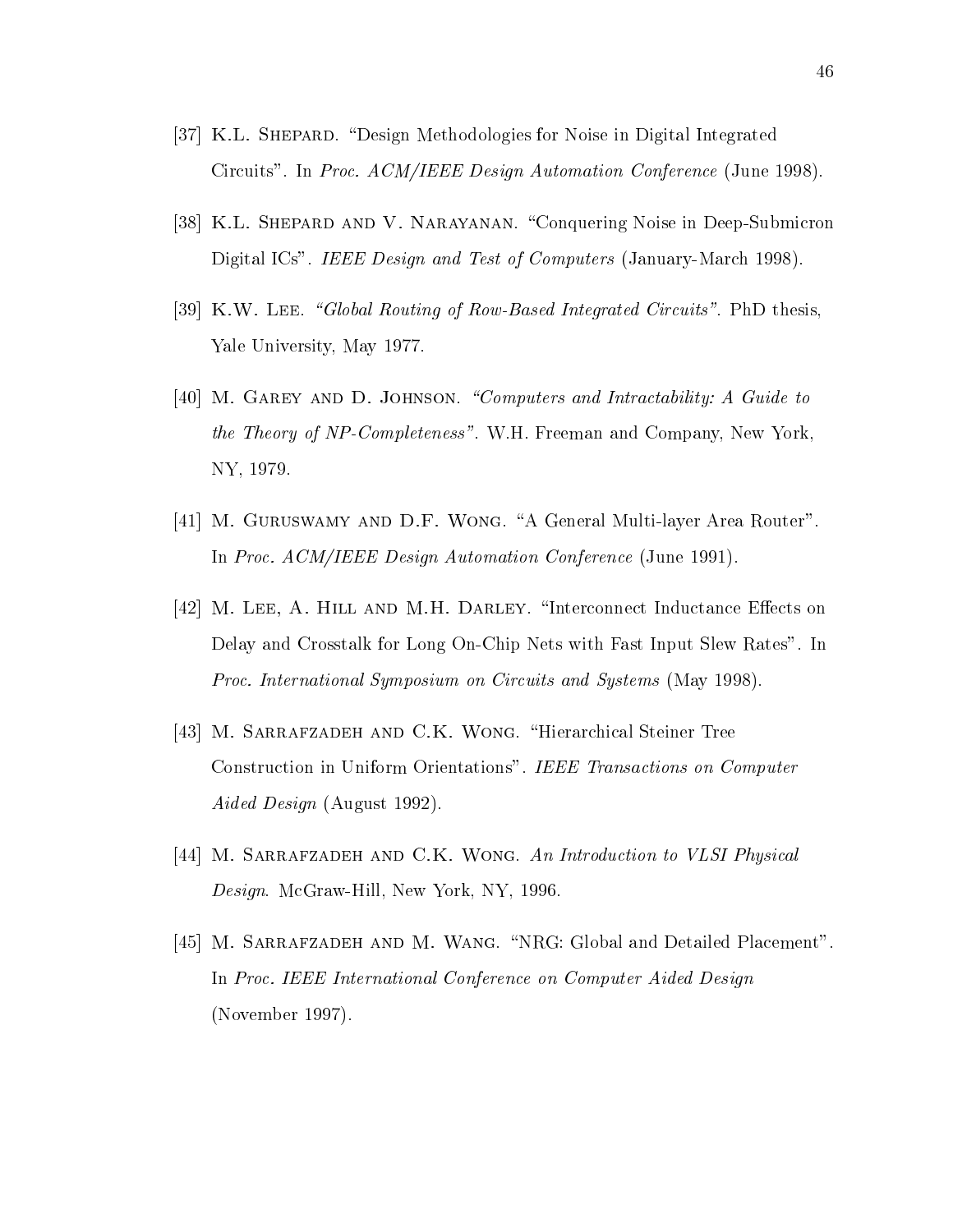- [46] M. WANG, X. YANG AND M. SARRAFZADEH. "DRAGON: Fast Standard-Cell Placement for Large Circuits". In Proc. IEEE International Conference on Computer Aided Design (November 2000).
- [47] N. SHERWANI. "Algorithms For VLSI Physical Design Automation". Kluwer Academic Publishers, Boston, MA, 1993.
- [48] N.K. SEHGAL ET AL. "A Gridless Multi-layer Area Router". In *Proc. Great* Lakes Symposium on VLSI (March 1991).
- [49] P. Hart, N. Nilsson and B. Raphael. \A Formal Basis for the Heuristic Determination of Minimum Coast Paths". IEEE Transactions on Systems, Science and Cybernetics (1968).
- [50] R. DUTTA ET AL. "Multi-layer Area Routing Algorithms and Optimization Problem". In Proc. IEEE Custom Integrated Circuits Conference (1997).
- [51] R. Kastner, E. Borzorgzadeh and M. Sarrafzadeh. \Predictable Routing". In Proc. IEEE International Conference on Computer Aided Design (November 2000).
- [52] R. Kastner, E. Bozorgzadeh, and M. Sarrafzadeh. \Coupling Aware Routing". In Proc. IEEE International ASIC/SOC Conference (September 2000).
- [53] R. RAGHAVAN, J. COHOON AND S. SAHNI. "Single Bend Wiring". *Journal* of Algorithms (June 1986).
- [54] R.M. KARP. "Reducibility Among Combinatorial Problems". Complexity of Computer Computations, New Rouk: Plenum, 1972.
- [55] S. EVEN, A. ITAI AND A. SHAMIR. "On the Complexity of Timetable and Multicommodity Flow Problems". SIAM Journal of Comp. (1976).